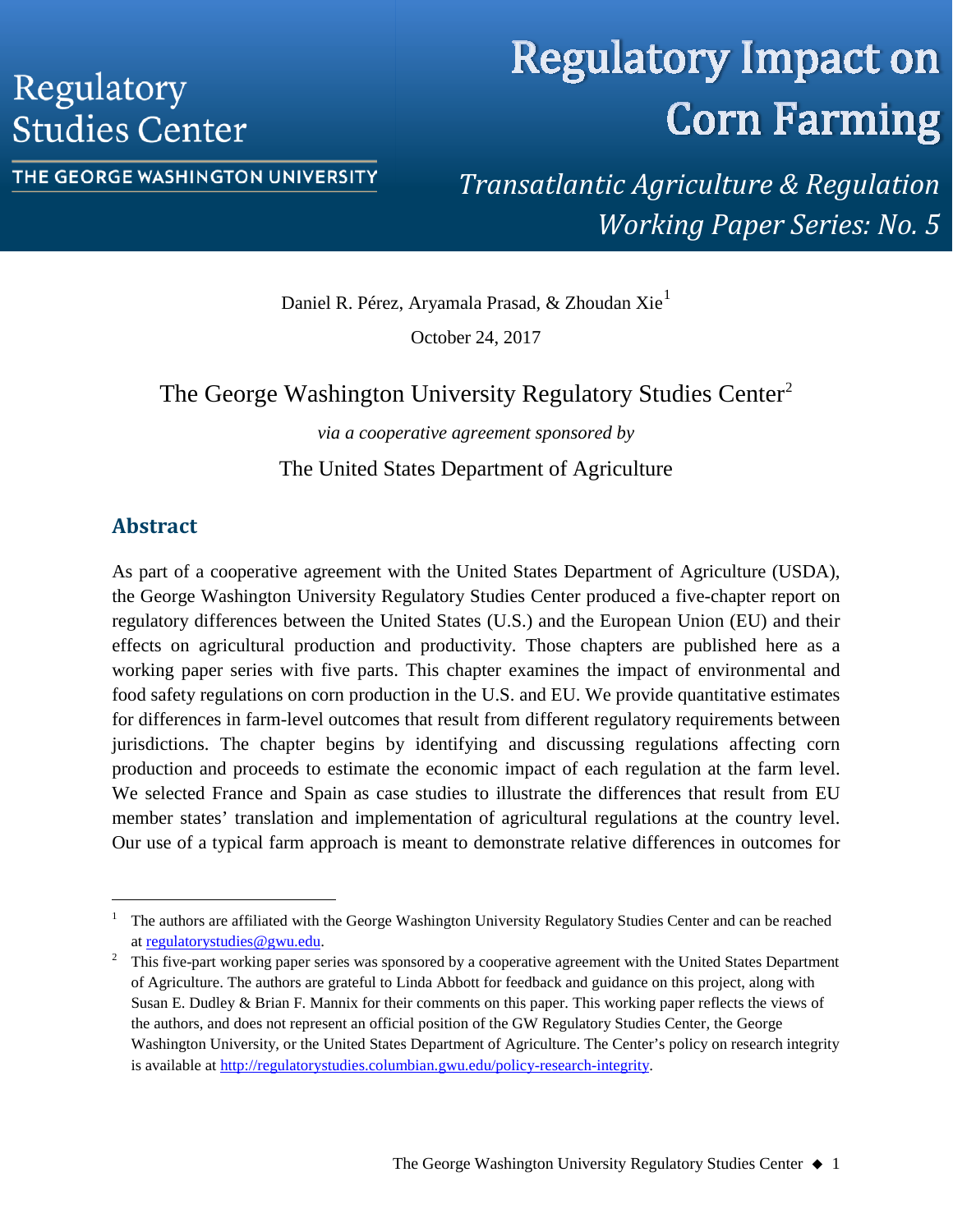farms among different jurisdictions rather than provide an exhaustive list of the costs facing a representative corn farm within any particular geographic region.

This chapter does not include a detailed discussion of either the effects of regulation on agriculture or the institutional differences in regulatory systems between the U.S. and EU. These aspects are addressed in Chapter 2: Agricultural Productivity and the Impact of Regulation and Chapter 3: Translantic Approaches to Agriculture Policy.

## **Background**

Corn is a major crop grown in the U.S., Spain, and France. In 2014, overall production in the U.S. was [3](#page-1-0)97 million tons compared to 8[4](#page-1-1) million tons in the  $EU^{3,4}$ . At the country level, France produced 20 million tons compared to [5](#page-1-2) million tons produced in Spain.<sup>5</sup> Although the EU produces less corn than the U.S., both jurisdictions have similar yields per acre. Figure 1 below illustrates yields in each country between 2004 and 2014. As of 2014, the yield per acre was 171 bushels in the U.S., 160 bushels in France and 182 bushels in Spain.

France and Spain are selected because the two neighboring countries are among the highest corn producing countries in the EU (Figure 2),<sup>[6](#page-1-3)</sup> while having distinct biotechnology regulations and agri-environmental measures. France is opposed to cultivation of genetically modified (GM) crops and closely regulates many agri-environmental practices. The intensive use of pesticides in France is an exception, although it is worth noting that France is currently implementing a comprehensive plan aimed at reducing its pesticide use by 2018. Interestingly, Spain is the EU's top grower of GM corn, with approximately 30% of its corn cultivation area planted with *Bacillus thuringiensis* (Bt) corn<sup>[7](#page-1-4)</sup> in 2013.<sup>[8](#page-1-5)</sup> Most other member states, including France, have banned GM crop cultivation. See Chapter 3 of this report for an extensive overview of regulatory practices in the U.S. and EU.

<span id="page-1-0"></span> <sup>3</sup> All European units are converted to U.S. units in this chapter. The following conversions are used throughout this chapter: 1 hectare = 2.47 acres; 1 tonne = 1.1023 ton = 39.368 bushels;  $\text{ } \in \text{ } 51.3350$  (2011-2013 average exchange rate).

<span id="page-1-1"></span><sup>4</sup> FAOSTAT. *Food and Agriculture Organization of the United Nations.* June 13, 2016. http://www.fao.org/faostat/en/#data/GT (accessed December 9, 2016). 5 *Ibid*

<span id="page-1-2"></span>

<span id="page-1-3"></span><sup>6</sup> *Ibid*

A type of genetically modified corn that is resistant to certain insect pests.

<span id="page-1-5"></span><span id="page-1-4"></span><sup>8</sup> USDA FAS. *EU-28 Grain and Feed Annual 2015.* GAIN Report, Washington, DC: USDA Foreign Agricultural Service, 2015.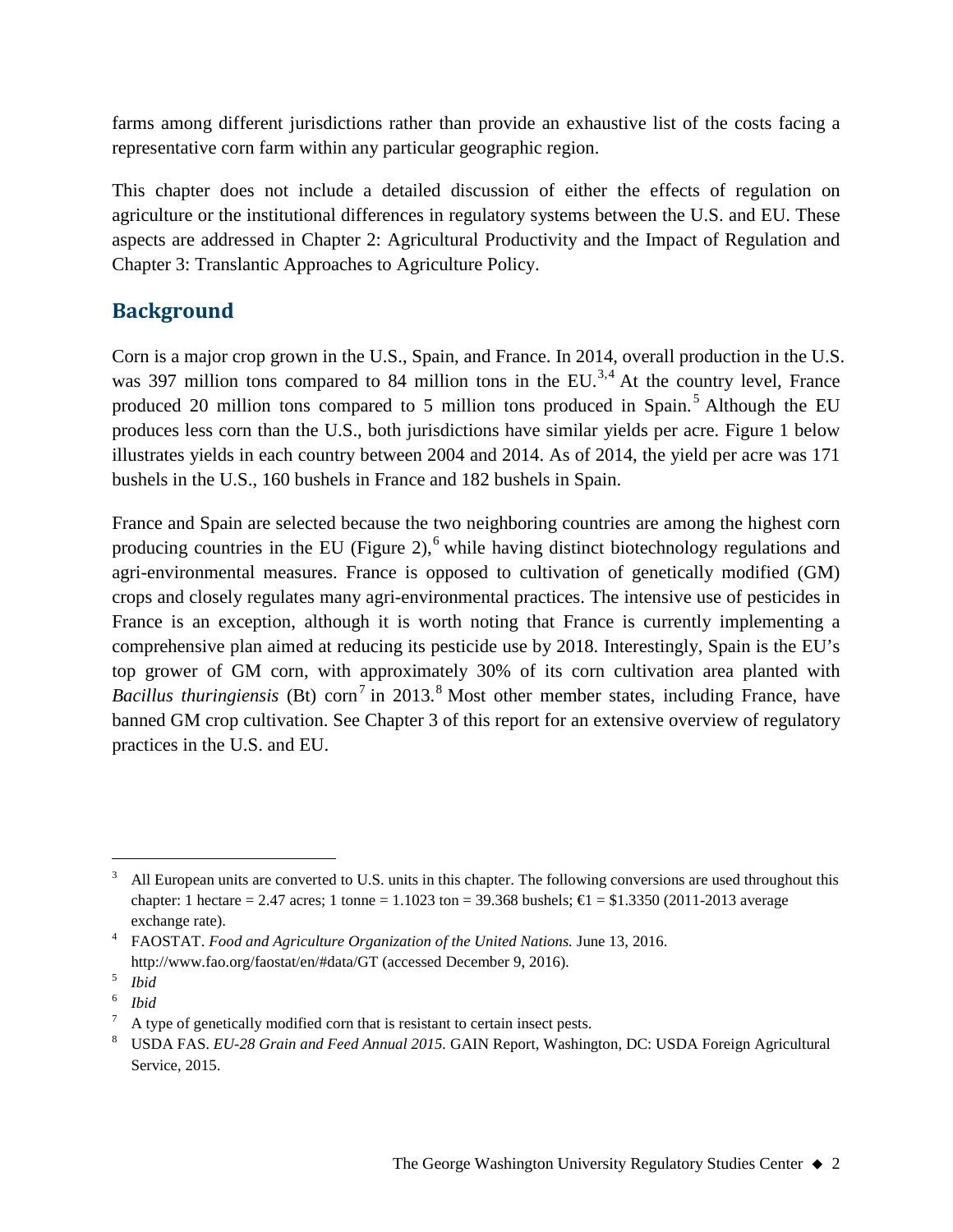

## **Figure 1: Corn Yield, 2004-2014**

*Source*: Figure created by the authors based on data from FAOSTAT (2016)





*Source*: Figure created by the authors based on data from FAOSTAT (2016)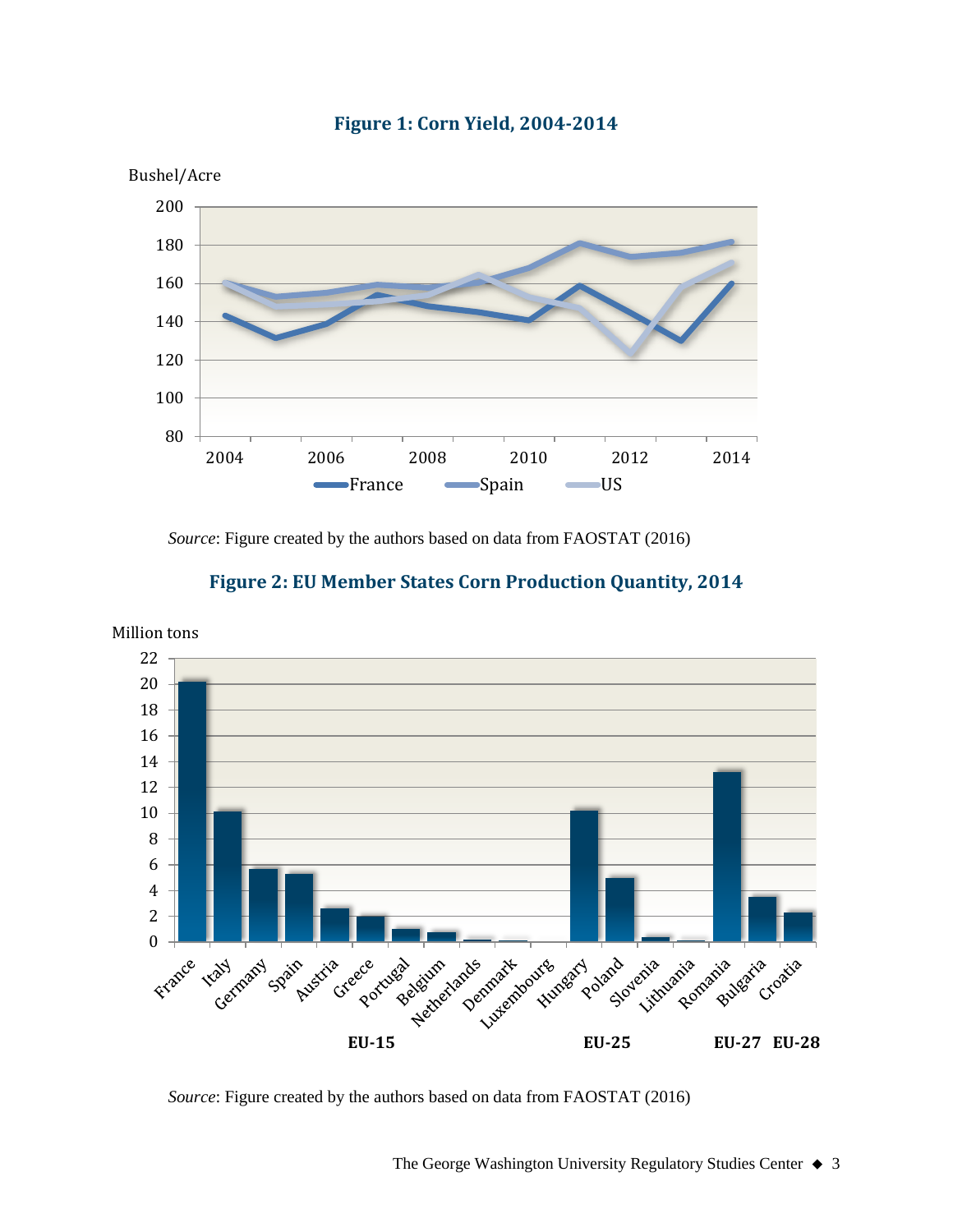The rest of this chapter proceeds as follows: it begins by detailing the scope and methodology used in this study with an emphasis on describing the steps we took to estimate the impact of regulations on corn production. It explains our focus on a typical farm approach $9$  for calculating the regulatory impact for each farm. It then presents a list of the relevant regulations within each country and looks at their operational requirements at the farm level. Based on that, regulatory impacts are quantified in terms of private costs and benefits that result from the identified regulations on corn farms. Finally, estimated regulatory costs are compared across the three countries to assess the regulatory burden in each country.

## **Scope and Methodology**

## **Scope**

This chapter estimates the economic impact of environmental and food safety regulations affecting corn farmers in the U.S., France, and Spain. It quantifies the incremental private regulatory costs and benefits incurred by corn farmers in each country using partial budgeting principles. Private costs include cost increases and reduced income resulting from compliance with regulations while private benefits include increases in income and reductions in production costs. Due to data limitations, social welfare impacts such as benefits to public safety and the environment are not quantified in the study but are discussed in qualitative terms in subsequent sections.

Environmental and food safety regulations affecting corn farming are identified in a manner consistent with Chapter 3 of this report and focus on four categories: genetically modified crops, pesticides, fertilizers, and agri-environmental practices. In assessing the impact of these regulations, only compulsory regulatory requirements from rulemakings are considered. Other forms of regulation such as incentive-based voluntary programs are not included in the analysis.

The study is primarily concerned with U.S. federal and EU-level regulations. Regional regulations at the U.S. state level or EU member state level are taken into account only where responsibility is delegated to these jurisdictions to develop and implement their own regulations. These cases are more prevalent in the EU as member states must often transcribe EU-level directives and implement them at the country level. Additionally, this study confines its scope to

<span id="page-3-0"></span> <sup>9</sup> Centro Ricerche Produzioni Animali. "Assessing farmers' cost of compliance with EU legislation in the fields of environment, animal welfare and food safety." *European Commission.* 2011. [http://ec.europa.eu/agriculture/sites/agriculture/files/external-studies/2014/farmer-costs/fulltext\\_en.pdf](http://ec.europa.eu/agriculture/sites/agriculture/files/external-studies/2014/farmer-costs/fulltext_en.pdf) (accessed December 30, 2016); Ian Craven & Meyers Norris Penny. *Environmental and Economic Impact Assessments of Environmental Regulations for the Agriculture Sector: A Case Study of Potato Farming.* Agriculture and Agri-Food Canada, 2006.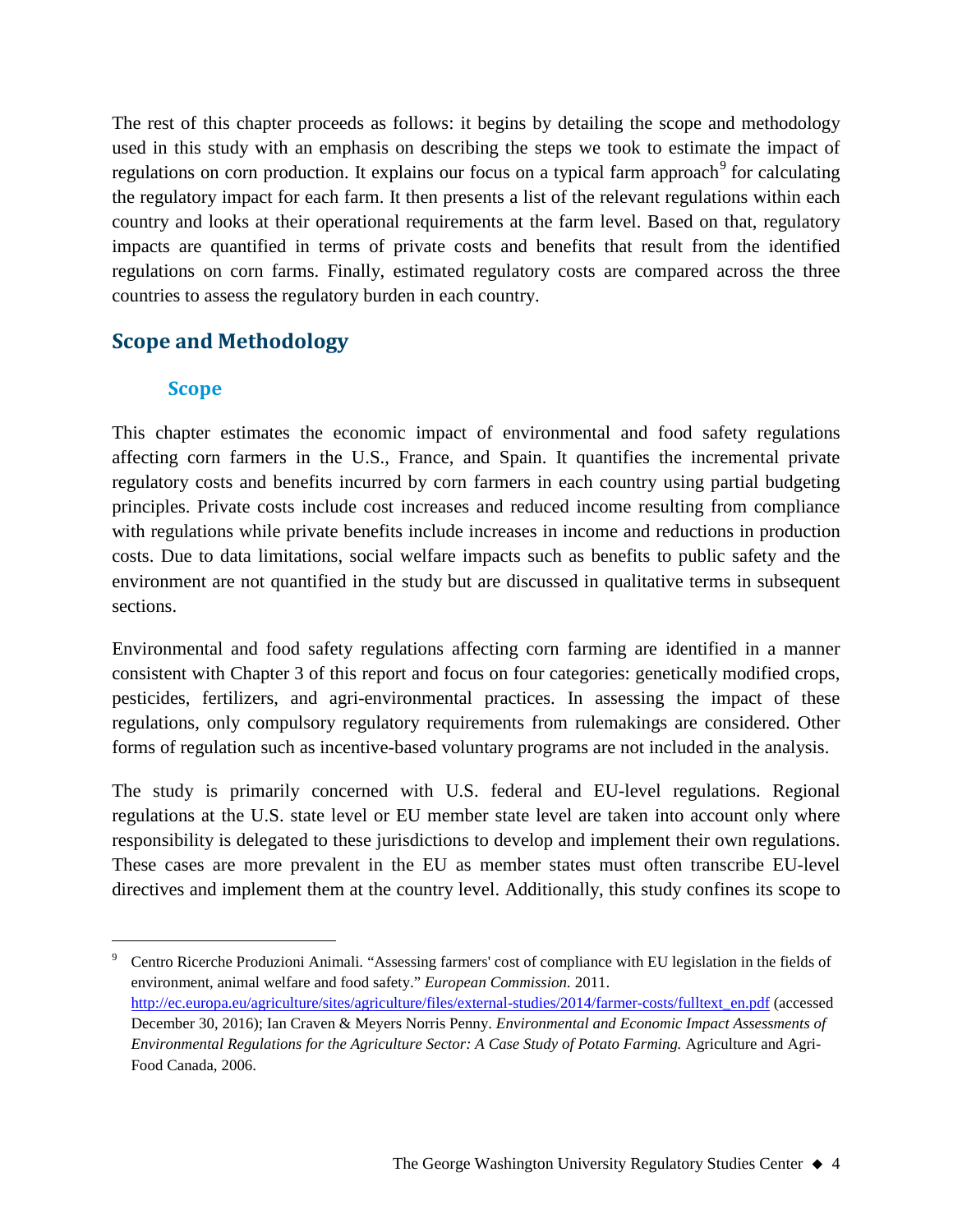existing regulations that have been implemented to estimate the actual regulatory impacts on corn farmers' production costs and income. Although recently issued or proposed amendments to several key existing regulations are discussed, only regulations that were in effect during the time period analyzed (2011-2013) are quantified.<sup>[10](#page-4-0)</sup>

As previously noted, we select France and Spain as case studies to reflect variations in regulatory impacts among EU member states. Considering the significant differences in farm structure, geographical conditions, and regulatory environments across countries, "typical farm" cases are developed to reflect the most representative corn farming profile and farm-level regulatory impacts for the U.S., France and Spain. This approach is also appropriate for our comparative analysis of regulatory impacts between countries as it averages out within-country differences that result from subnational variations in regulatory regimes. However, it is worth noting that one limitation of the typical farm approach is that the regulatory impacts estimated in this study may not apply to corn farms with different features, and the findings are not necessarily representative of costs faced by farms within other jurisdictions.

## **Methodology**

As part of the comparison of the regulatory impacts on agricultural production between the U.S. and the EU, this chapter aims to estimate the economic impacts of major environmental and food safety regulations on farmers' corn production in the U.S., France, and Spain. The approach entails five steps.

First, "typical" corn farm cases are developed for the U.S., France, and Spain, and their production costs, revenue, and net farm income are estimated accordingly. A typical corn farm is defined as one that has the country's typical structural features, which is approximated to contain the average number of acres planted, corn yield per acre, corn production, and corn price in the country rather than a specific geographic region. Annual corn production costs and income for a typical corn farm are calculated using data on the average costs and returns from both the USDA Economic Research Service (ERS) and the European Commission. The next section elaborates on this approach.

Second, the set of regulations affecting agricultural production in the U.S. and the EU identified in Chapter 3 of this report is further narrowed to those relevant to corn production in the U.S., France, and Spain. To understand the farm-level impacts of these regulations, specific provisions

<span id="page-4-0"></span><sup>&</sup>lt;sup>10</sup> Although the 2011-2013 time period contains the most recently available, comparable data across jurisdictions, it is worth noting that the data are not necessarily representative of average productivity or output for a given jurisdiction. For example, 2012 was a drought year for U.S. agriculture. Therefore, certain data used within our calculations, such as corn yields, are lower relative to historical averages.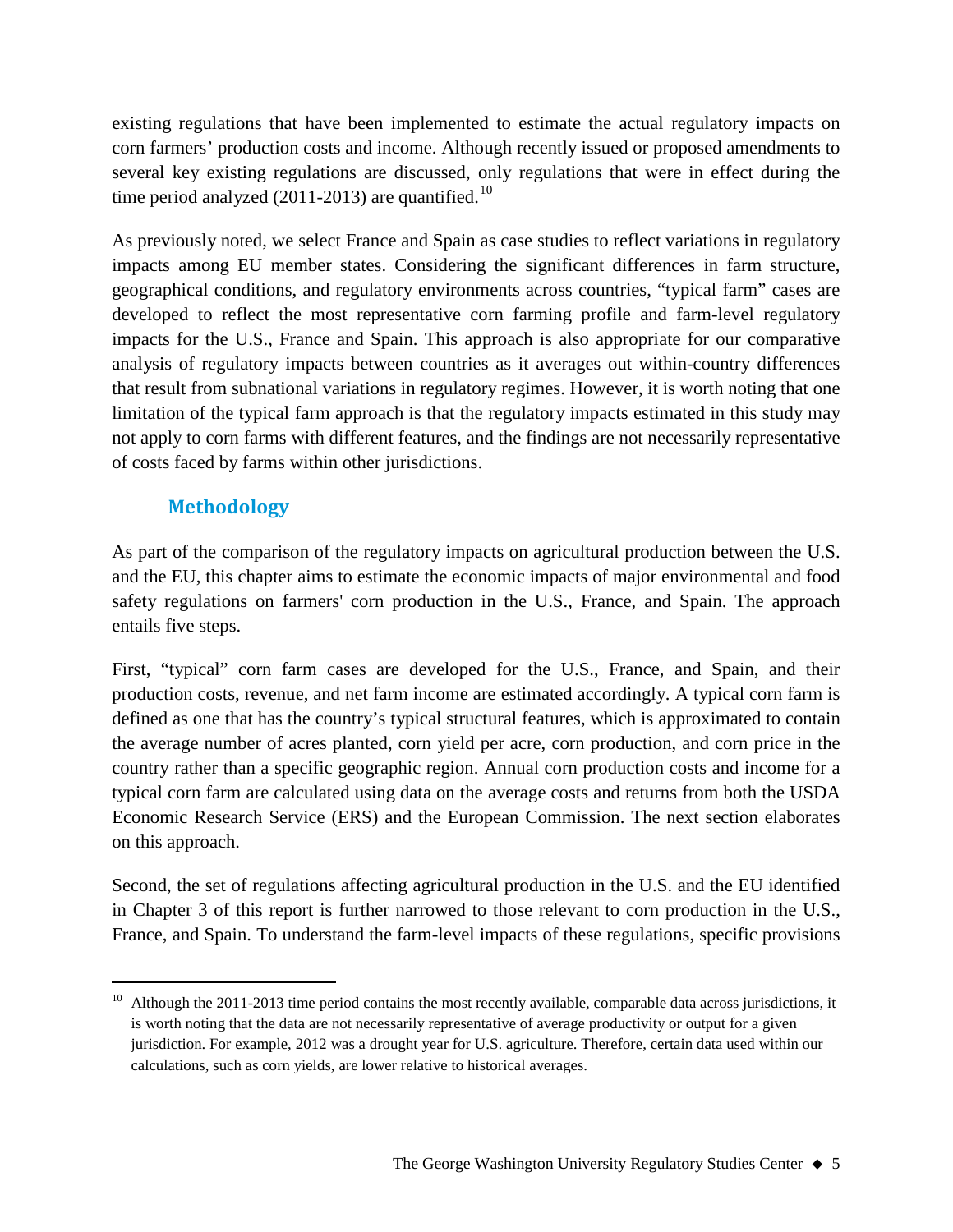and programs that affect farmers' corn production are identified under each regulation. Those provisions and programs are then translated into operational requirements at the farm level, that is, specific measures that corn farmers need to take in order to fully comply with the corresponding regulatory requirements.

Third, a preliminary assessment of the economic impact of each operational requirement on farmers' corn production is conducted. Specifically, we assess whether a requirement incurs incremental private costs and/or benefits to farmers' corn production and compare this to a baseline scenario—which we define to be the absence of a regulatory requirement. Wherever empirical studies are not available for estimating the *ex post* costs of regulatory requirements, agency regulatory impact analyses (RIAs in the U.S.) and impact assessment (IAs in the EU) are used.

Fourth, the incremental private costs and benefits are quantified, whenever possible, for each regulatory requirement. As a result, total annual regulatory costs and benefits for a typical corn farm are calculated for the U.S, France, and Spain. Data for these calculations are derived from various sources, including agency RIAs, IAs, peer-reviewed studies, government websites, and other publicly available data. Several assumptions are necessary wherever sufficient public information is not available; these are discussed below. Due to the variation in existing estimates and assumptions, a sensitivity analysis is conducted to see how estimates might vary given different values. Although most regulatory costs are estimated, many private benefits are difficult to quantify, partly due to data limitations. As noted above, social costs and benefits are not estimated.

Finally, a comparative analysis is conducted to estimate the cumulative impact of regulations on each typical corn farm's production costs and net income. This provides the basis for an evaluation and comparison of the regulatory burden at the farm level in each country.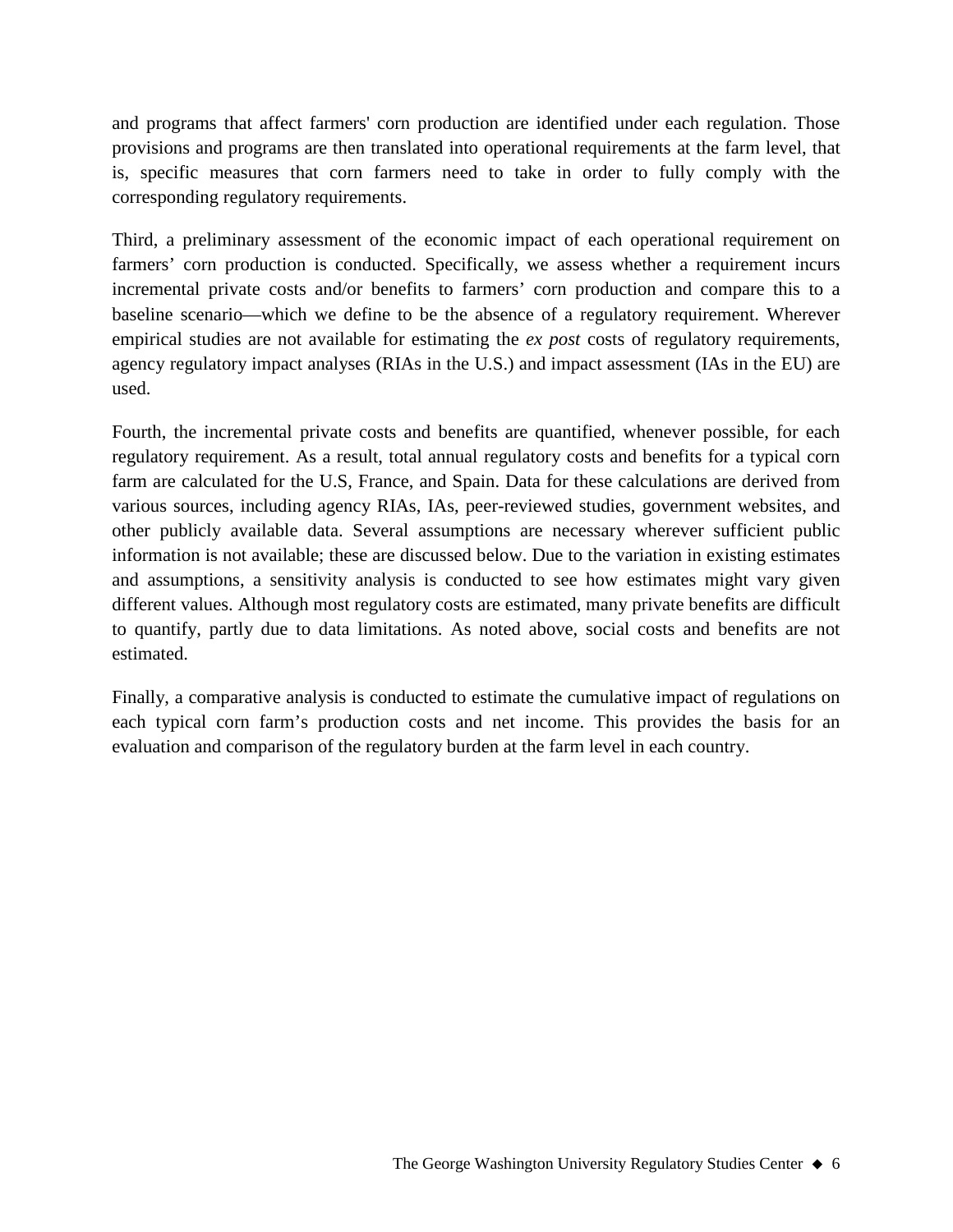#### **Figure 3: Study Approach**



## **A Typical Corn Farm Approach**

The study uses a typical farm approach to analyze the impact of regulations. A typical farm for corn production is defined based on the planted area, total production, yield per acre, and corn price. This section elaborates on the method used to identify typical corn farms in the U.S., France, and Spain. The process of defining a typical corn farm involves two steps: (i) determining typical structural features; and (ii) establishing production costs and income per farm. Data used are derived from USDA ERS databases and the EU's Farm Accountancy Data Network (FADN).

## **Typical Corn Farm Profile**

The U.S. and EU use different measurement standards for farm accountancy data. To employ a typical corn farm approach, a comparable unit of analysis is developed for both jurisdictions. For example, the area harvested in the U.S is measured in acres whereas in the EU it is in hectares; corn production is weighed in bushels in the U.S. and tonnes in the EU. Even within each country, there is variation in the farm size and geographical areas that produce corn.

<span id="page-6-1"></span>First, information on structural features is identified for corn farms. Data specific to corn production are available only for certain years. The study relies on the EU's Cereal Farms Report based on FADN data<sup>[11](#page-6-0)</sup> and the USDA ERS' Commodity Costs and Returns database.<sup>[12](#page-6-1)</sup> Both

<span id="page-6-0"></span> <sup>11</sup> EU. *EU Cereal Farms Report: Based on 2013 FADN Data.* Brussels: European Commission Directorate-General for Agriculture and Rural Development, 2016.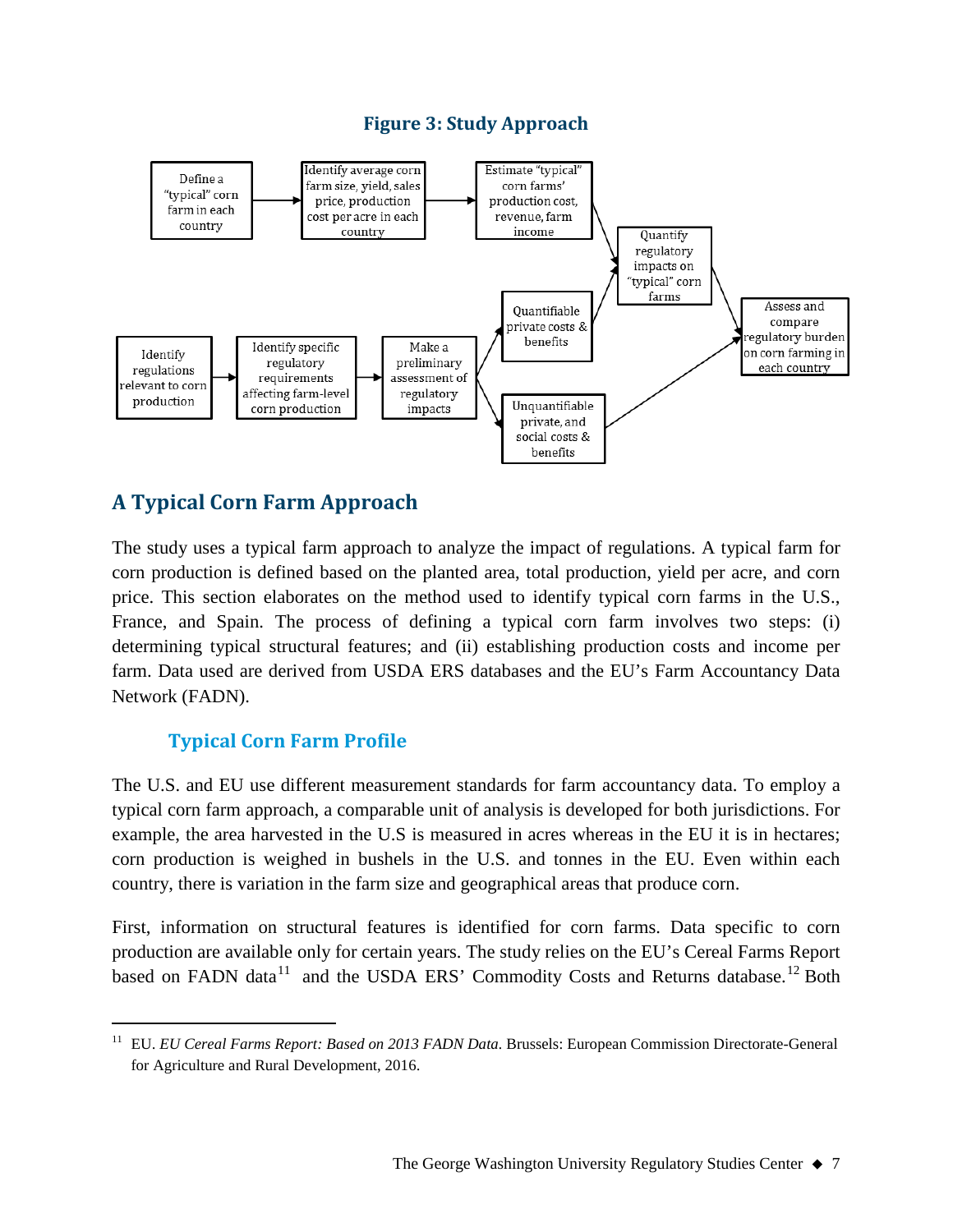sources include national data on corn production up to 2013, which allows for a comparative analysis. National averages over the period of 2011-2013 are used to adjust for weather and other short-term effects. The following statistics are identified for a typical corn farm: corn acres planted per farm, yield per acre, total production, and corn prices at harvest.

| Table 1: Profile of Typical Corn Parilis (2011-2015 National Averages) |             |               |              |  |
|------------------------------------------------------------------------|-------------|---------------|--------------|--|
|                                                                        | <b>U.S.</b> | <b>France</b> | <b>Spain</b> |  |
| <b>Corn acres planted</b>                                              | 280.00      | 118.31        | 36.80        |  |
| Yield per acre (bushel/acre) $13$                                      | 140         | 161           | 175          |  |
| <b>Production (bushel)</b>                                             | 39,200      | 18,975        | 6,430        |  |
| Corn price at harvest (\$/bushel)                                      | 5.71        | 6.26          | 6.80         |  |

## **Table 1: Profile of Typical Corn Farms (2011-2013 National Averages)**

*Source*: Table created by the authors based on data from ERS (2016) and EU (2016)

Table 1 shows that the U.S. has the largest corn farm size, while the average corn yield per acre was relatively lower than France and Spain during 2011-2013; Spain has the highest yields and the smallest farm size during this time period. Corn prices are relatively higher in the EU countries than in the U.S during this period.

## **Production Costs**

Second, production costs are estimated for typical corn farms. Production costs include input costs, operating costs, and capital costs for farming. These are costs directly incurred by farmers. Only direct costs are included in the assessment with the assumption that indirect costs of regulations are already absorbed in the costs borne by farmers. For example, fertilizer costs paid by farmers account for regulatory costs incurred by other supply chain actors such as fertilizer manufacturers or retailers. The costs included in the analysis are:

• Input costs: seed, fertilizer, water, and chemicals;

<sup>&</sup>lt;sup>12</sup> ERS. *Commodity Costs and Returns*. October 3, 2016. https://www.ers.usda.gov/data-products/commodity-costsand-returns/commodity-costs-and-returns/#Recent Costs and Returns: Corn (accessed December 30, 2016).

<span id="page-7-0"></span><sup>&</sup>lt;sup>13</sup> Corn yields during the analyzed time window (2011-2013) may not reflect typical U.S. productivity, since 2012 was a drought year for U.S. agriculture. Due to the higher average temperatures and lower average precipitation rates during the growing season, corn yields were lower relative to historical averages in the U.S. in 2012 (118 bushel/acre). For example, when considering a ten-year average (2004-2013), U.S. corn yield is estimated at 153 bushel/acre while yields for 2014 were estimated at 171 bushel/acre (ERS, 2016). Corn yields can vary substantially from year to year due to forces that are exogenous to the impact of regulations. Ultimately, our analysis is meant to contrast how different regulatory approaches can affect agriculture rather than derive estimates that control for such exogenous effects.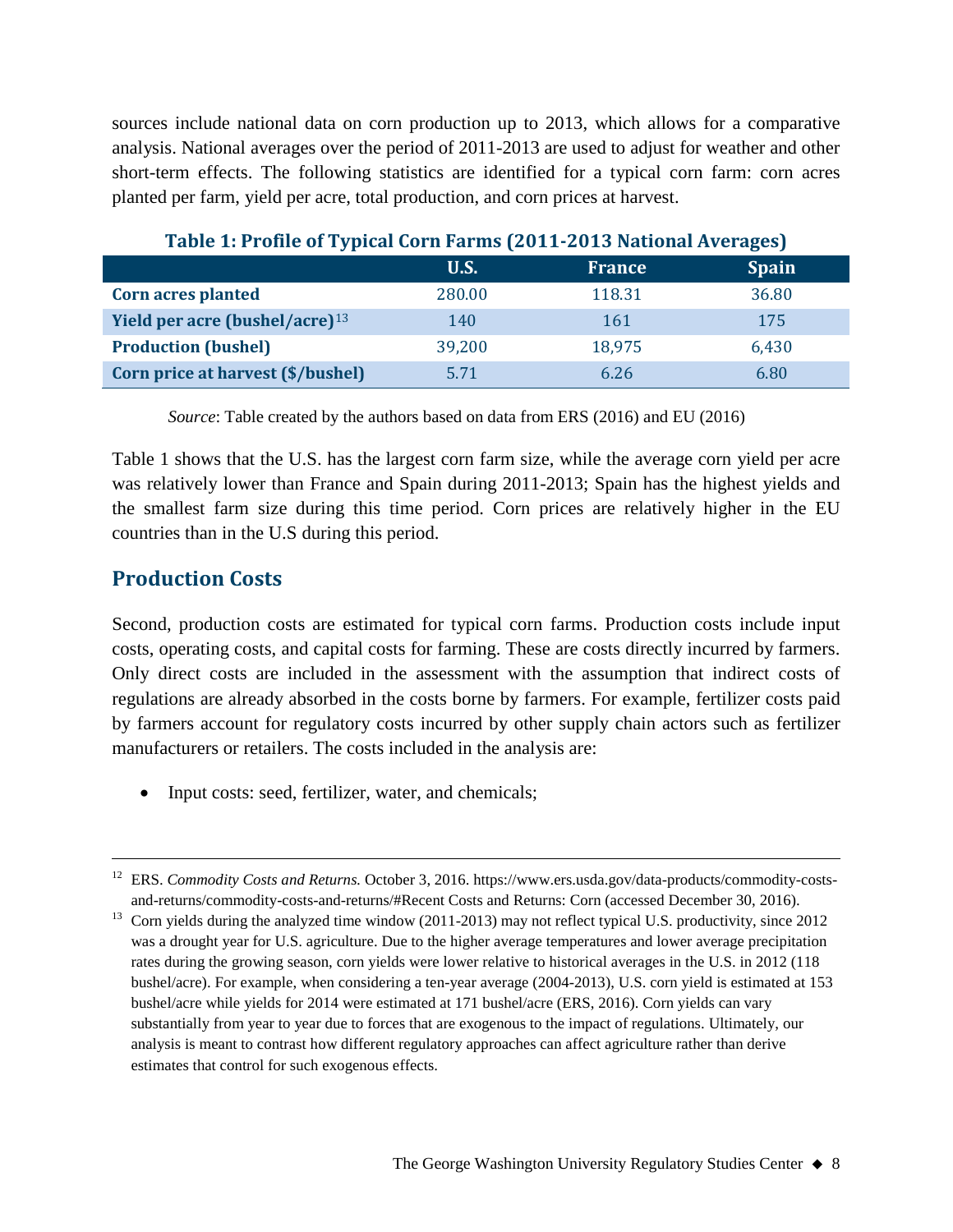- Operating costs: custom operations, <sup>[14](#page-8-0)</sup> fuel, electricity, labor, repairs, insurance, taxes, and general overhead;
- Capital costs: depreciation and interest received on operating capital.

The average production costs per acre from 2011 to 2013 are identified in the U.S., France, and Spain, based on data from the EU's report and USDA ERS database. The following table provides a breakdown of costs in each country.

| <b>Costs</b>                                   | <b>U.S.</b>    | <b>France</b> | <b>Spain</b> |
|------------------------------------------------|----------------|---------------|--------------|
| <b>Input costs (\$ per acre)</b>               | 271            | 346           | 339          |
| Seed                                           | 91.33          | 89.90         | 115.84       |
| Fertilizer                                     | 152.40         | 171.51        | 131.88       |
| Chemicals/crop protection                      | 27.48          | 67.74         | 40.72        |
| Water                                          | 0.11           | 16.76         | 47.20        |
| Other specific costs                           | $\overline{0}$ | 0.54          | 3.42         |
| <b>Operating costs (\$ per acre)</b>           | 106            | 375           | 241          |
| Custom operations*                             | 17.20          | 94.40         | 37.47        |
| Fuel, lubricant, and<br>electricity            | 31.77          | 86.12         | 109.18       |
| Repairs                                        | 25.35          | 67.74         | 28.65        |
| <b>Hired labor</b>                             | 3.02           | 23.24         | 36.03        |
| Taxes, Insurance and<br>general overhead       | 28.24          | 103.41        | 29.55        |
| Capital costs (\$ per acre)                    | 94             | 213           | 92           |
| Interest on operating<br>capital               | 0.19           | 23.60         | 7.75         |
| Capital recovery of<br>machinery and equipment | 93.50          | 189.89        | 83.78        |
| <b>TOTAL</b>                                   | 471            | 935           | 671          |

#### **Table 2: National Average Corn Production Costs for 2011-2013**

Subtotals and totals are rounded to dollar.

*Source*: Table created by the authors based on data from ERS (2016) and EU (2016)

<span id="page-8-0"></span><sup>&</sup>lt;sup>14</sup> Custom operations are farm work completed by others, often referred to as "custom farm work" or, more simply, "custom work."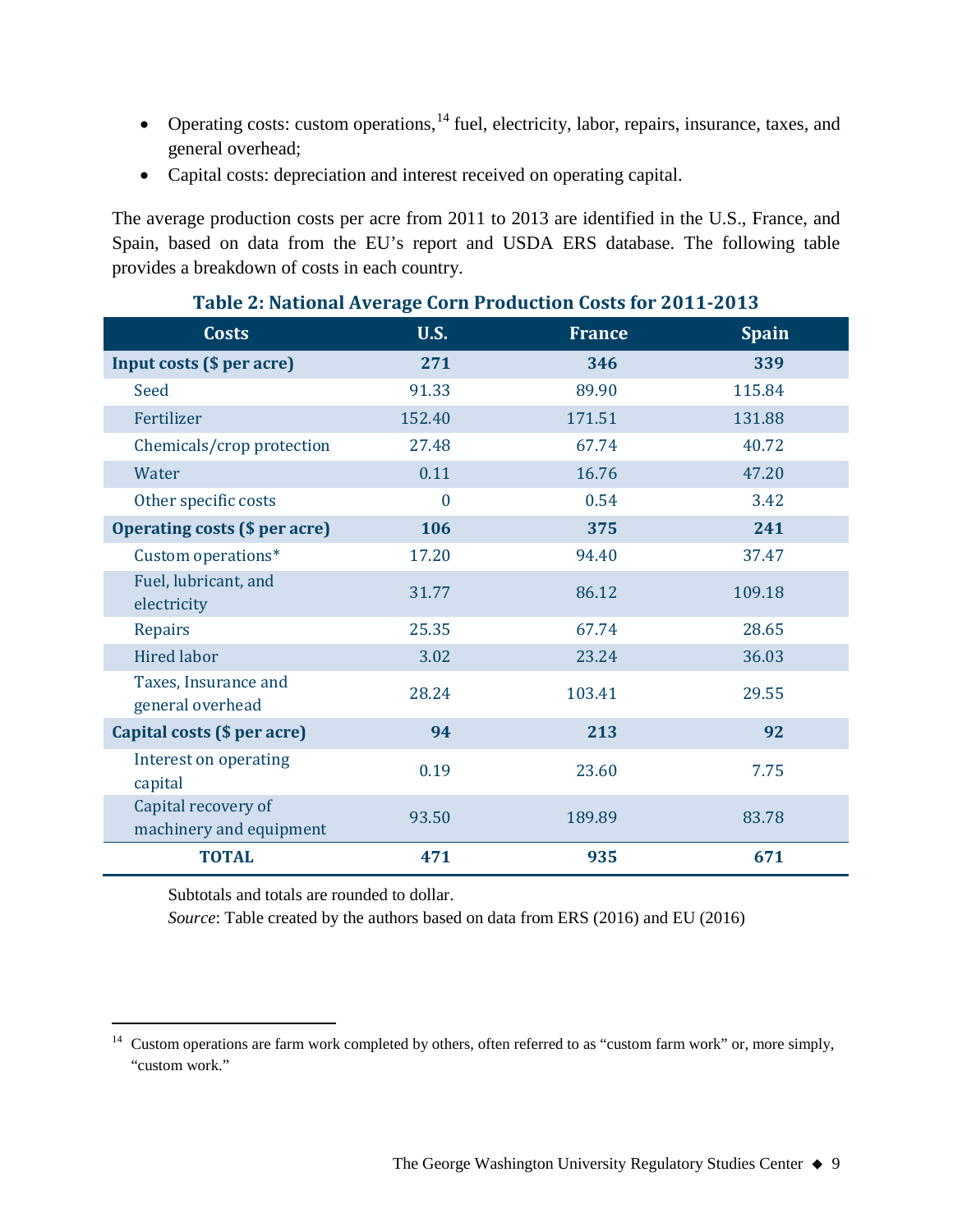Data reveal that the average cost of production in the U.S., France, and Spain is approximately \$471, \$935, and \$671 per acre, respectively. The variation in costs between France and Spain is primarily due to differences in the cost of fertilizer, pesticide, machines/repair, other farming overhead, and capital recovery of machinery and equipment. Seed costs are higher in Spain than in France—likely in part due to Spain's use of GM seeds. Also because the majority of Spanish corn is mostly grown under irrigation, costs for water and electricity are higher in Spain.

The data on average production costs and corn farm profiles are used to estimate costs and income for a typical corn farm in the U.S., France, and Spain. Production costs are calculated for the typical corn farm in each country using data on average corn acres planted. In addition, estimates for revenue and net farm income from corn production are calculated based on production per farm and corn prices. The costs and income do not include any government payments (e.g. subsidies). It is reasonable to assume that the above production costs and revenue at the farm level incorporate regulatory impacts. Corn production costs, revenue, and net income for a typical corn farm are estimated respectively for each country (Table 3). The costs do not include land and rental prices, which may represent a significant portion of the overall costs.

| [ZUII-ZUIS dveldges]             |         |               |              |  |  |
|----------------------------------|---------|---------------|--------------|--|--|
|                                  | U.S.    | <b>France</b> | <b>Spain</b> |  |  |
| <b>Total Costs (\$ per farm)</b> | 131,766 | 110,603       | 24,710       |  |  |
| <b>Input Costs</b>               | 75,971  | 40,989        | 12,478       |  |  |
| <b>Operating Costs</b>           | 29,563  | 44,356        | 8,864        |  |  |
| <b>Capital Costs</b>             | 26,232  | 25,258        | 3,368        |  |  |
| <b>Revenue (\$ per farm)</b>     | 223,832 | 118,784       | 43,724       |  |  |
| Net Farm Income (\$ per farm)    | 92,066  | 8,180         | 19,014       |  |  |

**Table 3: Annual corn production costs and income for a typical corn farm (2011-2013 averages)**

Source: Table created by the authors based on data from ERS (2016) and EU (2016)<sup>[15](#page-9-0)</sup>

## **Regulations Affecting Corn Farming**

This section describes the major regulatory requirements related to genetically modified crops, pesticides, fertilizers, and agri-environmental practices and their impacts on corn farming in the U.S., France, and Spain. Since France and Spain are subject to many of the same EU-level regulations, the following discussion is primarily divided between the U.S. and the EU. However, regulatory impacts in France and Spain are assessed separately whenever there are substantive differences between the two countries.

<span id="page-9-0"></span><sup>&</sup>lt;sup>15</sup> These figures do not include land or rental costs.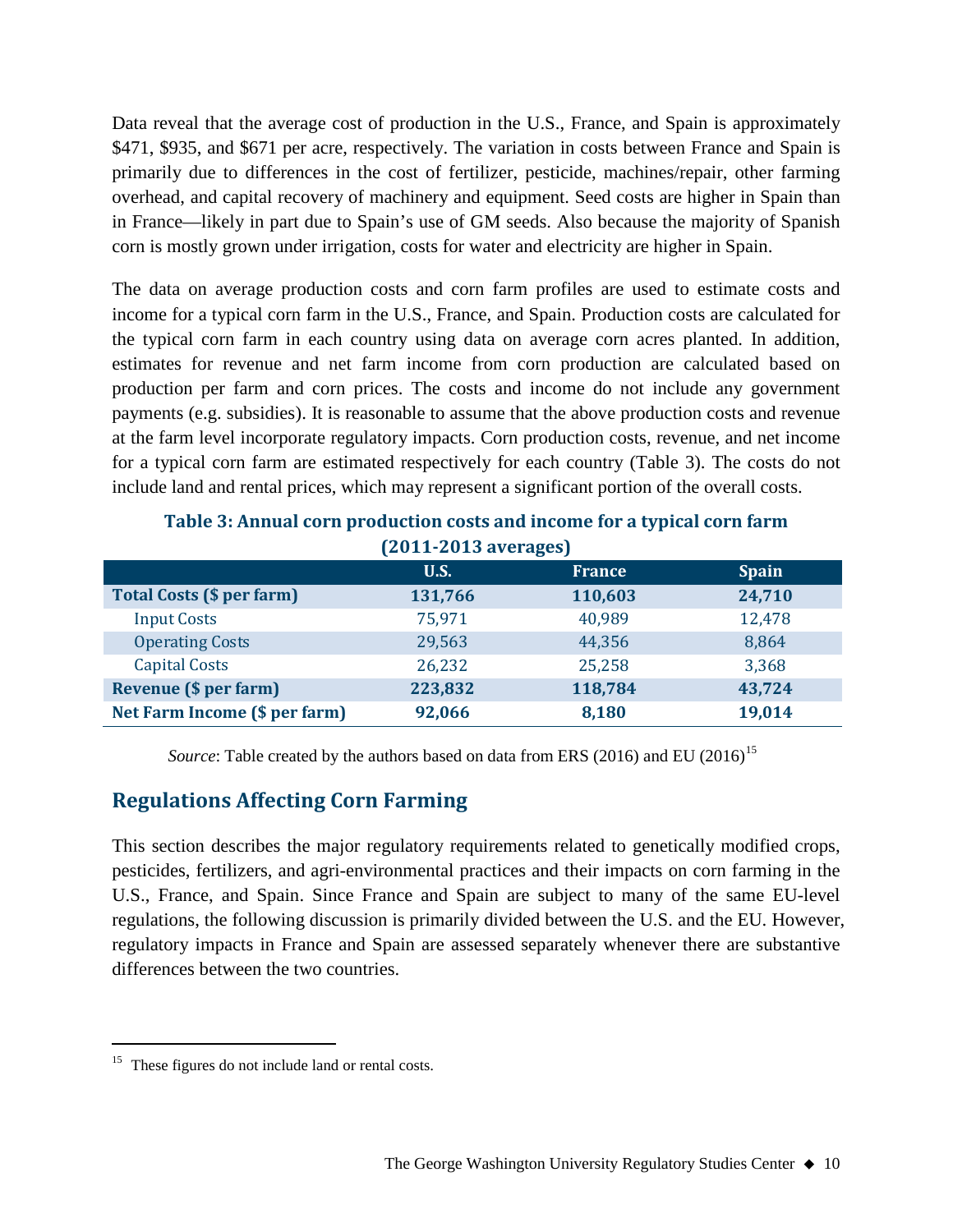#### **United States**

#### *Genetically Modified Crops*

#### *1. Introduction of GM Crops*

Authorized by the Plant Protection Act (PPA), USDA's Animal and Plant Health Inspection Service (APHIS) regulates the introduction of genetically modified organisms (GMOs) that may pose a pest risk to plants under the regulations at 7 CFR Part 340. Importation, interstate movement, and release into the environment of certain GMOs defined in 7 CFR Part 340 require an authorization by APHIS through either permitting or notification.GM corn varieties that have received a determination of non-regulated status following APHIS regulatory review are no longer regulated under 7 CFR part 340. GM corn containing plant incorporated protectants (pesticides or PIPs) are subject to EPA regulations even after deregulation by APHIS. The costs associated with the current regulatory process are borne by the developers of GMO during the approval process. Therefore, the assumption is that the introduction/release of GMO regulations does not generate direct incremental costs or benefits compared to the baseline since they do not constitute a change of operational requirements for compliance at the farm level. A more detailed description of our methodology including our assumptions concerning baseline estimates is provided on page four.

#### *2. Premarket Approval of Food Additives*

The food additive provisions of section 409 in the Federal Food, Drug, and Cosmetic Act (FFDCA) require premarket approval of food additives by the Food and Drug Administration (FDA) unless they are "generally recognized as safe." Substances that are intentionally added to or modified in food via genetic engineering are also defined as food additives. The FDA provided guidance to industry on getting a GMO food to market; developers voluntarily submit food and feed assessments. Prior to commercialization, GMO foods are approved. However, such substances to date have been proteins and fats that are considered "substantially equivalent to" non-GMOs, and thus have not been subject to the premarket approval requirement.<sup>16</sup>As GM modifications to date have been considered to be Generally Regarded as Safe (GRAS) and not to be food additives under the FFDCA premarket approval process, no incremental costs or benefits are incurred over the baseline of no regulation.

<span id="page-10-0"></span> <sup>16</sup> Landa, Michael M. "FDA's Regulatory Program for Genetically Engineered (GE) Food." *U.S. Food and Drug Administration.* December 10, 2014. http://www.fda.gov/NewsEvents/Testimony/ucm426541.htm (accessed November 7, 2016).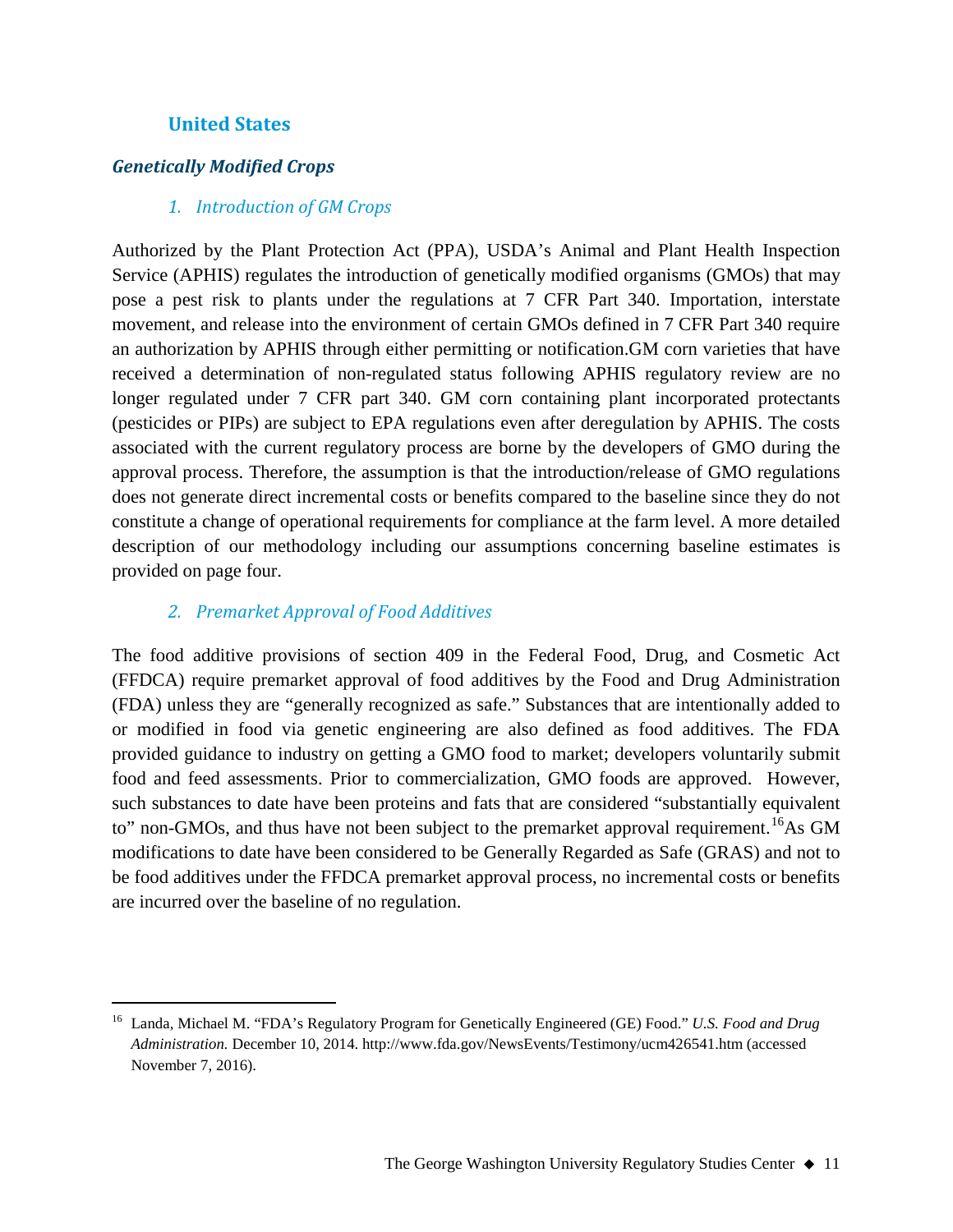#### *3. Insect Resistance Management*

Under the Federal Insecticide, Fungicide, and Rodenticide Act (FIFRA), the Environmental Protection Agency (EPA) requires insect resistance management (IRM) for *Bt* corn. One of the requirements is to plant and manage a 20% non-*Bt* corn refuge if *Bt* corn is grown. [17](#page-11-0) It specifies the configuration of this refuge and prescribes methods for the use of non-*Bt* insecticide treatments on refuge corn. However, these requirements do not directly apply to corn farmers; there is an existing agreement between EPA and private companies that register and/or supply *Bt* corn traits. These companies are obligated to educate and oversee farmers' implementation of appropriate IRM practices including use of a refuge.

Requirements for IRM practices changed during the time period examined  $(2010 - 2013)$ . The EPA required refuge requirements to be printed on the seed bag label in 2010 so that it was included on 50% of all bags in 2012 and 100% by 2013.<sup>[18](#page-11-1)</sup> In addition, EPA required that all Bt corn registrations by monitored by independent, third-parties who conduct on-farm assessments.

While insect resistance management is known to be beneficial for long-term productivity improvement, survey results show that farmers would not implement a refuge in the absence of regulatory requirements.<sup>[19](#page-11-2)</sup> Assuming that as the baseline, the refuge requirements generate both costs and benefits to corn farmers. Studies indicate that higher labor costs and lost yield due to acreage and configuration requirements lead to increased compliance costs.  $20$  The private benefits are mostly experienced in the long term as a result of less insect resistance leading to increased productivity. Reducing insect resistance allows certain active ingredients or biotechnological modifications to remain effective. Without appropriate insect resistance management, farmers could face risks of up to 100% yield losses as well as substantial quality losses that lead to rejection or downgrading of their harvest. Those avoided losses result in likely result in substantial long-term benefits for farmers as a result of compliance with the regulation. Additionally, there might also be immediate private benefits such as savings in seed costs.

<span id="page-11-0"></span> $17$  This requirement applied during the time period examined (2010-2013). Currently, there are additional options allowing farmers to remain in compliance.

<span id="page-11-1"></span><sup>18</sup> EPA. *Biopeticides Registration Action Document: Optimum AcreMaxTM B.t. Corn Seed Blends*. Washington, D.C.: U.S. Environmental Protection Agency, 2010.

<span id="page-11-2"></span><sup>19</sup> Alexander, Corinne. "Insect Resistance Management Plans: The Farmers' Perspective." *AgBioForum* 10, no. 1 (2007): 33-43.

<span id="page-11-3"></span><sup>&</sup>lt;sup>20</sup> Hurley, Terrance M., Ines Langrock, and Ken Ostlie. "Estimating the Benefits of Bt Corn and Cost of Insect Resistence Management Ex Ante." *Journal of Agricultural and Resource Economics* 31, no. 2 (2006): 355-375; Hyde, Jeffrey, Marshall A. Martin, Paul V. Preckel, Craig L. Dobbins, and C. Richard Edwards. "The Economics of Within-Field Bt Corn Refuges." *AgBioForum* 3, no. 1 (2000): 63-68.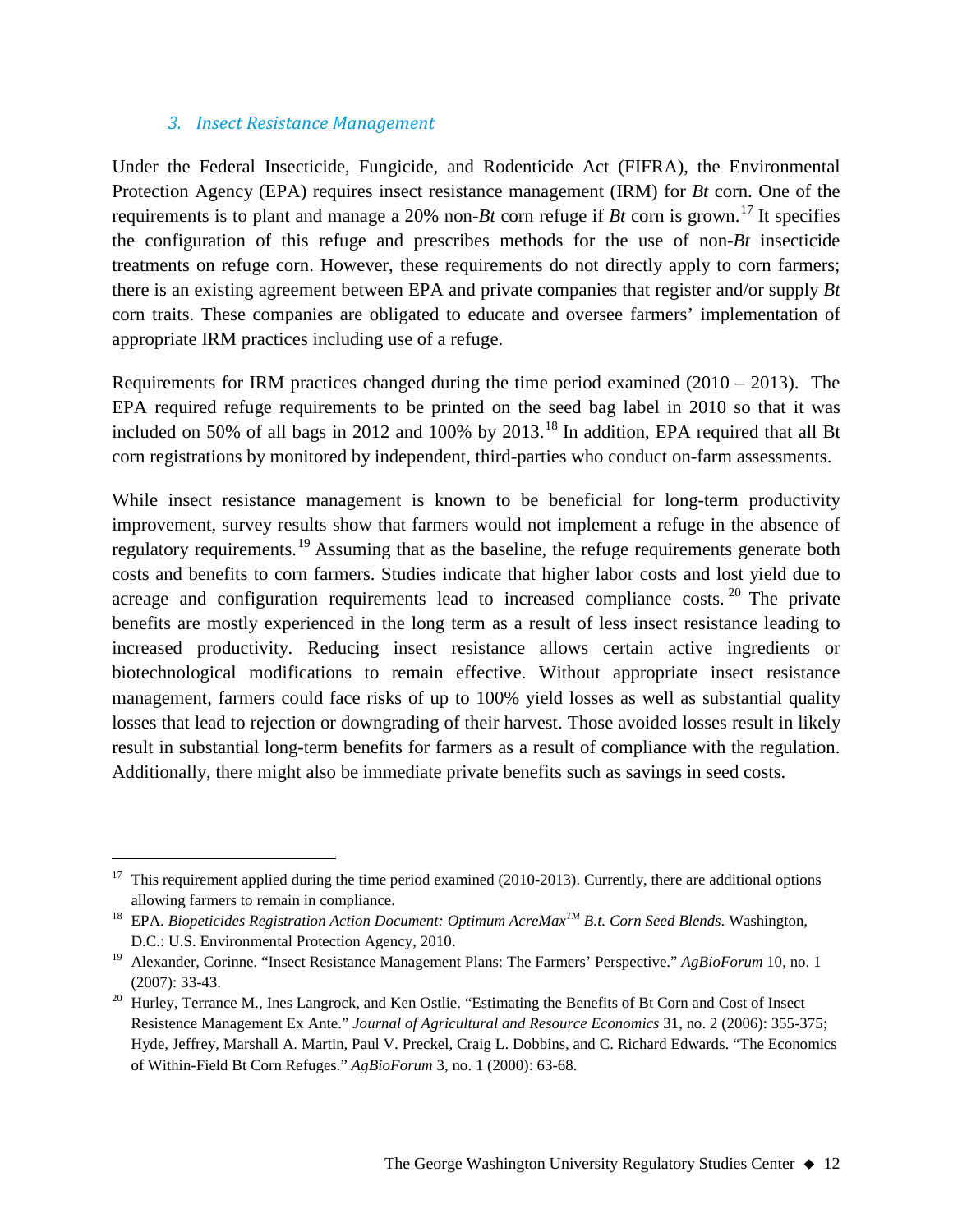#### *Pesticides*

#### *1. Registration of pesticides*

FIFRA covers the majority of regulations related to pesticides, which begins with their registration. Section 3 of FIFRA requires that EPA register all pesticides before they are sold or distributed in the U.S. While complying with FIFRA is a requirement for pesticide registrants and distributors, farmers can be significantly affected if a commonly used pesticide product is cancelled or its uses modified by EPA. The U.S. has cancelled (or limited the use of) pesticide historically used in corn production (e.g. Carbofuran). However, to illustrate major differences in pesticide bans between the U.S. and the EU countries, only the three most prevalent pesticide substances used in corn production are examined in this study; these are: atrazine, glyphosate, and lambda-cyhalothrin. To date, the use of all three pesticides is permitted at the federal level, but many pesticide products containing atrazine and lambda-cyhalothrin are classified as "restricted use" pesticides which require application by or under the direct supervision of a certified pesticide applicator with special training on the use of these pesticides. <sup>[21](#page-12-0)</sup> The registration process may increase corn farmers' pesticide costs as it increases pesticide prices. However, these costs are not significant since the three major pesticide substances for corn production are not banned in the U.S. A regulatory impact analysis issued by EPA estimated that the total cost for farmers was negligible.<sup>[22](#page-12-1)</sup> There are no incremental benefits because corn farmers would still have unrestricted access to these pesticides in the baseline scenario.

#### *2. Certification of pesticide applicators*

Pesticides are generally classified as restricted use pesticides (RUPs) or general use pesticides by EPA. While general use pesticides are available to the general public, RUPs can only be used by or under the direct supervision of a certified pesticide applicator, in accordance with section 11 of FIFRA. Certification can be obtained through training and/or exams via certification programs established by states and approved by EPA, while specific hours and fees needed for training and/or exams vary by state. $^{23}$  $^{23}$  $^{23}$ 

Twenty-nine states currently have additional supervision standards such as training for noncertified application working under the supervision and communication between application

<span id="page-12-0"></span> <sup>21</sup> EPA. "Restricted Use Products (RUP) Report." *U.S. Environmental Protection Agency*. January 19, 2016. https://www.epa.gov/pesticide-worker-safety/restricted-use-products-rup-report (accessed Janaury 28, 2017).

<span id="page-12-1"></span><sup>22</sup> EPA. *Regulatory Impact Analysis: Data Requirements for Registering Pesticides under the Federal Insecticide, Fungicide and Rodenticide Act.* Washington, D.C.: U.S. Environmental Protection Agency, 1982.

<span id="page-12-2"></span><sup>23</sup> EPA. *Economic Analysis of Proposed Amendments to 40 CFR Part 171: Certification of Pesticide Applicators.* Washington, DC: U.S. Environmental Protection Agency, 2015.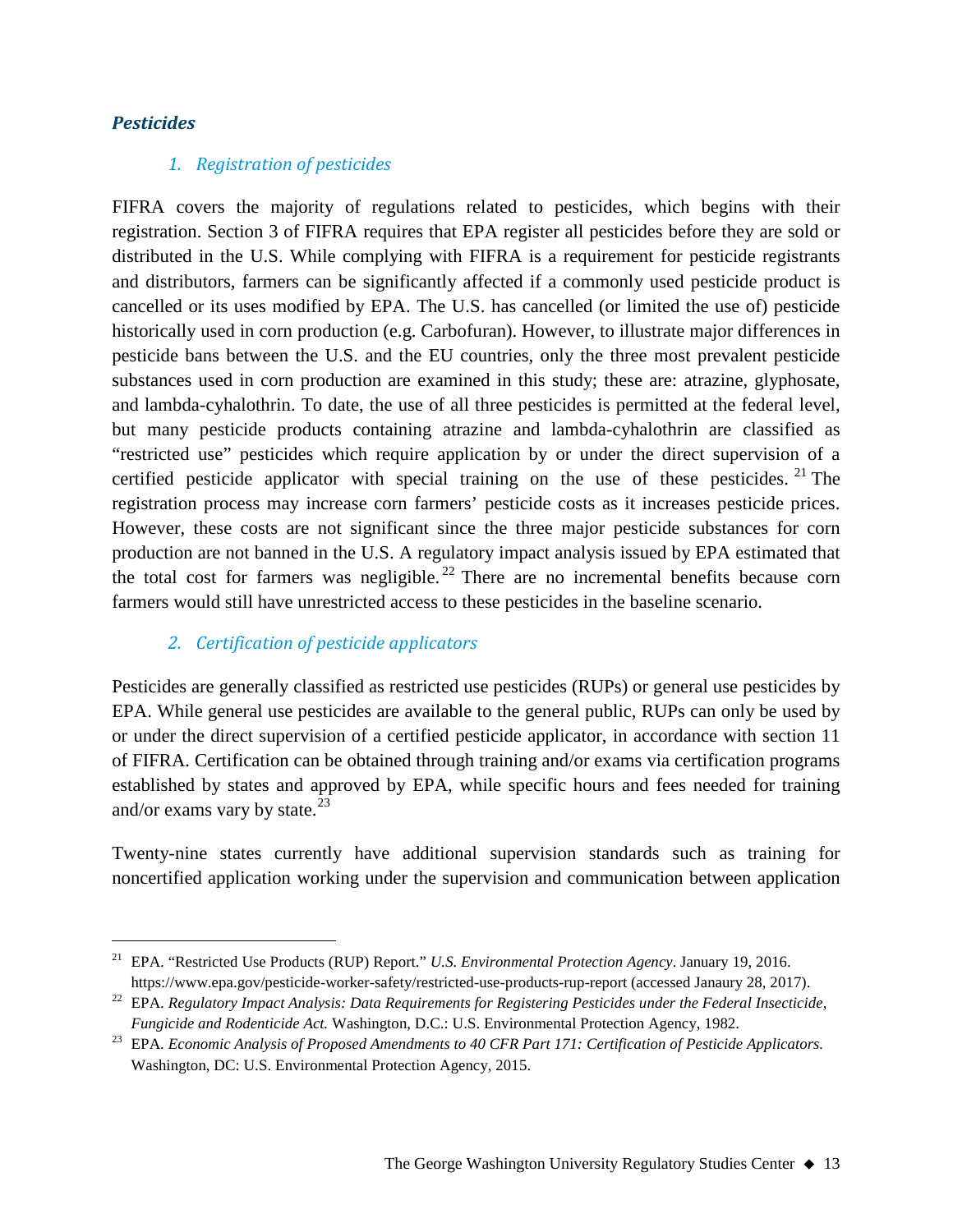worker and supervisor.<sup>[24](#page-13-0)</sup> However, assessment of the impacts of these additional state requirements is beyond the scope of this analysis. It is worth noting that a revision to the Certification of Pesticide Applicators rule was finalized by EPA on January 4, 2017 to enhance federal requirements for certification and supervision. This rule is expected to have a significant impact on farms but is not included here because it falls outside the temporal scope of our analysis. On June 2, 2017, EPA delayed the effective date of this rule until May 22, 2018.<sup>[25](#page-13-1)</sup>

As mentioned above, many pesticide products containing atrazine and lambda-cyhalothrin are classified as RUPs in the U.S. Therefore, it is likely that a typical corn farm in the U.S. uses RUPs and requires certification of pesticide applicators. The private costs of obtaining the certification include certification fees and time spent on required training and/or exams. In terms of private benefits, the certification process may to lead to improved efficiency of pesticide use and thus reduce overall costs for corn farmers.

## *3. Storage of pesticides*

Under FIFRA, EPA regulates the storage of pesticides<sup>[26](#page-13-2)</sup> to prevent potential hazards to the environment and public health. Specific requirements for pesticide users are shown on pesticide labels, and farmers are required to store pesticides in a manner consistent with their labeling. For example, label restrictions usually require storing pesticides in a locked storage area such as a pesticide cabinet.

While farmers may store pesticides in different ways depending on the amount of pesticides they hold on-hand, this analysis assumes that a typical corn farm in the U.S. stores a moderate amount of pesticides, requiring it to secure an appropriate storage area. Meanwhile, there should be minor private benefits from lower medical expenses and insurance premiums due to increased safety from the use of pesticide storage.

## *4. Agricultural Worker Protection Standard*

Under the authority of FIFRA, EPA established the Agricultural Worker Protection Standard (WPS) in 1992<sup>[27](#page-13-3)</sup> to protect agricultural workers and handlers from potential pesticide exposure. The WPS requirements consist of three elements: training, protection, and mitigation. Specifically, the WPS requires farmers to train workers and handlers about pesticide safety, set

<span id="page-13-0"></span> <sup>24</sup> *Ibid*

<span id="page-13-1"></span><sup>25</sup> EPA. *Pesticides: Certification of Pesticide Applicators; Delay of Effective Date.* Washington, DC: U.S. Environmental Protection Agency, 2017.

<span id="page-13-2"></span><sup>26</sup> 40 CFR Part 156 and 165

<span id="page-13-3"></span> $27$  40 CFR part 170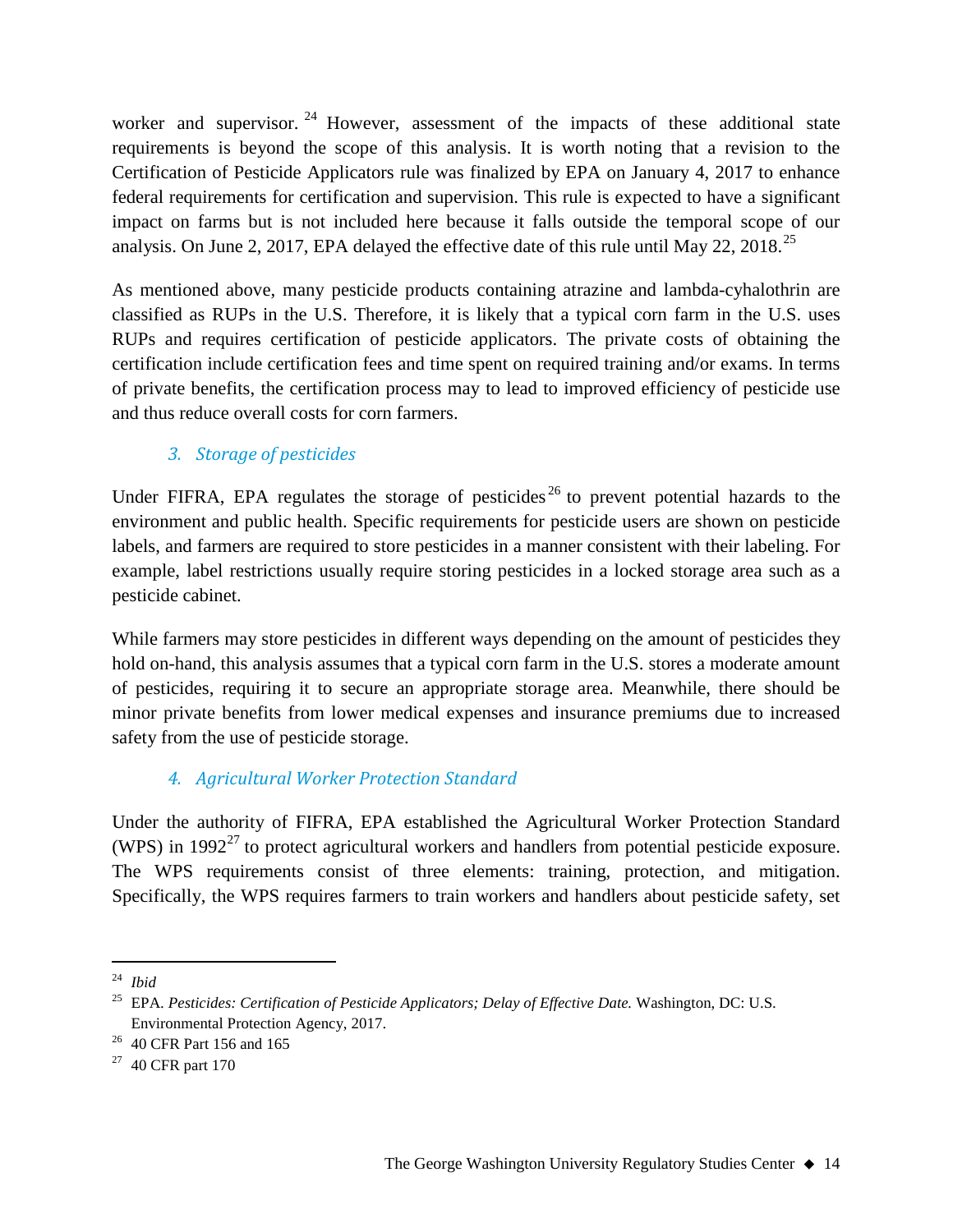up protective equipment and restricted entry intervals following pesticide applications, and conduct mitigation measures to safeguard against pesticide exposures. In 2015, EPA issued a final rule revising the 1992 WPS which took effect on January 1, 2016.

EPA's economic analysis of the revised WPS indicates that the 1992 WPS created compliance costs for farmers.<sup>[28](#page-14-0)</sup> The revised WPS is expected to further increase these costs, but it is not included in this analysis as it had not been implemented during our reference period. EPA estimates substantial private and social benefits from the WPS, including fewer time losses, lower medical expenses, and changes in insurance premiums.<sup>[29](#page-14-1)</sup>

## *5. Recordkeeping of pesticide use*

Under FIFRA, states have broad authority to regulate pesticides including recordkeeping of pesticide applications. However, state regulations do not necessarily apply to farmers who are considered private pesticide applicators. For example, Iowa – one of the top corn producing states in the U.S. – requires commercial applicators to keep records of all pesticide applications for 3 years, but does not impose these requirements on private applicators.<sup>[30](#page-14-2)</sup> In such cases, the Federal Pesticide Recordkeeping Program<sup>[31](#page-14-3)</sup> applies to private applicators. The program is administered by USDA's Agricultural Marketing Service (AMS) and was authorized by the 1990 Farm Bill. It requires certified private pesticide applicators to keep records of applications of RUPs for 2 years. Specific items that are required to be recorded include the product name, EPA registration number, total quantity of the pesticide applied, date, and location, to name a few.

Either the state recordkeeping requirement or the Federal Pesticide Recordkeeping Program is likely to impose minor costs to corn farmers due to their time spent on recordkeeping. There may be minor private benefits as well due to monitoring the use of pesticide

## *6. Disposal of pesticides*

While FIFRA covers the registration, sale, storage, application, and several other issues related to the use of pesticides, disposal of pesticides is regulated by the Resource Conservation and Recovery Act (RCRA). Specifically, farmers are required to dispose of excess/unwanted

<span id="page-14-0"></span> <sup>28</sup> EPA. *Economic Analysis of the Proposed Agricultural Worker Protection Standard Revisions.* Washington, DC: U.S. Environmental Protection Agency, 2014.

<span id="page-14-1"></span><sup>29</sup> *Ibid*

<span id="page-14-2"></span><sup>30</sup> Iowa Agriculture and Land Stewardship Department. "Iowa Administrative Code - 02/05/2014." *The Iowa Legislature.* February 5, 2014. <https://www.legis.iowa.gov/law/administrativeRules/rules?agency=21&chapter=45&pubDate=02-05-2014>

<sup>(</sup>accessed November 8, 2016).

<span id="page-14-3"></span><sup>31</sup> 7 CFR Part 110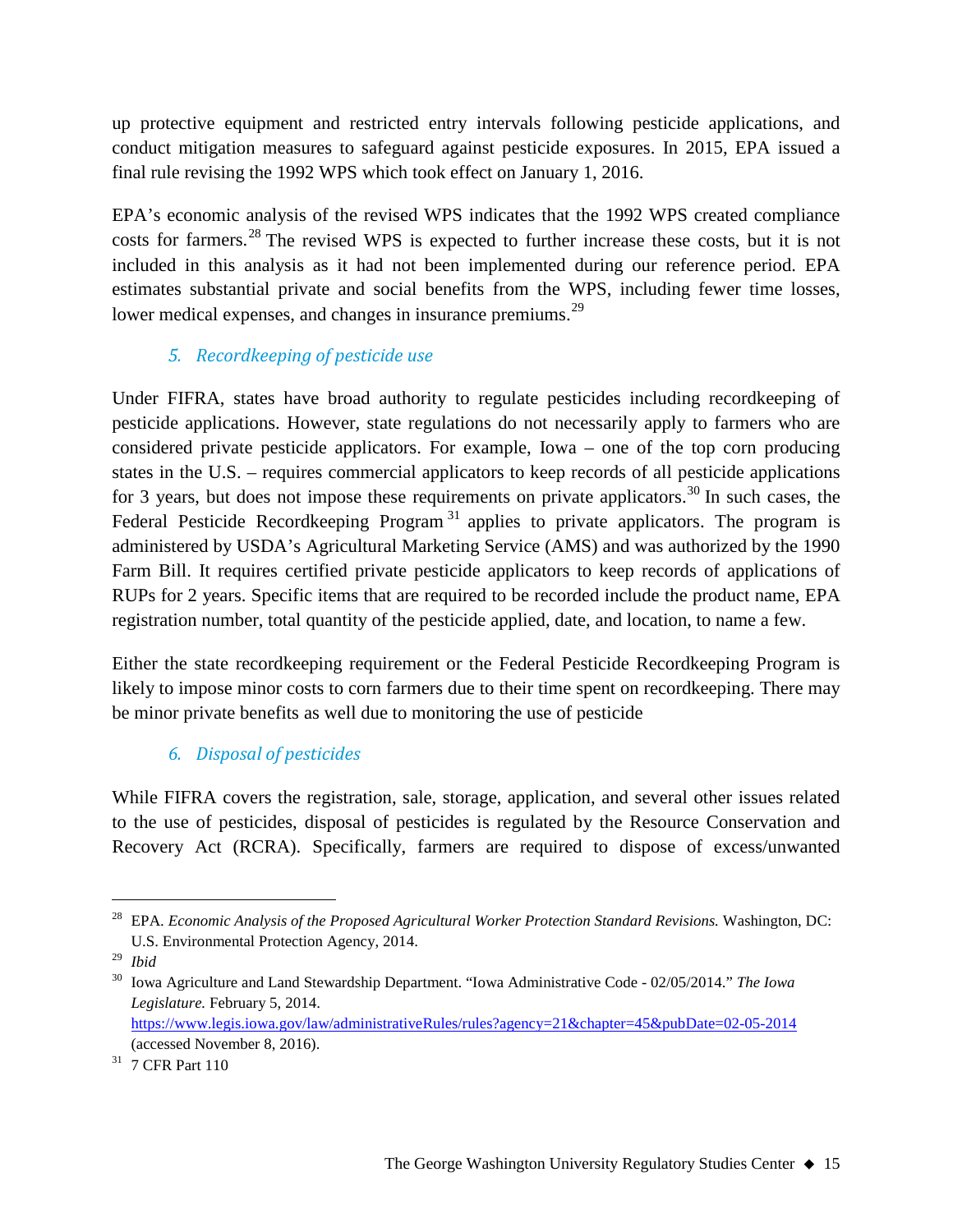pesticides through states' pesticide disposal programs, which are often referred to as "Clean Sweep" programs. While specific requirements vary by state, most states collect excess pesticides at specified facilities or events for free of charge.<sup>[32](#page-15-0)</sup> As for the disposal of pesticide containers, farmers are generally required to recycle empty containers at state specified collection sites after triple rinsing or pressure rinsing, in accordance with the instructions on pesticide labels.[33](#page-15-1)

Private costs incurred to corn farmers mostly come from two aspects of the disposal requirements: time spent on the disposal procedure and fees required for disposal. While the collection of excess pesticides or empty pesticide containers is free of charge, rinsing and transporting them to an appropriate facility can generate costs to farmers. Therefore in assessing the impact on a typical corn farm, it is assumed that private costs are primarily incurred by the time spent on rinsing and transportation. Additionally, there may be social benefits to the environment and public health because of decreased hazards from pesticide wastes but no direct private benefits to corn farmers.

## *7. Pesticide tolerances*

Under the authority of Section 408 of FFDCA, EPA establishes tolerances for the maximum amount of pesticide residues allowed to remain in or on a food consumed in the United States (40 CFR Part 180). FDA is responsible for the enforcement of tolerances for raw agricultural commodities. For example, tolerances for the three primary pesticide substances used on corn are glyphosate (0.1 mg/kg), atrazine (0.2 mg/kg), and lambda-cyhalothrin (0.05 mg/kg).

While corn farmers are subject to tolerances, they typically do not need to implement additional practices for compliance as long as they follow the instructions on pesticide labels and use proper equipment. Further, since the majority of corn produced in the U.S. is not for direct human consumption, the impact of tolerances is also limited for corn farming. Thus the tolerance requirement does not impose incremental costs on corn farmers. There are possibly social benefits for public health, but few private benefits for corn farmers.

#### *Fertilizers*

The registration, labeling, sale, and handling of fertilizers are mostly regulated at the state level, and the use of fertilizers in agriculture is typically governed through nutrient management plans

<span id="page-15-0"></span> <sup>32</sup> EPA. "Requirements for Pesticide Disposal." *United States Environmental Protection Agency.* June 17, 2016. <https://www.epa.gov/pesticide-worker-safety/requirements-pesticide-disposal> (accessed January 28, 2017).

<span id="page-15-1"></span><sup>33</sup> *Ibid*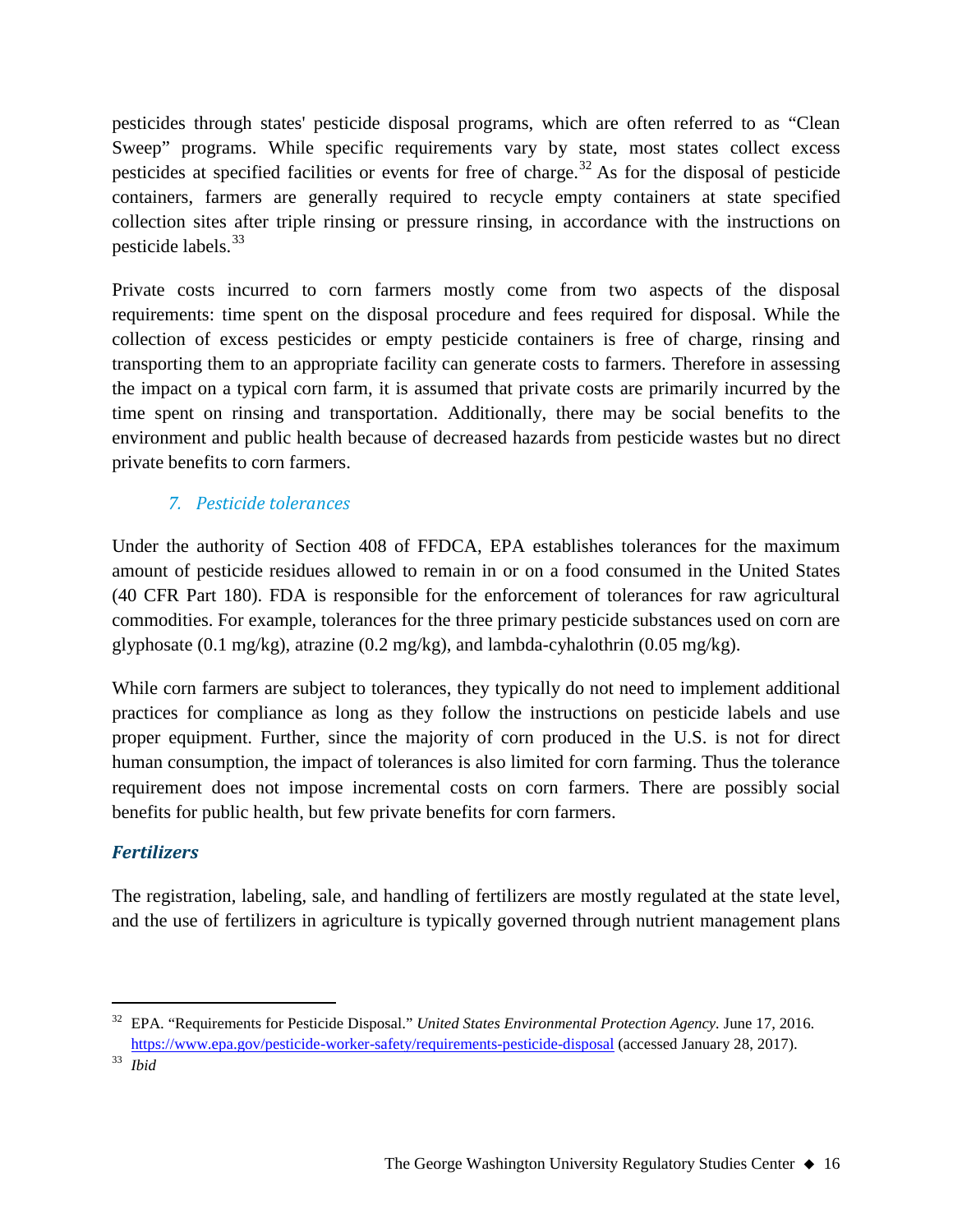which are primarily implemented in the form of incentive-based voluntary programs.<sup>[34](#page-16-0)</sup> Therefore for the purpose of this study, no regulations on fertilizers are examined. EU-level fertilizer regulations are discussed further—qualitatively—but are excluded within our final quantitative cost estimates.

#### *Agri-Environmental Practices*

While agriculture is considered a source of pollution in both water and air, agricultural activities are generally exempt from federal-level water quality regulations. There are three regulatory programs that are relevant to farmers' corn production.

## *1. NPDES Pesticide General Permit*

Pursuant to section 402 of the Clean Water Act, the National Pollutant Discharge Elimination System (NPDES) is a program that regulates point sources that discharge pollutants to waters of the U.S. Issued by EPA in 2011, the NPDES Pesticide General Permit (PGP) covers point source discharges of biological or chemical pesticides. Farms applying pesticides that will lead to a discharge to U.S. waters as defined in Appendix A of the permit are subject to the program and must apply for a PGP from EPA or authorized states. Furthermore, entities that apply pesticides in excess of the annual treatment area thresholds defined in the PGP are required to implement integrated pest management (IPM) practices to reduce pesticide use. For example, an entity must implement IPM practices if it applies pesticides for weed and algae pest control on more than 20 linear miles or 80 acres of water within a calendar year.<sup>[35](#page-16-1)</sup>

For certain farms with point sources discharges to water, the NPDES PGPs are likely to generate significant costs. According to EPA's economic analysis of the PGP, the potential costs affecting farmers are primarily administrative and monitoring costs, including time spent on submitting a Notice of Intent, producing a pesticide discharge management plan, recordkeeping, reporting, and site monitoring.<sup>[36](#page-16-2)</sup> The PGP requirement, with its aim to control pollutant discharges to water, is likely to generate significant social benefits to the environment. However, since a very limited number of corn farms are subject to  $PGPs$ ,  $37$  the regulatory requirement is excluded in the following quantitative analysis.

<span id="page-16-0"></span> $34$  For details on a comprehensive list of regulations on fertilizers, please refer to chapter 4 of this report.

<span id="page-16-1"></span><sup>35</sup> EPA. "EPA's 2011 Pesticide General Permit." *U.S. Environmental Protection Agency.* October 31, 2011. https://www.epa.gov/npdes/epas-2011-pesticide-general-permit-pgp-documents.

<span id="page-16-2"></span><sup>36</sup> EPA. *Economic Analysis of the Pesticide General Permit (PGP) for Point Source Discharges from the Application of Pesticides.* Washington, D.C.: U.S. Environmental Protection Agency, 2010.

<span id="page-16-3"></span><sup>&</sup>lt;sup>37</sup> ERS staff, personal communication, January 24, 2017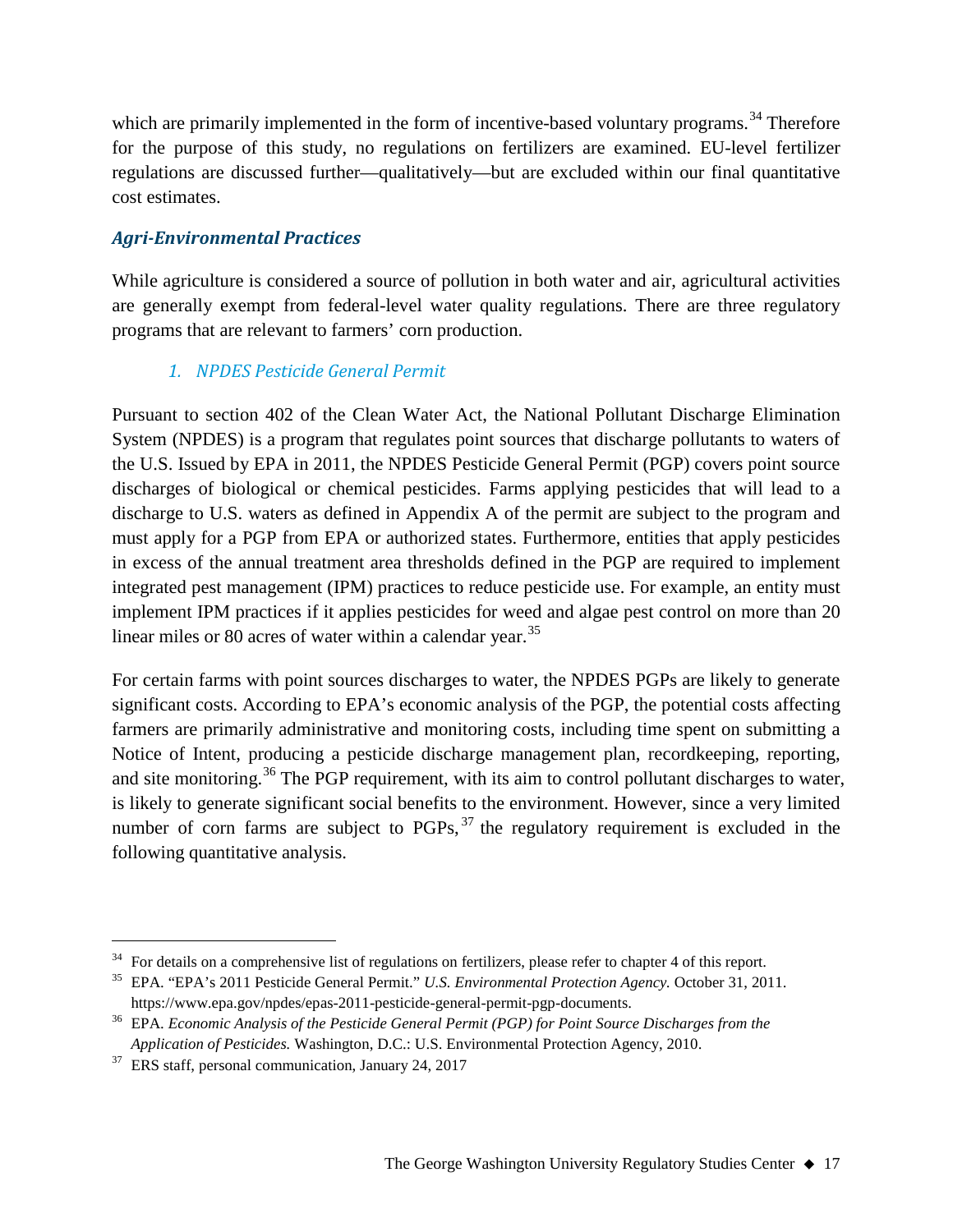#### *2. Endangered Species Protection Program*

EPA implements the Endangered Species Protection Program (ESPP) under FIFRA in compliance with the Endangered Species Act (ESA) to ensure that pesticide use does not affect any threatened or endangered species or their habitats. The program sets pesticide use limitations in certain areas and for certain time periods. Specific limitations are described in the Endangered Species Protection Bulletins, including application areas, pesticide products, and time periods. Farmers are directed to the Bulletin by relevant information referenced on pesticide labels.

ESPP has the potential to significantly impact farms using certain pesticide products in specific areas during certain periods. It is reasonable to assume that only a small proportion of corn farms are currently subject to the ESPP restrictions. Although this analysis attempts to make conservative assumptions with respect to regulatory costs, there has been no assessment or quantification of the impact of ESPP on farms' production costs or income. Therefore, this analysis may underestimate the costs associated with ESPP. As with other agri-environmental regulations, ESPP may lead to welfare benefits by conserving the environment but not to any private benefits for corn farmers.

#### *3. Conservation Compliance*

Conservation compliance, including the Highly Erodible Land Conservation (HELC) and Wetland Conservation (WC) provisions,  $38$  serves as a prerequisite for farmers to participate in many USDA voluntary programs including loans and disaster assistance payments, conservation program benefits, and federal crop insurance premium subsidies. To comply with the HELC and WC provisions, farmers must not "plant or produce an agricultural commodity on highly erodible land without following a USDA Natural Resources Conservation Service (NRCS) approved conservation plan or system; plant or produce an agricultural commodity on a former wetland; or convert a wetland which makes the production of an agricultural commodity possible."<sup>[39](#page-17-1)</sup> Noncompliance may cause farmers to lose their eligibility for the aforementioned benefits.

Costs due to HELC are primarily the costs of implementing a conservation plan or system, which may include conservation cropping practices, conservation tillage, and crop residue use.<sup>[40](#page-17-2)</sup> The

<span id="page-17-0"></span> <sup>38</sup> 7 CFR Part 12

<span id="page-17-1"></span><sup>39</sup> NRCS. *Highly Erodible Land Conservation Compliance Provisions.* 2016. https://www.nrcs.usda.gov/wps/portal/nrcs/detail/national/programs/alphabetical/camr/?cid=nrcs143\_008440 (accessed November 10, 2016).

<span id="page-17-2"></span><sup>40</sup> Heimlich, Ralph E., Roger Claassen, Paul Johnston, Mark A. Peters, and Dwight Gadsby. *Implementation of Conservation Compliance Provisions: Experience in the U.S. with Highly Erodible Land and Wetlands Conservation.* October 5-7, 2000.<http://aceheimlich.com/EUcommissionpaper.pdf> (accessed November 14, 2016).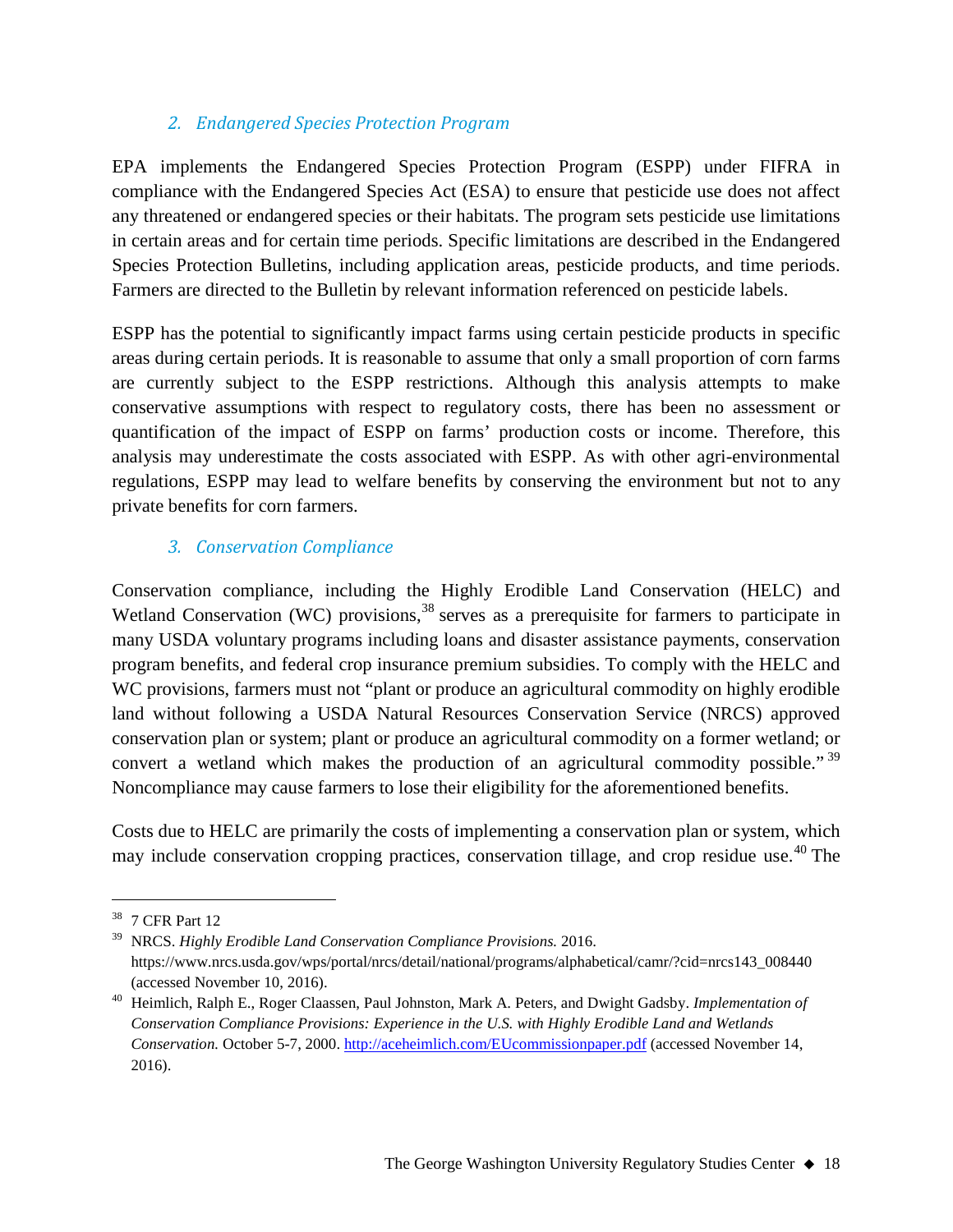estimates of compliance costs in prior studies are mixed, while some show that the per-acre cost for treatment of highly erodible cropland is considerable for farmers. [41](#page-18-0) The benefits of conservation systems may include long-term productivity growth and social benefits to the environment due to reduced rates of soil erosion. The impact of the WC provision for a typical corn farm is relatively limited, as long as farmers do not produce crops on converted wetlands or convert a wetland to an agricultural land.

Nevertheless, compliance with the HELC and WC provisions is flexible and mostly reimbursed. Farmers may choose to enroll in a USDA voluntary program (e.g. Conservation Reserve Program) that provides resources and compensation to restore and protect HEL or wetlands.<sup>[42](#page-18-1)</sup> Given that the farm income estimates for typical corn farms do not include any government payments, these additional private benefits are not taken into account in this analysis.

## **European Union**

#### *Genetically Engineered Crops*

#### *1. Authorization of release of GMOs*

Directive 2001/18/EC on the deliberate release of GMOs (Article 5 and 6) mandates member states to take steps to ensure safety to human health and the environment before placing GMOs on the market. According to the rule, member states are required to introduce national laws to regulate GMO products on the market. The EU directive establishes common requirements for conducting risk assessments, reviewing applications from organizations, and submitting GMO applications to the European Commission. The overall purpose of this regulation is to ensure that legal requirements for GMOs are similar across member states.

GMOs used to produce food and feed must also be authorized by member states under Regulation (EC) 1829/2003. The scope of this regulation covers "(i) GMOs for food use; (ii) food containing or consisting of GMOs; and (iii) food produced from or containing ingredients

<span id="page-18-0"></span><sup>&</sup>lt;sup>41</sup> Govindasamy, Ramu, and Mark J. Cochran. "The Conservation Compliance Program and Best Management Practices: An IntegratedApproach for Economic Analysis." *Review of Agricultural Economics* 17, no. 3 (1995): 369-381; Barbarika, Jr., Alexander, and Michael R. Dicks. "Estimating the Costs of Conservation Compliance." *The Journal of Agricultural Economics Research* 40, no. 3 (1988): 12-20.

<span id="page-18-1"></span><sup>42</sup> USDA. *Wetland Conservation Compliance.* October 30, 2014. [https://www.google.com/url?sa=t&rct=j&q=&esrc=s&source=web&cd=1&cad=rja&uact=8&ved=0ahUKEwj2l](https://www.google.com/url?sa=t&rct=j&q=&esrc=s&source=web&cd=1&cad=rja&uact=8&ved=0ahUKEwj2lM33lanQAhVG34MKHT6IBHwQFggbMAA&url=http%3A%2F%2Fwww.nrcs.usda.gov%2Fwps%2FPA_NRCSConsumption%2Fdownload%3Fcid%3Dstelprdb1260881%26ext%3Dpdf&usg=AFQjCNFK5pOYKOnDfI) [M33lanQAhVG34MKHT6IBHwQFggbMAA&url=http%3A%2F%2Fwww.nrcs.usda.gov%2Fwps%2FPA\\_NRC](https://www.google.com/url?sa=t&rct=j&q=&esrc=s&source=web&cd=1&cad=rja&uact=8&ved=0ahUKEwj2lM33lanQAhVG34MKHT6IBHwQFggbMAA&url=http%3A%2F%2Fwww.nrcs.usda.gov%2Fwps%2FPA_NRCSConsumption%2Fdownload%3Fcid%3Dstelprdb1260881%26ext%3Dpdf&usg=AFQjCNFK5pOYKOnDfI) [SConsumption%2Fdownload%3Fcid%3Dstelprdb1260881%26ext%3Dpdf&usg=AFQjCNFK5pOYKOnDfI](https://www.google.com/url?sa=t&rct=j&q=&esrc=s&source=web&cd=1&cad=rja&uact=8&ved=0ahUKEwj2lM33lanQAhVG34MKHT6IBHwQFggbMAA&url=http%3A%2F%2Fwww.nrcs.usda.gov%2Fwps%2FPA_NRCSConsumption%2Fdownload%3Fcid%3Dstelprdb1260881%26ext%3Dpdf&usg=AFQjCNFK5pOYKOnDfI) (accessed November 14, 2016).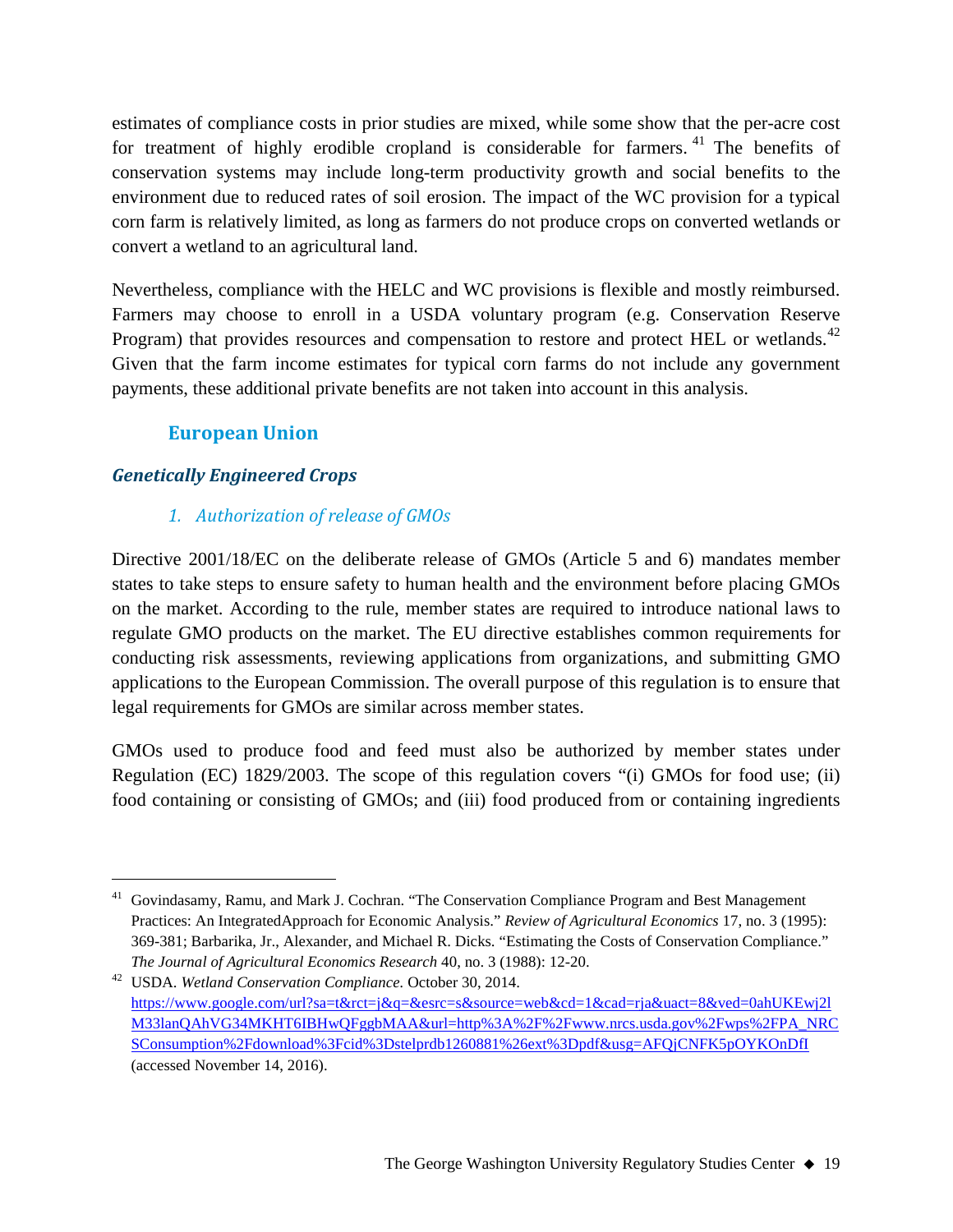produced from GMOs".<sup>[43](#page-19-0)</sup> The regulation describes the role of member states and the European Union, identifies required GMO risk-assessment documents, and sets the time frame for authorizing GMOs. Upon receiving an application from a producer of GMOs, the member-state coordinates with the European Commission and the European Food Safety Authority for EU level authorization.

This regulation does not have a direct impact on farmers as the rules are applicable to manufacturers of GMOs and member-states themselves. Manufacturers are responsible for requesting permission to place GM products on the market. It is worth noting here that although we estimate no direct effect on farmers there may be substantial impacts in the form of opportunity costs and other costs not directly related to operational, farm level requirements for compliance—which are generally omitted from our analysis.

## *2. Prohibition of GM crop cultivation*

The EU authorizes which GMOs are allowed to be placed on the market for cultivation under a common framework. However, in 2015, the European Commission established that cultivation of GMOs requires more flexibility to align with local agricultural practices. Directive (EU) 2015/412 was passed to enable member states to restrict or prohibit the cultivation of GMOs in their respective territories, even if these GMOs have been approved at the EU-level. Thus far, nineteen EU member countries have restricted GMO authorization.<sup>[44](#page-19-1)</sup> Earlier, member states could use the safeguard clause in Directive 2001/18/EC to restrict GMO cultivation but they had to demonstrate that GMO cultivation posed human and environmental safety concerns. In France, cultivation of GM corn has been banned since 2008. Three decrees were successively released by the Government and cancelled by the Supreme Court between 2007 and 2014; then a law was passed in June 2014. [45](#page-19-2) Since 2015, France has prohibited GMO cultivation under the new directive. Spain, on the other hand, continues to grow GM corn.

Corn is the only GM crop authorized for cultivation by the EU. Therefore, a prohibition on GMO cultivation can have a negative impact on farmers who may lose the benefits<sup>[46](#page-19-3)</sup> of planting GM

lex.europa.eu/LexUriServ/LexUriServ.do?uri=OJ:L:2003:268:0001:0023:EN:PDF (accessed January 04, 2017).

<span id="page-19-0"></span> <sup>43</sup> EU. *Regulation (EC) No 1829/2003 of the European Parliament and of the Council of 22 September 2003 on genetially modified food and feed.* October 18, 2003. http://eur-

<span id="page-19-1"></span><sup>44</sup> European Commission. "Restrictions of geographical scope of GMO applications/authorisations: Member States demands and outcomes." *European Commission.* January 4, 2017.

http://ec.europa.eu/food/plant/gmo/authorisation/cultivation/geographical\_scope\_en (accessed January 4, 2017). <sup>45</sup> https://www.legifrance.gouv.fr/affichTexte.do?cidTexte=JORFTEXT000029035842&categorieLien=id

<span id="page-19-3"></span><span id="page-19-2"></span><sup>&</sup>lt;sup>46</sup> There may be several lost indirect benefits as a result of GM crop prohibition. For example, there is evidence suggesting that glyphosate-tolerant crops complement conservation tillage; thus, a ban on GM corn cultivation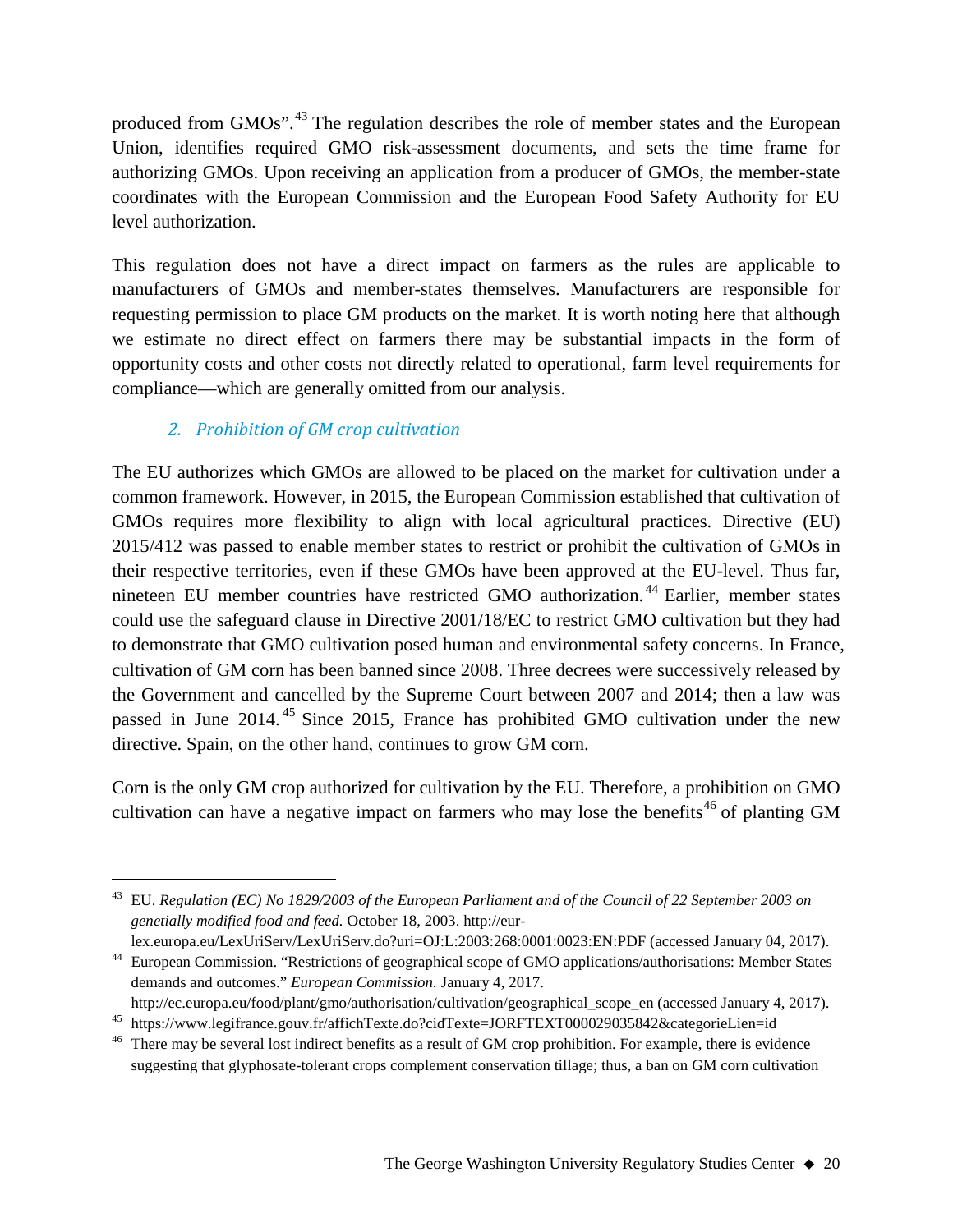crops, such as increased yields or reduced use of pesticides. Benefits as a result of GM crop prohibition are estimated to be the lower price of conventional corn seeds relative to GM seeds.

## *3. GM traceability and labeling*

The EU emphasizes traceability and labeling of GMO products. Under Article 5 of Regulation (EC) 1830/2003, all producers and suppliers of GMOs have to print certain information on their product. In particular, farmers are required to identify products that contain GMOs and include a unique identifier, assigned by the EU. Farmers have to pass the information in writing to GMO product handlers. Similarly, under Articles 12 and 24 of Regulation 1829/2003, products "produced from materials consisting of more than 0.9 percent of GMOs" must be labeled: "This product contains genetically modified organisms [or the name of the GMO]." The regulation is applicable across the EU, and member states must follow similar requirements.

This regulation increases the burden on farmers in Spain that grow GM corn and must segregate GM from non-GM varieties. Minor costs are incurred in terms of resources spent to gather necessary information and to create labels for packaging, while the primary costs for corn farmers come from segregation and storage. Farmers in France are not affected by this regulation since they are prohibited from cultivating GM crops.

It is worth noting here that mandatory labeling of GMOs in the EU has led manufacturers of many food products to reformulate their products away from the use of GM ingredients such that GM labeling requirements are not triggered. This limits markets for EU farmers' GM crops to feed uses, denying higher value markets to GM supply chains. The opportunity cost of this reduced market for EU corn farmers is not included in our in our analysis.

## *Pesticides*

 $\overline{a}$ 

## *1. Authorization of pesticides*

Farmers may use pesticides only after the approval of member states according to Regulation (EC) No 1107/2009. Although the European Commission, with inputs from the European Food Safety Authority, provides initial authorization for active substances, member states can restrict the use of certain pesticides. Atrazine, glyphosate, and lambda-cyhalothrin are the three most

could negatively impact other management practices (ERS staff, personal communication, January 24, 2017). However, estimates of these indirect benefits and costs are beyond the scope of this study.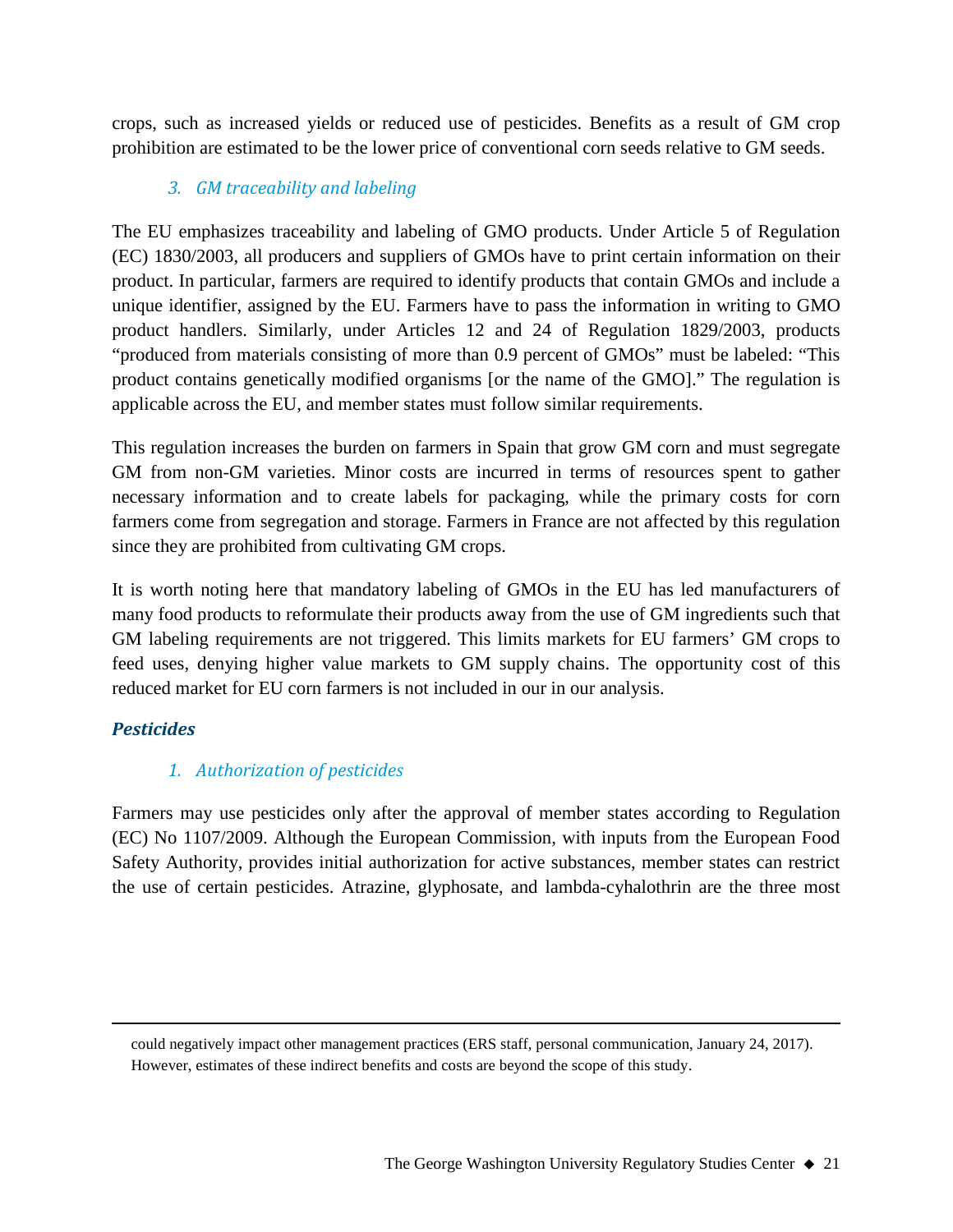widely-used pesticides for corn production. In 2003, the EU deregistered Atrazine, stating health safety concerns.<sup>[47](#page-21-0)</sup>

Bans on pesticides can have significant impact on farmers, who are forced to identify reasonable substitutes. In the case of atrazine, farmers could experience increased costs of alternative pesticides or decreased yields and changes in production practices or application methods required by using alternatives. Reducing the number of active ingredients available increases the likelihood of resistance developing.

## *2. Recordkeeping of pesticide use*

Article 67(1) of Regulation (EC) No 1107/2009 sets forth requirements for keeping records of pesticides used in crop production. Those considered "professional users" of pesticides are obliged to maintain the following information for 3 years: (i) date of use, (ii) full commercial product name, (iii) dosage, (iv) identification of treated plants, (v) identification of areas treated, and (vi) customer identification. At the member-state level, the regulation is applicable to farmers as well; they adhere to the requirements of professional users.<sup>[48](#page-21-1)</sup>

In both France and Spain, farmers spend additional time maintaining pesticide records. This creates costs in terms of hours required for record keeping. Possible private benefits also include reduced medical expenses due to proper use of pesticides.

## *3. Certification of pesticide use*

Under Article 5 of Directive 2009/128/EC on the sustainable use of pesticides, member states are required to develop a national plan to contain the use of pesticides according to its priorities.

In France, Ordinance No 2011-1325 is implemented as part of Ecophyto 2018 plan.<sup>[49](#page-21-2)</sup> Training and certification are required for distributors and applicators providing services including, retailers, repackers, and professional users of pesticides. Since 2011, repackers, advisers and professional users (farmers and their staff) must acquire an additional certificate called

<span id="page-21-0"></span> $47$  European Commission. "Review report for the active substance atrazine." September 10, 2003. http://ec.europa.eu/food/plant/pesticides/eu-pesticides-

database/public/?event=activesubstance.ViewReview&id=108 (accessed January 3, 2017).

<span id="page-21-1"></span><sup>48</sup> Ministry of Agriculture and Fisheries, Food and Environment. *Sustainable use of plant protection products.* 2016. [http://www.mapama.gob.es/es/agricultura/temas/sanidad-vegetal/productos-fitosanitarios/uso-sostenible-de](http://www.mapama.gob.es/es/agricultura/temas/sanidad-vegetal/productos-fitosanitarios/uso-sostenible-de-productos-fitosanitarios/)[productos-fitosanitarios/](http://www.mapama.gob.es/es/agricultura/temas/sanidad-vegetal/productos-fitosanitarios/uso-sostenible-de-productos-fitosanitarios/) (accessed December 30, 2016).

<span id="page-21-2"></span><sup>&</sup>lt;sup>49</sup> Ministry of Agriculture, Food, Fisheries, Rural Affairs and Regional Planning. "Decree No. 2011-1325 of 18 October 2011." *Legifrance.* October 18, 2011. [https://www.legifrance.gouv.fr/affichTexte.do?cidTexte=JORFTEXT000024686203&fastPos=1&fastReqId=239](https://www.legifrance.gouv.fr/affichTexte.do?cidTexte=JORFTEXT000024686203&fastPos=1&fastReqId=239567645&categorieLien=id&oldAction=rechTexte) [567645&categorieLien=id&oldAction=rechTexte](https://www.legifrance.gouv.fr/affichTexte.do?cidTexte=JORFTEXT000024686203&fastPos=1&fastReqId=239567645&categorieLien=id&oldAction=rechTexte) (accessed December 30, 2016).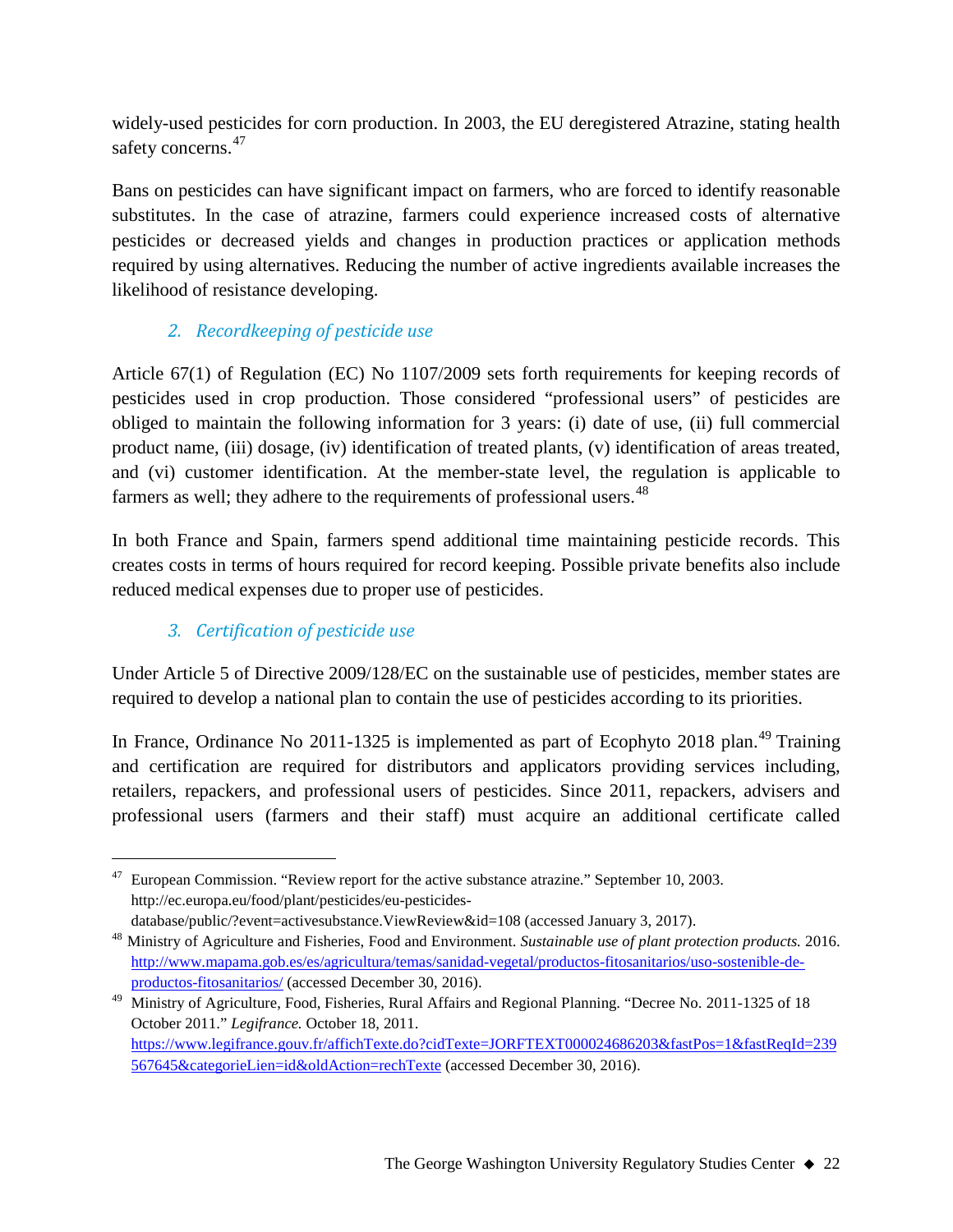"Certiphyto" for distribution and application of pesticides. Certificates are awarded to those who pass a test or attend training courses. The certificate is valid for 10 years for farmers.

In Spain, Royal Decree (RD) 1311/2012 of 14 September 2012 outlines the requirements for the sustainable use of pesticides.<sup>[50](#page-22-0)</sup> Professional users (including farmers who apply pesticides) need to meet the required training and certification standards. There are four levels of certification: (i) Básico (basic) (ii) Cualificado (skilled) (iii) Fumigador (fumigator) (iv) Piloto Aplicador (for aerial applicator). Training hours vary from 25 hours for Básico to 90 hours for Piloto Aplicador. A training certificate is valid for a period of 10 years under the national law. However, individual provinces can have additional requirements.

Training and certification requirements create costs for farmers in France and Spain. Farmers have to spend additional time and money (e.g., fees) to get the mandatory training and apply for a certificate. These costs are included in our analysis.

## *4. Handling and storage of pesticides*

Directive 2009/128/EC on the Sustainable Use of Pesticide describes specific handling and storage requirements for pesticides. The pesticide handling instructions are often specified on the package label, but some member states have additional requirements. In France, pesticides are mandated to be stored and handled following the information listed on pesticide labels. In Spain, however, RD 1311/2012 specifies storage requirements for pesticides. Spanish farmers are required to store pesticides in cabinets or ventilated rooms with a lock and in isolation from surface water or water extraction wells.

The requirements for pesticide storage and handling impose additional costs on farmers compared to the baseline.

## *5. Disposal of pesticides*

Under Article 13 of Directive 2009/128/EC, farmers must comply with specific procedures for pesticide disposal. These requirements are determined at the member state level by national governments. In France, retailers, distributors, and users can join the "Adivalor" program (i.e., the Farmers, Distributors, Industrials for the Valuation of Agricultural Wastes) initiated by the pesticides industry "Agriculteurs, Distributeurs, Industriels pour la Valorisation des Dechets Agriocles."<sup>[51](#page-22-1)</sup> Under the program, pesticide containers are collected at regular intervals without

<span id="page-22-0"></span><sup>&</sup>lt;sup>50</sup> Ministerio De agricultura. "National Action Plan for the Sustainable Use of Plant Protection Products." November 2012. [http://c-ipm.org/fileadmin/c-ipm.org/Spanish\\_NAP\\_\\_in\\_EN\\_.pdf](http://c-ipm.org/fileadmin/c-ipm.org/Spanish_NAP__in_EN_.pdf) (accessed January 3, 2017).

<span id="page-22-1"></span><sup>51</sup> Adivalor. *Adivalor.* 2017. http://www.adivalor.fr/ (accessed January 4, 2017).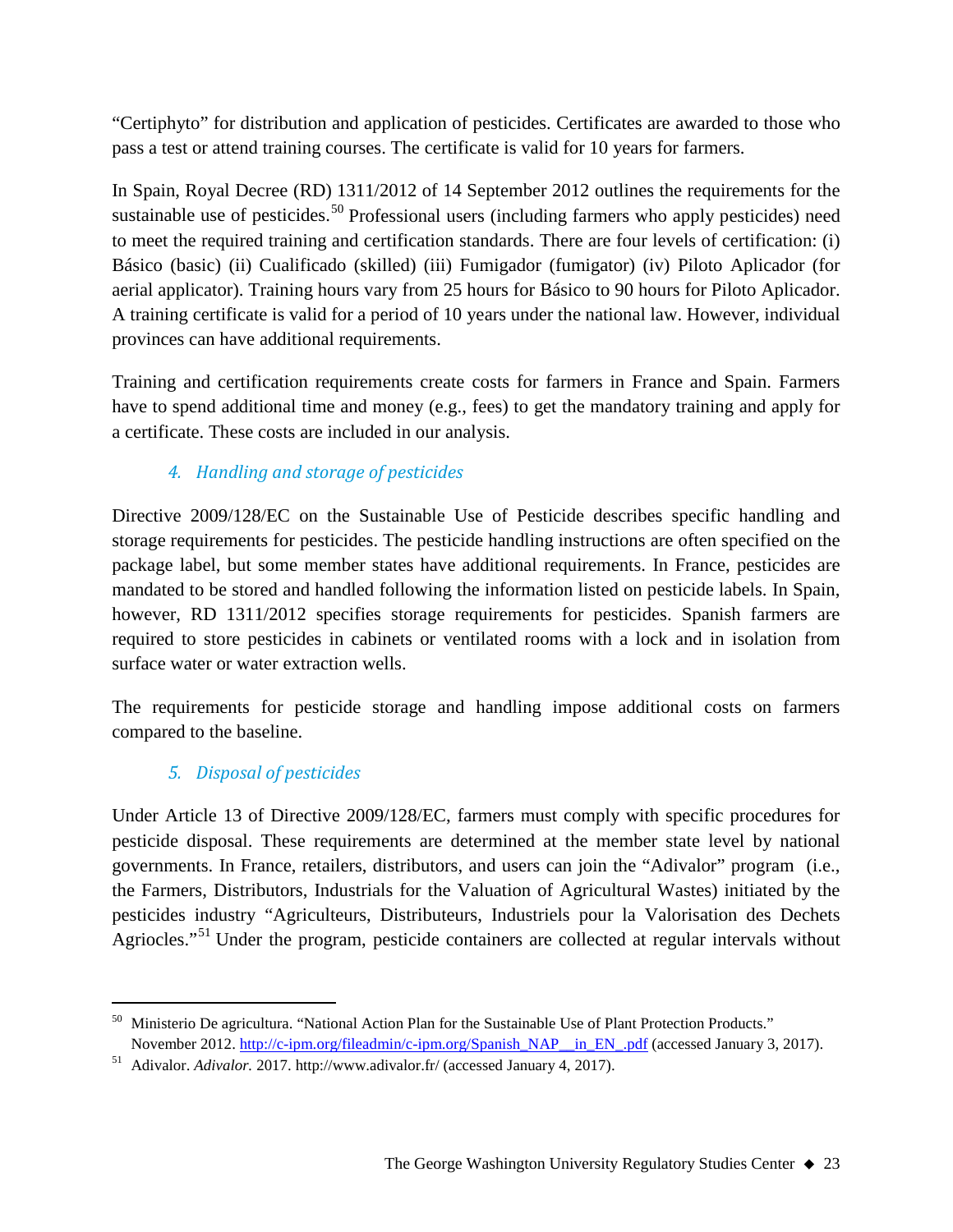any additional fee; farmers have to triple rinse the containers. However, this free service is restricted to pesticide brands that are part of the Adivalor program. Pesticide containers/packages have a unique logo to identify participation in the Adivalor program. In Spain, farmers follow a similar approach of triple rinsing empty containers but have to deliver the empty containers to specific collection points.

Farmers incur costs to meet the requirements of these regulations. While disposal is free of charge, farmers spend additional time transporting containers to collection points. Also, farmers must triple rinse containers and store them in plastic bags, which can create minor operational costs.

## *6. Inspection of pesticide equipment*

Under Article 8(5) of Directive 2009/128/EC, professional users are required to conduct regular calibrations and technical checks of pesticide application equipment. In Spain, these requirements are the same across most regions with the exception of Andalusia and Murcia which have stricter equipment inspection requirements and require farmers to register their pesticide equipment.

To adhere to these requirements, farmers conduct regular checks of their equipment. These create reoccurring costs for farmers. In the absence of regulations, farmers may conduct less frequent equipment checks.

## *7. Maximum Residue Levels*

Regulation (EC) No 396/2005 sets the maximum residue levels (MRL) of pesticides in or on food and feed of plant and animal origin. The European Commission has harmonized MRLs for 315 fresh agricultural products for food and feed. The two pesticides relevant for corn production include glyphosate (1 mg/kg), and lamda-cyhalothrin  $(0.02 \text{ mg/kg})$ —atrazine is currently banned in EU. Although member states can impose stricter MRLs, France and Spain follow the limits imposed by the European Commission.

In the EU, farmers are required to follow pesticide labeling instructions for application. Pesticide dosage, based on MRLs, is prescribed on pesticide labels. Farmers are required to heed this information while applying pesticides.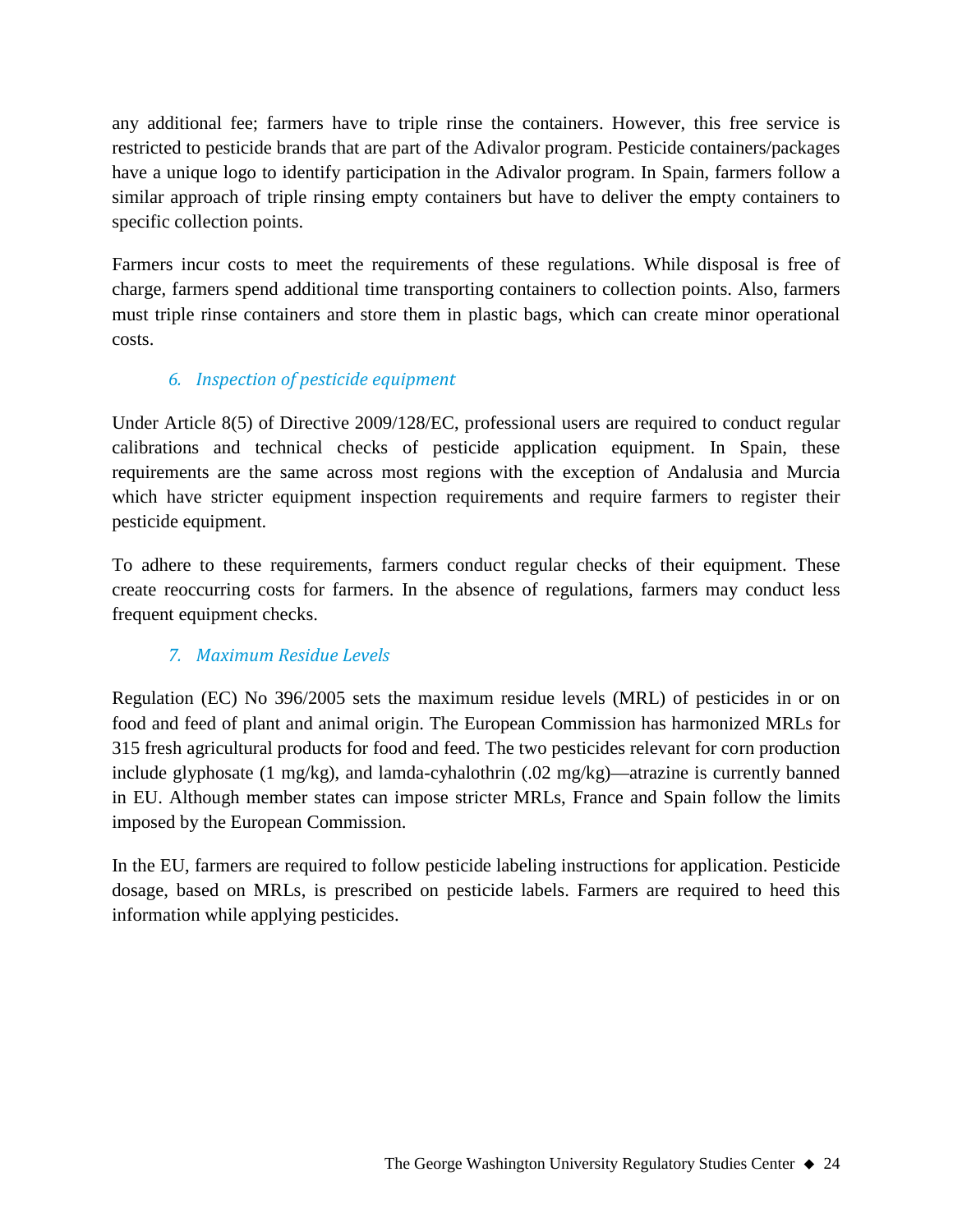#### *Fertilizers[52](#page-24-0)*

## *1. Traceability, markings, labeling, and packaging of fertilizers*

Articles 7, 8, 9 and 10 of Regulation (EC) No 2003/2003 on fertilizers require manufacturers and distributors to ensure identification markings and labels on packages for traceability. Specifically, manufacturers are responsible for labeling fertilizers: "EC FERTILISER," specifying the type of fertilizer, identifying blended fertilizer separately, and printing the contents of the fertilizer on the package. These rules are similar for all member states. Labels are required to be printed at least in the national language of the member state and must be clearly legible. This regulation applies to manufacturers and distributors of fertilizers.

#### *2. Fertilizer application*

The European Commission regulates fertilizer through its Nitrates Directive 91/676/EEC, which is mostly applicable for fertilizers containing nitrogen. The regulation requires member states to develop "action programmes" to be implemented by farmers within designated nitrate vulnerable zones (NVZs) on a mandatory basis. Action programmes include specific limitations on fertilizer application. However, the decision to specify exact standards is delegated to member states due to variation in climatic and soil conditions. As such, the requirements for application of fertilizer are different in France and Spain (Table 4).

France has designated 63,000 farms, covering almost 57% of its utilized agricultural area as NVZ. There are prohibition periods for nitrogen-based fertilizers based on the proportion of nitrogen in the fertilizer; the government has issued national and regional agricultural practice guidelines to disseminate methods for calculating the nitrogen balance in the soil.<sup>[53](#page-24-1)</sup> Manure application is capped at 170 kg N/ha/year.

Similarly, Spain has enacted national-level regulations to implement the Nitrates Directive. Unlike France, Spain has only designated 17% of its utilized agricultural area as a NVZ. During these prohibition periods, the limit for fertilizer is based on different carbon-to-nitrogen levels being higher or lower than 10. The total limit on fertilizer application is specified to be 170 kg

<span id="page-24-0"></span>Note: due to the fact that fertilizers are not regulated within the U.S. at the federal level, the proceeding quantitative assessment excludes their consideration within our calculations. Fertilizers in the EU are discussed here, qualitatively.

<span id="page-24-1"></span><sup>53</sup> Gault, Jean, Muriel Guillet, Francois Guerber, Claire Hubert, and François Paulin et Marie Christine Soulié. *Analysis of implementation of the Nitrates Directive by other Member States of the European Union.* September 2015. http://www.cgedd.developpement-durable.gouv.fr/IMG/pdf/010012-01\_rapport\_cle2cc1e3.pdf (accessed January 27, 2017).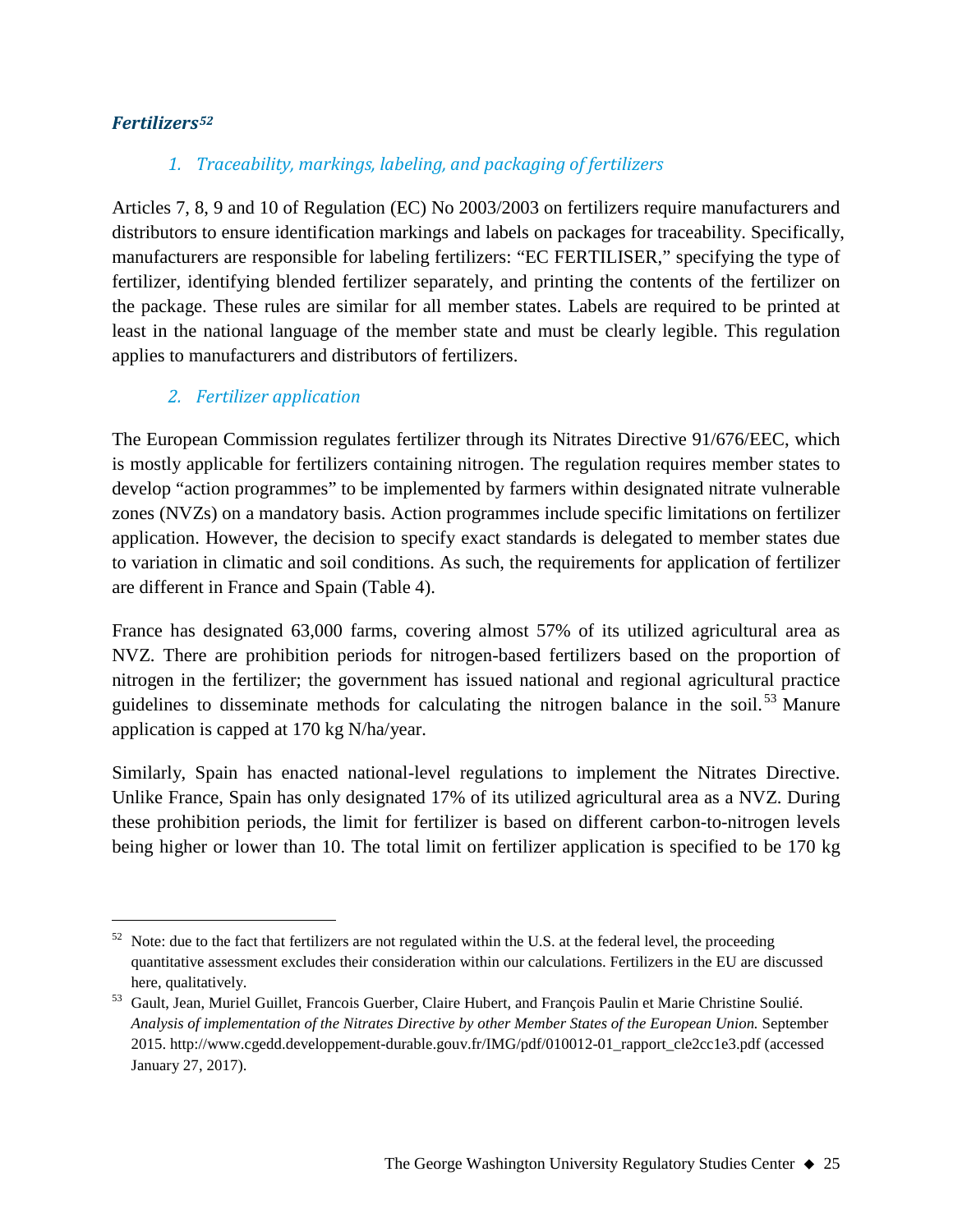total/N/ha/year for dry corn and 210 kg total N/ha/year for irrigated corn.<sup>[54](#page-25-0)</sup> The restrictions on applying nitrogen fertilizer increase compliance costs for farmers in France and Spain. Farmers are required to ensure that they only apply up to the applicable annual limit.

|                                                                                        | <b>France</b>                                                                                                                                                                                        | <b>Spain</b>                                                                                                                                                                                                                                                     |  |
|----------------------------------------------------------------------------------------|------------------------------------------------------------------------------------------------------------------------------------------------------------------------------------------------------|------------------------------------------------------------------------------------------------------------------------------------------------------------------------------------------------------------------------------------------------------------------|--|
| <b>Designation of</b><br><b>NVZs</b>                                                   | 57% of utilized agricultural area                                                                                                                                                                    | 17% of utilized agricultural area                                                                                                                                                                                                                                |  |
| <b>Application</b><br>prohibition<br>periods                                           | High C/N and low proportion of<br>$\bullet$<br>mineral nitrogen: July - Jan.<br>Low C/N with organic nitrogen:<br>$\bullet$<br>Sep. – Jan.<br>Mineral fertilizer: July 15 - Feb. 15<br>$\bullet$     | Organic fertilizer C/N>10:<br>June $15$ – Dec.<br>Organic fertilizer C/N<10:<br>Aug. - Jan. 15<br>Industrial nitrogen fertilizer:<br>Sep. - Feb.                                                                                                                 |  |
| <b>Limitation of</b><br>fertilizer<br>application<br>based on<br>fertilizer<br>balance | Calculation of the nitrogen balance<br>according to the methods and rules<br>defined in the National AP and regional<br>guidelines<br>(http://www.comifer.asso.fr/index.ph<br>p/fr/bilan-azote.html) | 170 kg total N/ha/year for dry<br>$\bullet$<br>corn: 170 kg/N from organic and<br>120 kg/N from chemical and<br>irrigation;<br>210 kg total N/ha/year for<br>$\bullet$<br>irrigated corn: 170 kg/N from<br>organic and 150 kg/N from<br>chemical and irrigation. |  |
| <b>Limitation of</b><br>livestock<br>manure<br>application                             | 170 kg N/ha/year                                                                                                                                                                                     | 170 kg N/ha/year                                                                                                                                                                                                                                                 |  |

## **Table 4: GAEC Requirements in France and Spain**

*Source*: Table created by the authors based on Gault, et al. 2015

#### *Agri-environmental Practices*

## *Good Agricultural and Environmental Conditions*

Regulation (EU) No 1306/2013<sup>[55](#page-25-1)</sup> requires member states to determine Good Agricultural and Environmental Conditions (GAECs) as part of the cross-compliance requirement of the Common Agricultural Policy (CAP). This EU regulation outlines seven specific GAEC requirements

<span id="page-25-0"></span> <sup>54</sup> *Ibid*

<span id="page-25-1"></span><sup>55</sup> GAEC requirements were earlier defined under Council Regulation (EC) No 73/2009. Regulation (EU) No 1306/2013 was not implemented until 2014; therefore, our quantitative analysis uses estimates for the impact of the 2009 regulation derived by Jongeneel, Poux and Fox (2012). Jongeneel, Roel, Xavier Poux, and Glenn Fox. "Good Agricultural and Environmental Conditions in the EU and Their Implications for International Trade in Cereals." In *The Economics of Regulation in Agriculture*, by Floor Brouwer, Glenn Fox and Roel Jongeneel, 147- 164. Oxfordshire, UK: CAB International, 2012.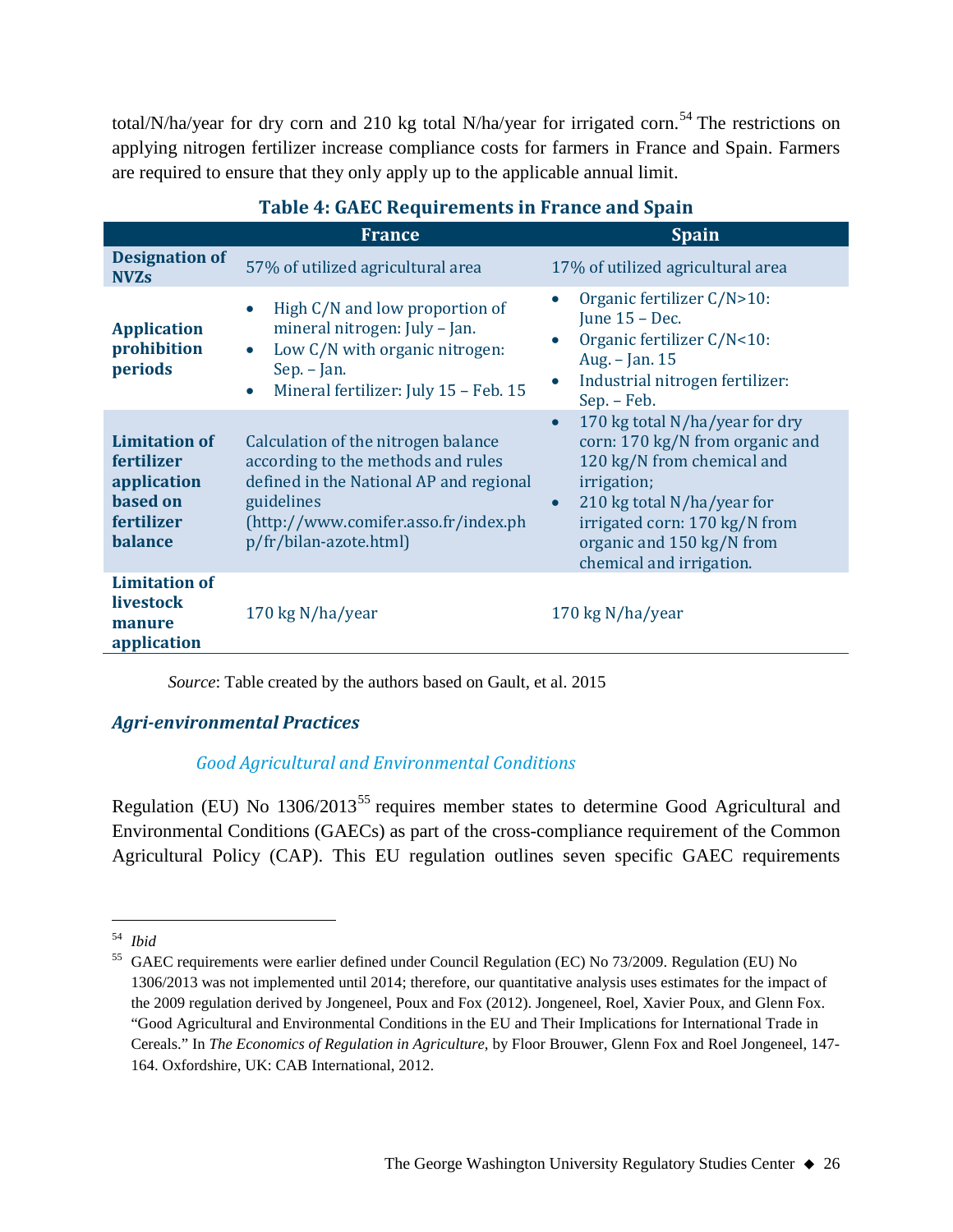related to water, soil and carbon stock, and landscape soil protection. Member states decide the operational requirements based on their geographic conditions, climate, and farming practices. This results in variation among member states. Further, within each country, requirements may differ between the national and regional levels.

Table 5 below lists the operational requirements applicable to French corn farmers. These GAECs standards require farmers to maintain certain landscape features and avoid soil erosion; otherwise CAP subsidies will be deducted based on the extent of noncompliance. While these requirements are expected to have large social benefits in the long-term, they create constraints which impose costs on farmers. For example, creating buffer strips along watercourses or planting rows of trees on farms reduces the amount of land available for growing crops.

The GAEC requirements in Spain emphasize soil erosion and landscape features. Regulations impose restrictions on farms that have slopes greater than 10 and 15 percent. The landscape requirements in Spain seem to suggest general "best practices" and are not as prescriptive as France. The exact measures to be followed by farmers are unclear.

The agri-environmental practice imposes several restrictions on farming and creates constraints for farmers. It is likely that these regulations increase farmers' costs of production. However, these costs are not expected to be very high because GAEC consolidates existing legislation.<sup>[56](#page-26-0)</sup>

| <b>Requirement</b>                                              | <b>Description</b>                                                                                                               |  |  |
|-----------------------------------------------------------------|----------------------------------------------------------------------------------------------------------------------------------|--|--|
|                                                                 | <b>FRANCE</b>                                                                                                                    |  |  |
| <b>Buffer zone for watercourse</b>                              | Establish 5-meter wide buffer strips along watercourses                                                                          |  |  |
| <b>Protection of groundwater</b><br>against hazardous substance | No release of prohibited substances in water and safe<br>storage of manure by maintaining 35 meters distance from<br>groundwater |  |  |
| <b>Minimum land cover</b>                                       | Maintain seedling on arable land or agriculture surface after<br>uprooting vineyards                                             |  |  |
| <b>Use of Irrigation</b>                                        | Obtaining certificate for use of irrigation and using assigned<br>volume of water                                                |  |  |
| <b>Prevent soil erosion</b>                                     | Ensure tillage and no flooding or waterlogging                                                                                   |  |  |
| No burning of crop residue                                      | Farmers that grow cereals, oilseeds and oil and protein-rich<br>plants cannot burn crop residue                                  |  |  |

## **Table 5: GAEC Requirements in France and Spain**

<span id="page-26-0"></span> <sup>56</sup> Hart, Kaley, Martin Farmer, and David Baldock. "The Role of Cross Compliance in Greening EU Agricultural Policy." In *The Economics of Regulation in Agriculture*, by Floor Brouwer, Glenn Fox and Roel Jongeneel, 9-27. Oxfordshire, UK: CAB International, 2012.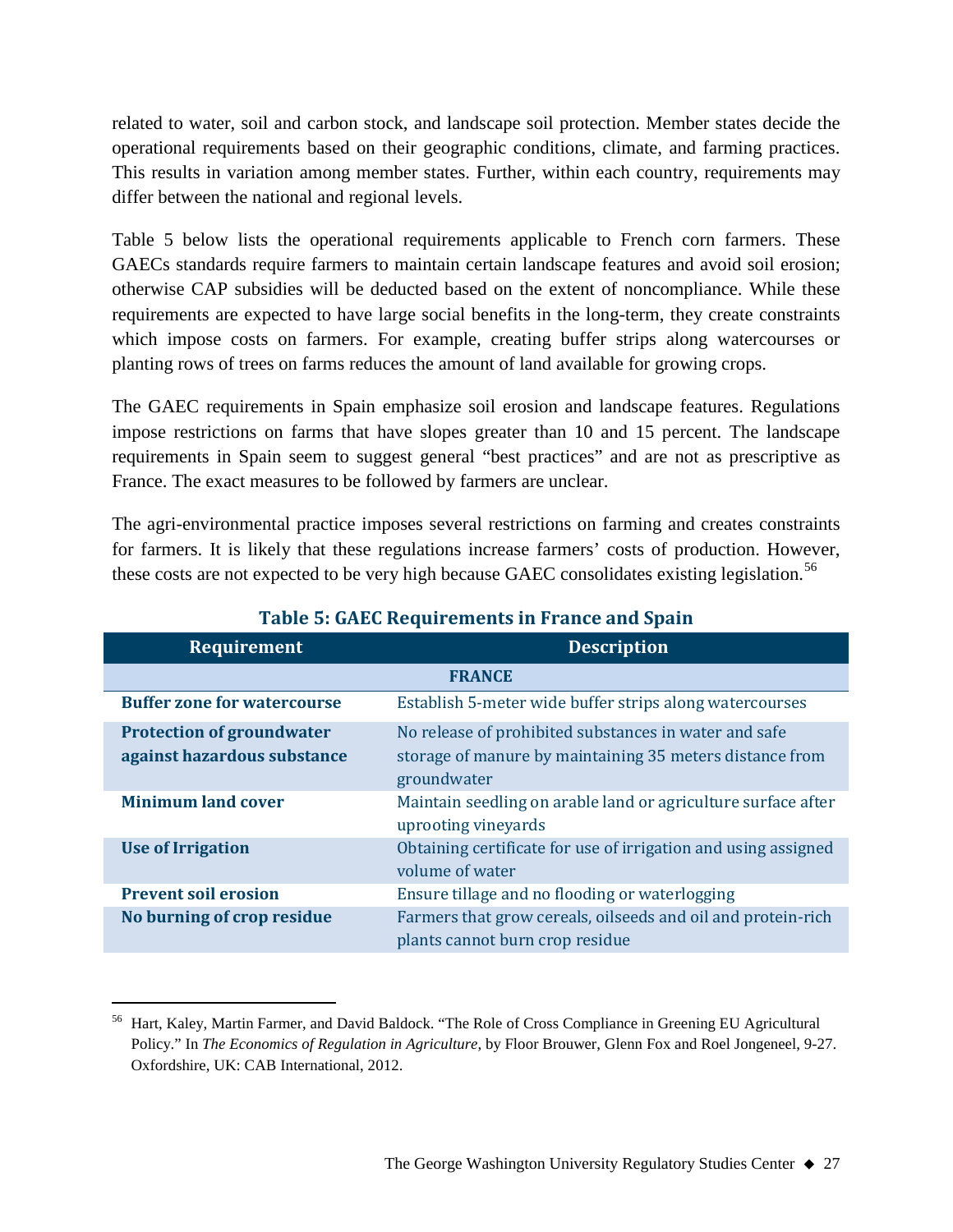| <b>Maintaining the landscape</b><br><b>features</b> | Farmers have to maintain hedges 10 meters wide (hedge is a<br>row of trees, shrubs etc.) |  |
|-----------------------------------------------------|------------------------------------------------------------------------------------------|--|
|                                                     | <b>SPAIN</b>                                                                             |  |
| Soil erosion control                                | Prohibition against growing herbaceous crops on slopes                                   |  |
|                                                     | greater than 10%.                                                                        |  |
|                                                     | Compulsory maintenance vegetation row lines on slopes                                    |  |
|                                                     | greater than 15% are required.                                                           |  |
| <b>Landscape features</b>                           | Take all measures to retain terraces and existing ridge in                               |  |
|                                                     | good conditions, avoiding ruins and collapse.                                            |  |

## **Quantitative Impact Assessment**

This section quantifies the regulatory costs and benefits identified above for a typical corn farm. Because no regulation related to fertilizers is identified at the U.S. federal level, the quantitative assessment only focuses on GM crops, pesticides, and agri-environmental practices to provide a side-by-side comparison between the U.S. and EU countries.

This section describes the data, assumptions, and calculations used in this analysis. The regulatory impact estimates are provided in "current" values for the production years of 2011- 2013. As a result of the data availability, data published later than January 2011 are considered to approximate "current" values, and data published prior to 2011 (for which there are no more recent estimates available) are adjusted for inflation. A sensitivity analysis is conducted to demonstrate reasonable lower and upper-bound estimates of the respective results to account for uncertainties related to data and necessary assumptions. Appendix C presents a detailed view of these estimates. The following key assumptions are made throughout the calculations:

- Changes in farmers' production costs are not transferred to consumers; therefore farmers bear the full amount of the regulatory costs.
- Corn farmers' annual production costs and income are not affected by changes in market supply or demand due to regulation.

## **United States**

## *Genetically Modified Crops*

As discussed above, the primary costs of GM crop-related regulations on corn farmers are due to insect resistance management (IRM).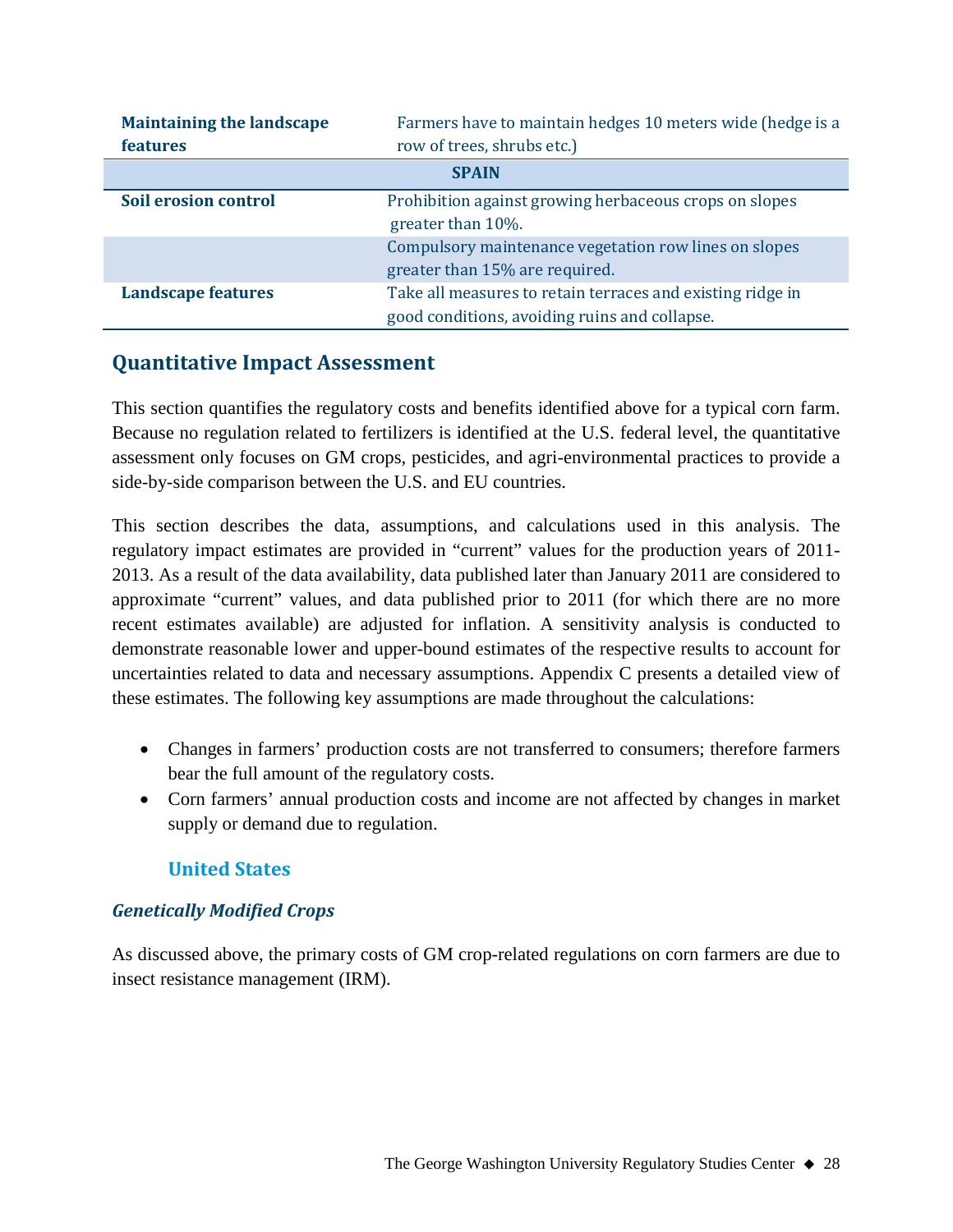#### *Insect Resistance Management*

Several studies<sup>[57](#page-28-0)</sup> have assessed, both qualitatively and quantitatively, the costs of complying with the refuge requirement, which is a key component of IRM. Among others, Hurley, Langrock, and Ostlie estimated the farmer compliance cost of the current refuge requirements to be \$0.74 per acre with a confidence interval of \$0.10 to \$1.39 per acre, using 2002 data.<sup>[58](#page-28-1)</sup> Adjusted for inflation, the compliance cost is approximately \$0.925 with a confidence interval of \$0.125 to \$1.738 in 2011 dollars. As defined in section 3, a typical corn farm in the U.S. grows 280 acres of corns per year. Therefore, we estimate the annual regulatory cost for a typical corn farm at approximately  $0.925 * 280 = $259$  $0.925 * 280 = $259$ .<sup>59</sup>

As previously discussed, the long-term private benefits generated by IRM can be considerable; however, they are unlikely returned to corn farms within a year and thus are not reflected in the annual production costs and income. The immediate private benefits due to seed cost savings are relatively negligible, and there is insufficient information to quantify these benefits.

#### *Pesticides*

A typical corn farm faces a series of regulatory requirements related to pesticides, from their application to their disposal. A typical corn farm will incur both private costs and benefits from these requirements, although benefits are mostly not quantifiable due to limitations in data availability.

#### *1. Certification of Pesticide Use*

Costs to farmers include certification fees and time spent on training and/or exams. According to EPA's economic analysis, a farm with sales between \$100,000 and \$1 million per year will only need one certified private pesticide applicator.<sup>[60](#page-28-3)</sup> Specific requirements for private applicator certification vary by state. To reflect the U.S. national average requirement, we examined the ten states with the highest corn production quantity during 2011-2013 (representing 80% of U.S. total corn production).<sup>[61](#page-28-4)</sup> Generally, a private certification is valid for 3-5 years, which means that a private applicator needs to get recertified every 3-5 years. EPA economic analysis summarized the time required for training and/or exam and the recertification frequency per year for all the

<span id="page-28-0"></span> <sup>57</sup> Hurley, Langrock and Ostlie (2006); Alexander (2007)

<span id="page-28-1"></span><sup>58</sup> Hurley, Langrock and Ostlie (2006)

<span id="page-28-2"></span> $59$  These estimates are valid for the years under consideration in our analysis (2010-2013); it is worth mentioning that currently farmers have other methods at their disposal to comply with IRM.

<span id="page-28-3"></span> $60$  EPA (2015)

<span id="page-28-4"></span><sup>61</sup> NASS. *USDA National Agricultural Statistics Service.* 2015. https://www.nass.usda.gov/index.php (accessed January 04, 2017).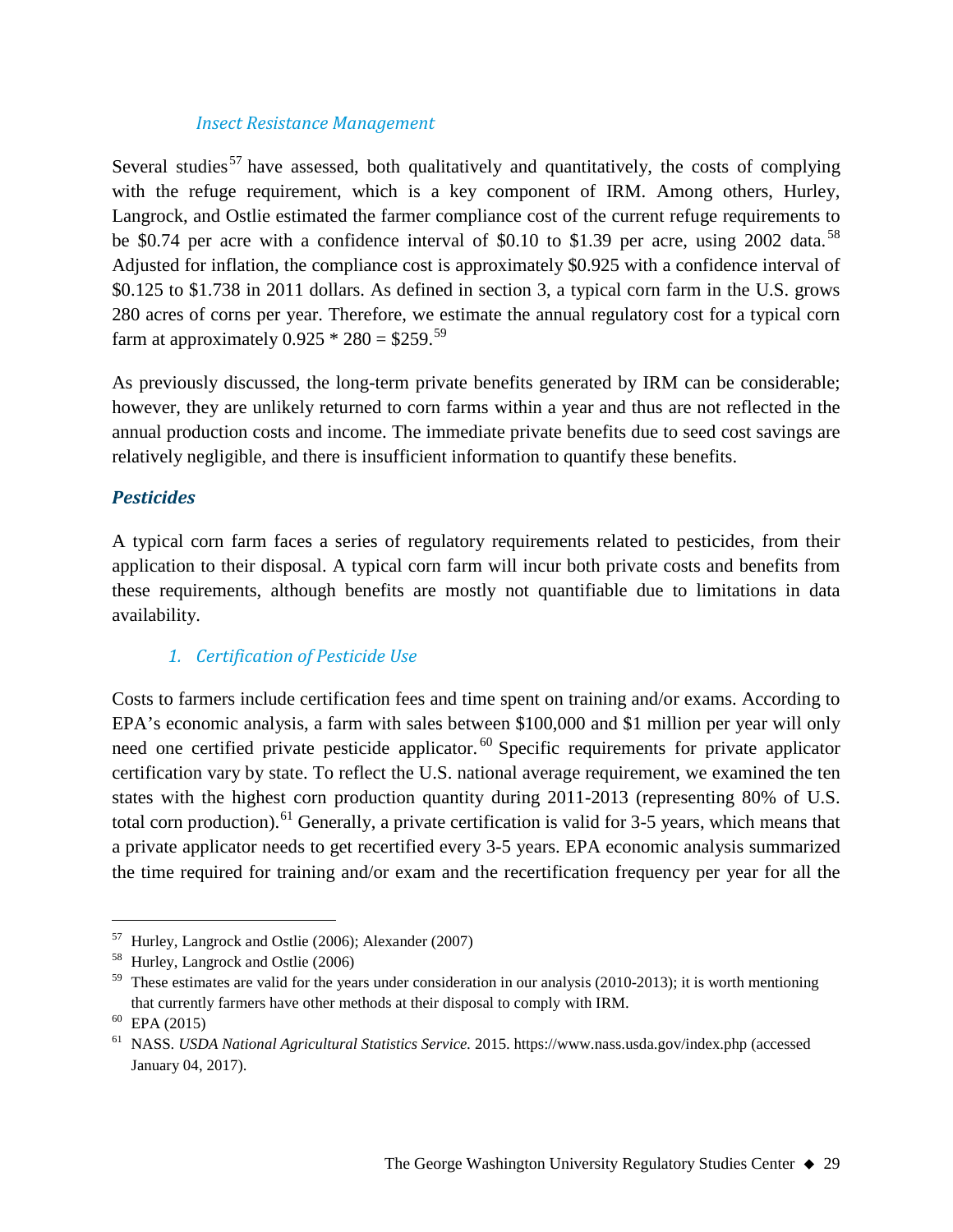states.<sup>[62](#page-29-0)</sup> Following EPA's economic analysis,  $63$  the mean hourly wage rate for managerial farmers from the BLS Occupational Employment Statistics (BLS employment category 11-9013) is used as the wage rate for private pesticide applicators. The national mean hourly wage rate from 2011 to 2013 was \$34.77.<sup>[64,](#page-29-2)[65](#page-29-3)</sup> Additionally, information on certification fees is collected from states' Department of Agriculture or authorized institutions. In sum, the following assumptions are made to calculate the annual regulatory cost:

- A typical U.S. corn farm needs only one certified private applicator;  $66$
- The wage rate for a private applicator is \$34.77 per hour;  $67$
- The average regulatory cost in the ten top corn producing states reflects the national average cost.

Using the above data, the annual regulatory cost is calculated as following:

#### $Cost = ( Fee + Wage * Time) * Frequency$

As shown in Table 6, the average cost over the ten states is \$59 per year. Although private benefits may be accrued as a result of a reductions in pesticide costs, there is insufficient information available to quantify such benefits.

## **Table 6: Private Recertification Requirements for 10 Top Corn Producing States**

<span id="page-29-8"></span>

| <b>State</b>           | Fee $(\$)$ | <b>Wage</b><br>(S/hour) | <b>Time (hours)</b> | Frequency<br>(per year) | Cost<br>$(\frac{\sqrt{2}}{2})$ |
|------------------------|------------|-------------------------|---------------------|-------------------------|--------------------------------|
| Iowa <sup>68</sup>     | 15         | 34.77                   |                     | 0.333                   | 74.47                          |
| Illinois <sup>69</sup> | 30         | 34.77                   |                     | 0.333                   | 102.62                         |
| Nebraska <sup>70</sup> | 25         | 34.77                   | 2.5                 | 0.333                   | 37.27                          |

<span id="page-29-7"></span><sup>69</sup> Illinois Department of Agriculture. "Certification and Licensing." *Illinois Department of Agriculture.* 2014. https://www.agr.state.il.us/certification-and-licensing (accessed January 28, 2017).

<span id="page-29-0"></span> $62$  EPA (2015)

<span id="page-29-1"></span><sup>63</sup> *Ibid*

<span id="page-29-2"></span> $64$  It is important to note that this may be considered a lower-bound estaimtes as it does not account for all costs that may be incurred by an applicator, such as: travel costs, travel time, opportunity costs associated with studying for exams.

<span id="page-29-3"></span><sup>65</sup> BLS. *Occupational Employment Statistics: OES Data.* August 25, 2016. https://www.bls.gov/oes/tables.htm (accessed December 16, 2016). 66 EPA (2015)

<span id="page-29-5"></span><span id="page-29-4"></span> $67$  BLS (2016)

<span id="page-29-6"></span><sup>68</sup> Iowa State University. "Private Pesticide Applicator Training and Certification." *Iowa State University Pesticide Safety and Education Program.* December 7, 2016. http://www.extension.iastate.edu/psep/PrAp.html (accessed January 28, 2017).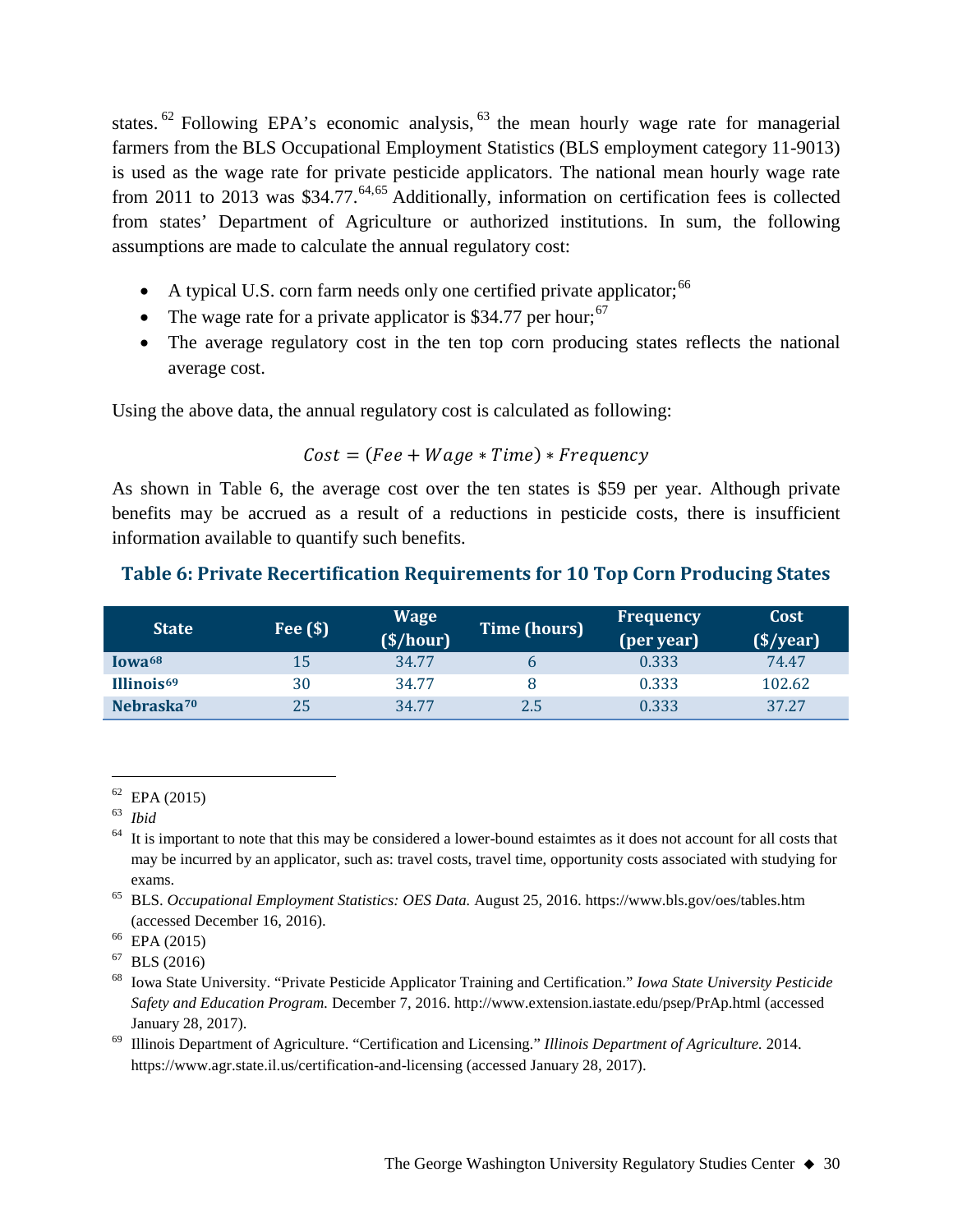| Minnesota <sup>71</sup>    | 75 | 34.77 | 3.5 | 0.333 | 65.50 |
|----------------------------|----|-------|-----|-------|-------|
| Indiana <sup>72</sup>      | 20 | 34.77 | 6   | 0.200 | 45.72 |
| South Dakota <sup>73</sup> |    | 34.77 | 3   | 0.200 | 20.86 |
| Ohio <sup>74</sup>         | 30 | 34.77 | 5   | 0.333 | 67.88 |
| Wisconsin <sup>75</sup>    | 30 | 34.77 | 8   | 0.200 | 61.63 |
| Kansas <sup>76</sup>       | 25 | 34.77 | 8   | 0.200 | 60.63 |
| North Dakota <sup>77</sup> | 30 | 34.77 | 4   | 0.333 | 56.30 |
| <b>Average</b>             | 28 | 34.77 | 5.4 | 0.280 | 59.29 |

*Other sources*: EPA (2015)

#### *2. Storage of Pesticides*

A web search indicates that the market price of a pesticide cabinet with a capacity of up to 30 gallons ranges from \$500 to \$1,600.<sup>[78](#page-30-7)</sup> This is used as a proxy in calculating the costs of complying with the pesticide storage requirements. The following assumptions are made:

- A typical U.S. corn farm needs only one pesticide cabinet;
- A pesticide cabinet has a life span of 10 years, and the annualized cost is calculated using a discount rate of 3%;

 <sup>70</sup> Nebraska Department of Agriculture. "Pesticide Applicator Certification and Licensing." *Nebraska Department of Agriculture.* 2017. http://www.nda.nebraska.gov/pesticide/cert.html (accessed January 28, 2007).

<span id="page-30-0"></span><sup>71</sup> Minnesota Department of Agriculture. "Pesticide and Fertilizer License/Certification Fees." *Minnesota Department of Agriculture.* 2017.

http://www.mda.state.mn.us/licensing/licensetypes/pesticideapplicator/pestfertlicensefees.aspx (accessed January 28, 2017).

<span id="page-30-1"></span><sup>72</sup> Office of Indiana State Chemist. "FARMERS - Private Applicators." *Office of Indiana State Chemist.* 2017. https://www.oisc.purdue.edu/pesticide/private\_applicators.html (accessed January 28, 2017).

<span id="page-30-2"></span><sup>73</sup> South Dakota Department of Agriculture. "Pesticide Applicator and Dealer Certification, Licensing and Education." *South Dakota Department of Agriculture.* 2012. https://sdda.sd.gov/ag-services/pesticideprogram/certification-licensing-registration/licensing-and-education/ (accessed January 28, 2017).

<span id="page-30-3"></span><sup>74</sup> Ohio Department of Agriculture. "Pesticide & Fertilizer Regulation Section." *Ohio Department of Agriculture.* 2017. http://www.agri.ohio.gov/apps/odaprs/pestfert-PRS-index.aspx (accessed January 28, 2017).

<span id="page-30-4"></span><sup>75</sup> University of Wisconsin. "Registration." *Pesticide Applicator Training.* 2017. http://ipcm.wisc.edu/pat/certification/registration/ (accessed January 28, 2017).

<span id="page-30-5"></span><sup>76</sup> Kansas Department of Agriculture. "Pesticide Applicator." *Kansas Department of Agriculture.* 2016. https://agriculture.ks.gov/divisions-programs/pesticide-fertilizer/pesticide-applicator (accessed January 28, 2017).

<span id="page-30-6"></span><sup>77</sup> North Dakota State University. "Certification Info." *NDSU Agriculture and University Extension.* September 16, 2016. https://www.ag.ndsu.edu/pesticide/certification-info-1 (accessed January 28, 2017).

<span id="page-30-7"></span><sup>78</sup> Google. *Global Pesticide Storage Cabinet - Manual Close Double Door 30 Gallon.* November 30, 2016. [https://www.google.com/shopping/product/6368992912554431033?q=pesticide+cabinets&rlz=1C1OPRA\\_enUS](https://www.google.com/shopping/product/6368992912554431033?q=pesticide+cabinets&rlz=1C1OPRA_enUS586US586&espv=2&biw=1095&bih=858&dpr=1.1&bav=on.2,or.&bvm=bv.139782543,d.cGw&ion=1&tch=1&ech=1&psi=KP0-WIz2KoKPmQHyioS4DA.1480523127688.3&prds=paur:ClkAsKraXw) [586US586&espv=2&biw=1095&bih=858&dpr=1.1&bav=on.2,or.&bvm=bv.139782543,d.cGw&ion=1&tch=1&](https://www.google.com/shopping/product/6368992912554431033?q=pesticide+cabinets&rlz=1C1OPRA_enUS586US586&espv=2&biw=1095&bih=858&dpr=1.1&bav=on.2,or.&bvm=bv.139782543,d.cGw&ion=1&tch=1&ech=1&psi=KP0-WIz2KoKPmQHyioS4DA.1480523127688.3&prds=paur:ClkAsKraXw) [ech=1&psi=KP0-WIz2KoKPmQHyioS4DA.1480523127688.3&prds=paur:ClkAsKraXw.](https://www.google.com/shopping/product/6368992912554431033?q=pesticide+cabinets&rlz=1C1OPRA_enUS586US586&espv=2&biw=1095&bih=858&dpr=1.1&bav=on.2,or.&bvm=bv.139782543,d.cGw&ion=1&tch=1&ech=1&psi=KP0-WIz2KoKPmQHyioS4DA.1480523127688.3&prds=paur:ClkAsKraXw)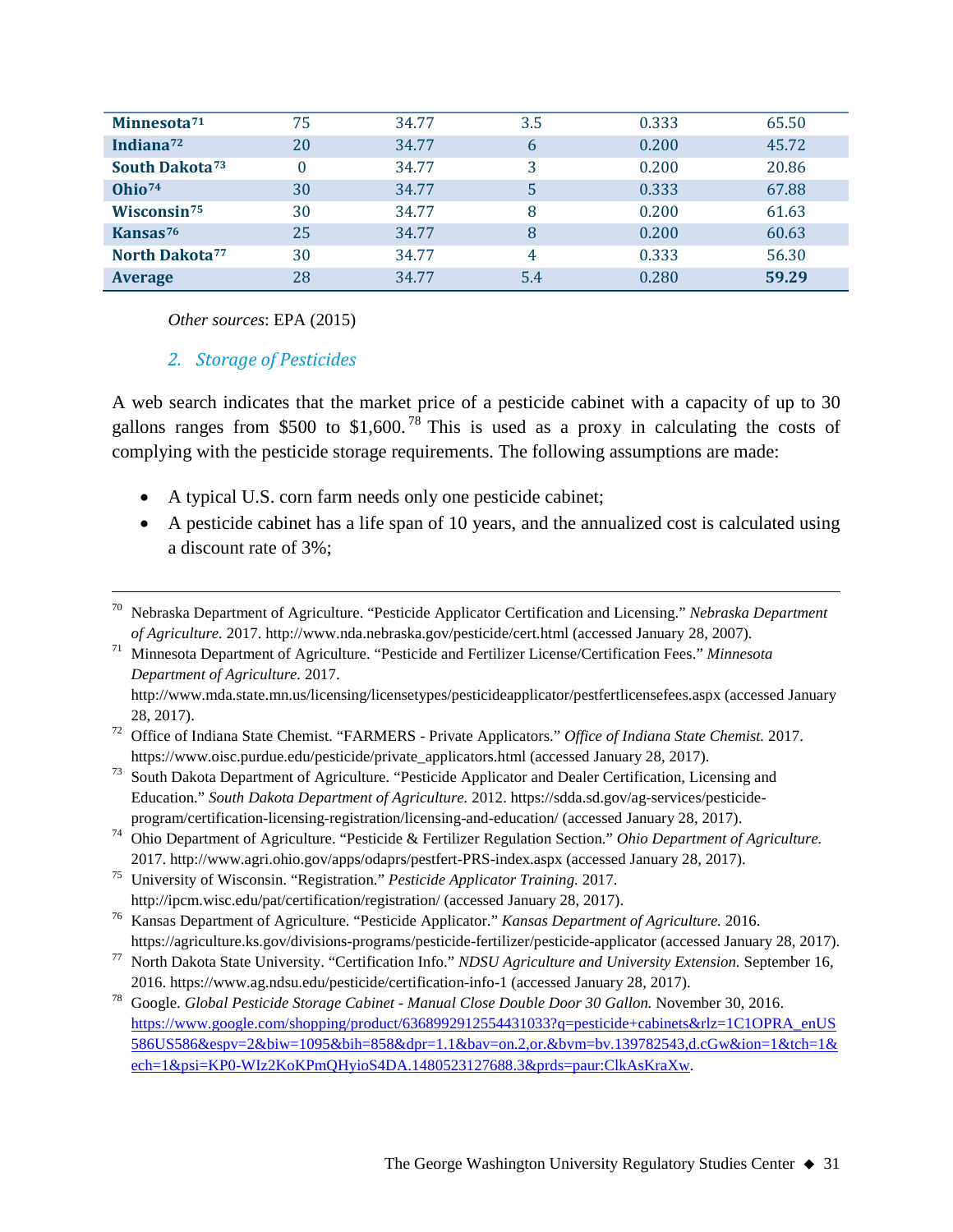• The average cost of a pesticide cabinet in the U.S. is \$1,000, while the upper and lower bounds are used in the sensitivity analysis.

As a result, the annualized cost for a typical corn farm is \$88. The private benefits from increased safety of pesticide storage are not quantifiable given the limited data availability. Finally, the space required to install a pesticide cabinet is assumed to be minimal.

## *3. Agricultural Worker Protection Standard*

Estimates from EPA's economic analysis<sup>[79](#page-31-0)</sup> are used in estimating the costs of the WPS requirements for a typical corn farm. Annual per-farm costs for small farms with annual revenue less than \$750,000 range from \$190 to \$260 depending on varied state requirements, with a national average of  $$210$ .<sup>[80](#page-31-1)</sup> The national average is used, while the estimated range is discussed in the sensitivity analysis. The private benefits, however, are not quantifiable.

## *4. Recordkeeping of Pesticide Use*

Time spent on recordkeeping is used to estimate the costs of the requirements. In a request for information collection for pesticide recordkeeping, USDA Agricultural Marketing Service estimated that certified private applicators made an average of 16 restricted use pesticide applications per year, which took on average 1.31 hours annually per record keeper.<sup>[81](#page-31-2)</sup> In addition, this analysis assumes:

- A typical U.S. corn farm needs only one certified private applicator:  $82$
- The wage rate for handlers conducting record keeping is \$34.77 per hour.<sup>[83](#page-31-4)</sup>

Thus, the annual cost for a typical corn farm is the total wage paid:  $1 * 1.31 * 34.77 = $46$ . The possible private benefits from proper use of pesticides are not quantifiable.

## *5. Disposal of pesticides*

Time spent on triple rinsing and transportation of pesticide containers is the primary cost of complying with the disposal requirements. The average hourly wage rate of farmworkers in the

<span id="page-31-0"></span> <sup>79</sup> EPA (2014)

<span id="page-31-1"></span><sup>80</sup> *Ibid*

<span id="page-31-2"></span><sup>&</sup>lt;sup>81</sup> Agricultural Marketing Service. "Request for an Extension and Revision to a Currently Approved Information Collection." *Regulation.gov.* December 14, 2007. [https://www.regulations.gov/document?D=AMS-ST-07-0149-](https://www.regulations.gov/document?D=AMS-ST-07-0149-0001) [0001](https://www.regulations.gov/document?D=AMS-ST-07-0149-0001) (accessed Janauary 04, 2017).

<span id="page-31-3"></span><sup>82</sup> EPA (2015)

<span id="page-31-4"></span> $83$  BLS (2016)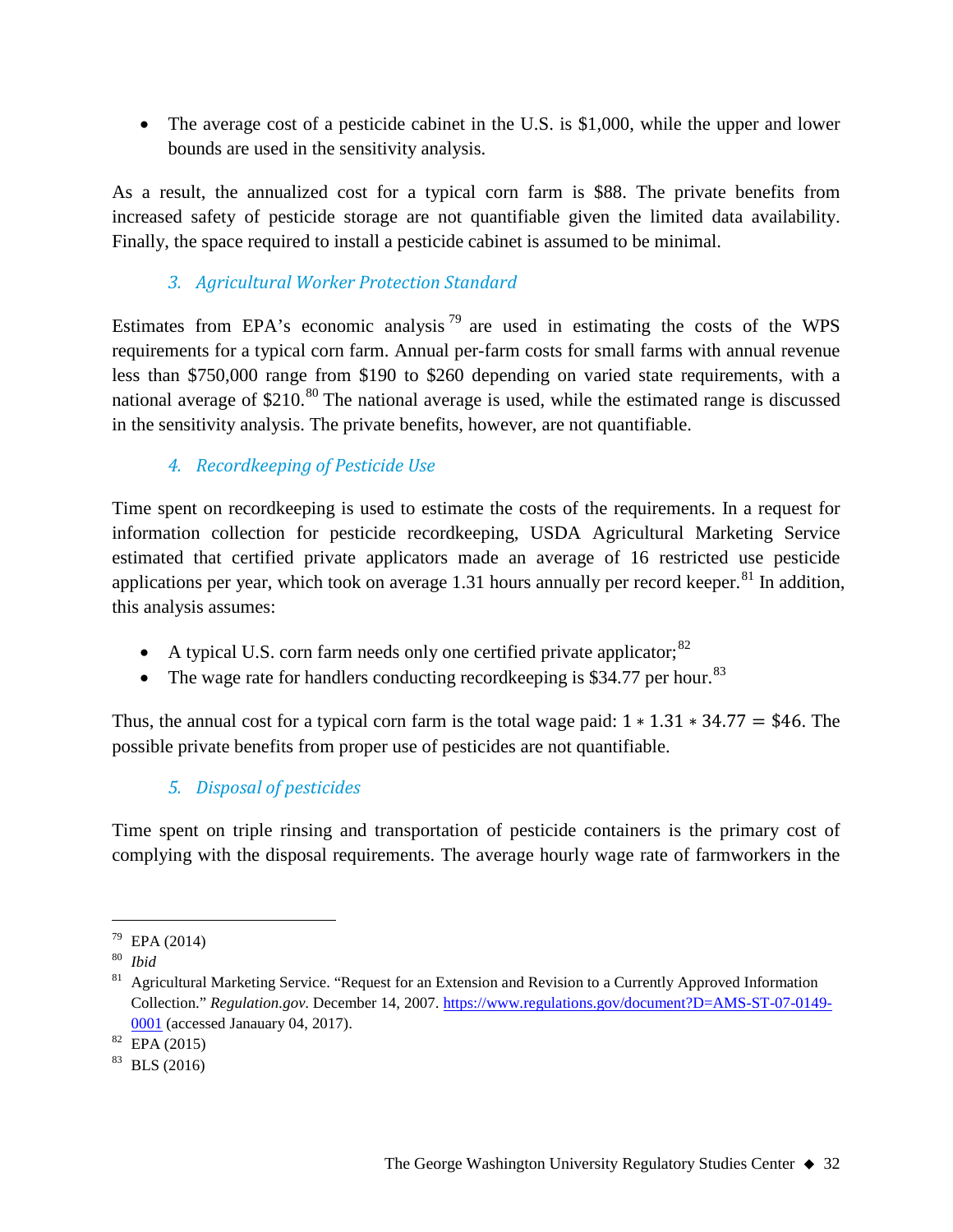U.S. (BLS employment category 45-0000) from 2011-2013 is \$11.68.<sup>[84](#page-32-0)</sup> The following assumptions are made in the calculation:

- A typical U.S. corn farm spends 10 hours per year for disposal of pesticide containers.
- The wage rate for farmworkers conducting container disposal is \$11.68 per hour.<sup>[85](#page-32-1)</sup>

The total annual cost is:  $11.68 * 10 = $117$ . There are no direct private benefits associated with this regulatory requirement.

## *Agri-environmental Practices*

While the NPDES Pesticide General Permit (PGP) and Endangered Species Protection Program may generate considerable private costs, the impact of these programs on a typical corn farm is limited due to the fact that they only apply to a limited number of corn farms. Therefore, only the Highly Erodible Land Conservation is examined in the quantitative assessment.

## *Highly Erodible Land Conservation*

Govindasamy and Cochran estimated that producers had to forego \$2-\$12 per acre to comply with the HELC depending on soil types,  $86$  while Barbarika Jr. and Dicks suggested that treatment of highly erodible cropland would cost an average of \$14.63 per acre, or \$6.15 in the mountain states and \$20.86 in the corn belt.<sup>[87](#page-32-3)</sup> Estimates by Barbarika and Dicks are used in this analysis. After adjusting for inflation, the average cost is approximately \$34.1 per acre in 2011 dollars. While it is difficult to determine how much land in a typical corn farm is subject to HELC, the USDA's 2010 Natural Resource Inventory indicates that 26% of all cropland in the U.S. was highly erodible land.<sup>[88](#page-32-4)</sup> Based on that, the following assumption is made in the base case:

• 26% of planted acres in a typical corn farm must comply with the HELC requirements.

The annual private cost for a typical corn farm is  $$34.1 * 280 * 0.26 = $2,482$ . There are no private benefits associated with the HELC.

<span id="page-32-0"></span> $rac{84}{85}$  *Ibid* 

<span id="page-32-1"></span><sup>85</sup> *Ibid*

<sup>86</sup> Govindasamy and Cochran (1995)

<span id="page-32-3"></span><span id="page-32-2"></span><sup>87</sup> Barbarika, Jr. and Dicks (1988)

<span id="page-32-4"></span><sup>88</sup> USDA. *Summary Report: 2010 National Resources Inventory.* Washington, D.C.: Natural Resources Conservation Service, 2013.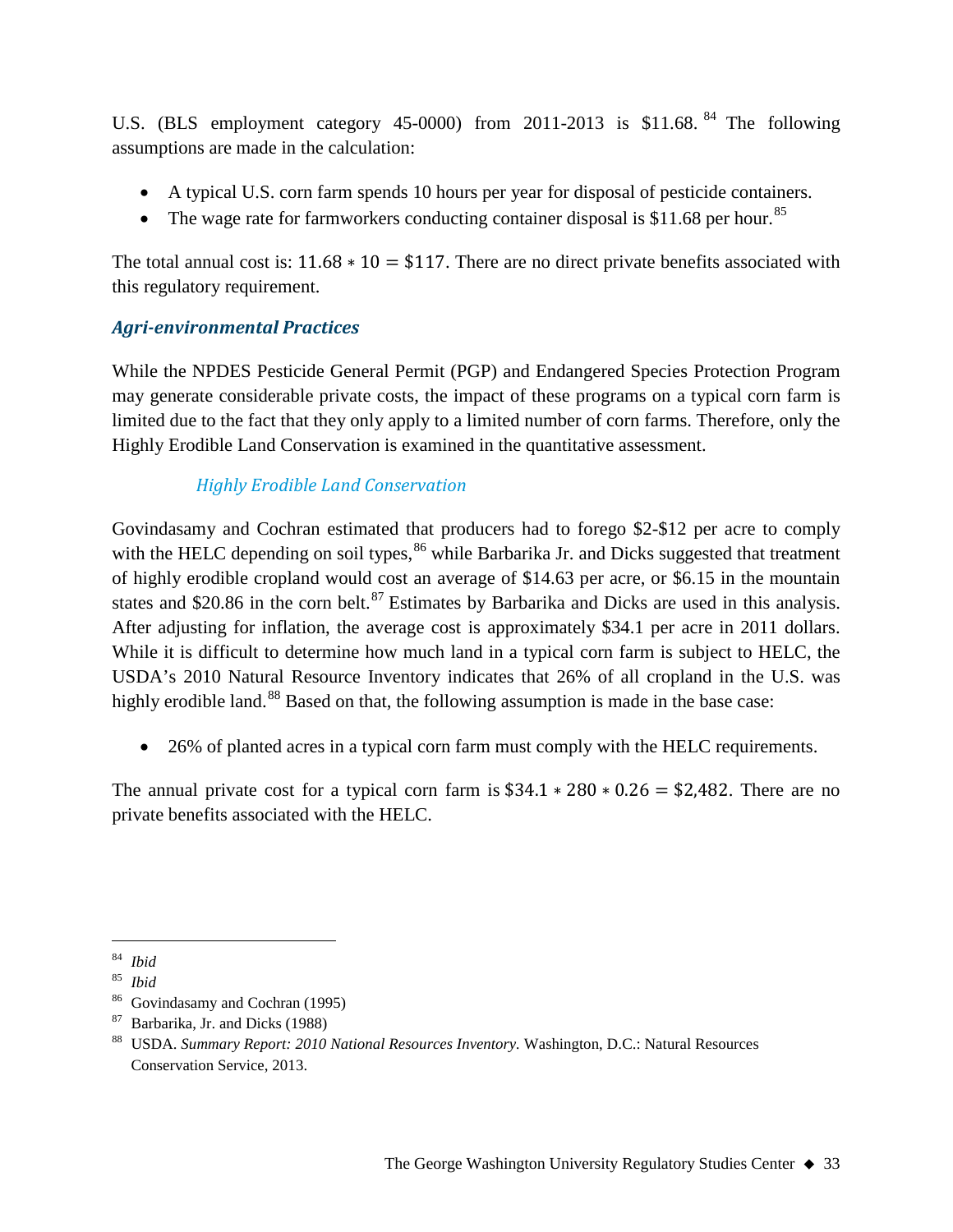#### **European Union**

#### *Genetically Modified Crops*

The French government prohibited GM crop cultivation in its territory beginning in 2008; French corn farmers are expected to face significantly higher production costs and income losses. On the other hand, Spain allows GM corn cultivation; corn farmers are likely facing costs due to GM labeling requirements.

#### *1. Prohibition of GM crop cultivation*

Although GM corn seeds are generally more costly than conventional seeds, many studies have shown that higher seed costs are offset by higher yields and lower pesticide costs, thereby leading to a net benefit of GM corn compared to conventional corn. The net costs for corn farming due to the prohibition of cultivation can be considered equivalent to the net benefits of planting GM corn. Brookes and Barfoot indicates that planting GM insect resistant (IR) corn in Spain leads to a cumulative increase in farm gross margin of \$118.43 per acre from 1998 to 2014, while planting GM IR corn in other EU countries (Portugal, Czech Republic, and Slovakia) increases gross margin by \$44.96 to \$64.11 per acre over the period 2005-2014.<sup>[89](#page-33-0)</sup> A metaanalysis by Finger et al. indicates that planting GM IR corn in Spain increases yields by 5.6% and seed costs by 9.9%, and decreases pesticide costs by  $56.2\%$ .  $^{90}$  $^{90}$  $^{90}$ 

As few studies have examined the net benefits of growing GM corn in France, the estimates for Spain are considered as a proxy because of the two countries' geographical proximity. Therefore in the base case, the calculation of the net regulatory costs in France uses estimates for Spain from Finger et al., as shown in Table 7.

|                        | <b>Yield</b>       | <b>Pesticide Costs</b> | <b>Seed Costs</b> |  |  |
|------------------------|--------------------|------------------------|-------------------|--|--|
| <b>Values observed</b> | 161 bushels/acre   | \$67.74/acre           | \$89.90/acre      |  |  |
| % change               | $+5.6\%$           | $-56.2\%$              | $+9.9\%$          |  |  |
| <b>Values changed</b>  | +9.02 bushels/acre | $-$ \$38.07/acre       | $+$ \$8.90/acre   |  |  |

#### **Table 7: Estimated effects of planting GM corn in France**

*Source*: Table created by the authors based on estimates from Finger, et al. (2011)

<span id="page-33-0"></span> <sup>89</sup> Brookes, Graham, and Peter Barfoot. *GM crops: global socio-economic and environmental impacts 1996-2014.* Dorchester, UK: PG Economics Ltd, 2016.

<span id="page-33-1"></span><sup>90</sup> Finger, Robert, et al. "A Meta Analysis on Farm-Level Costs and Benefits of GM Crops." *Sustainability*, May 10, 2011: 743-762.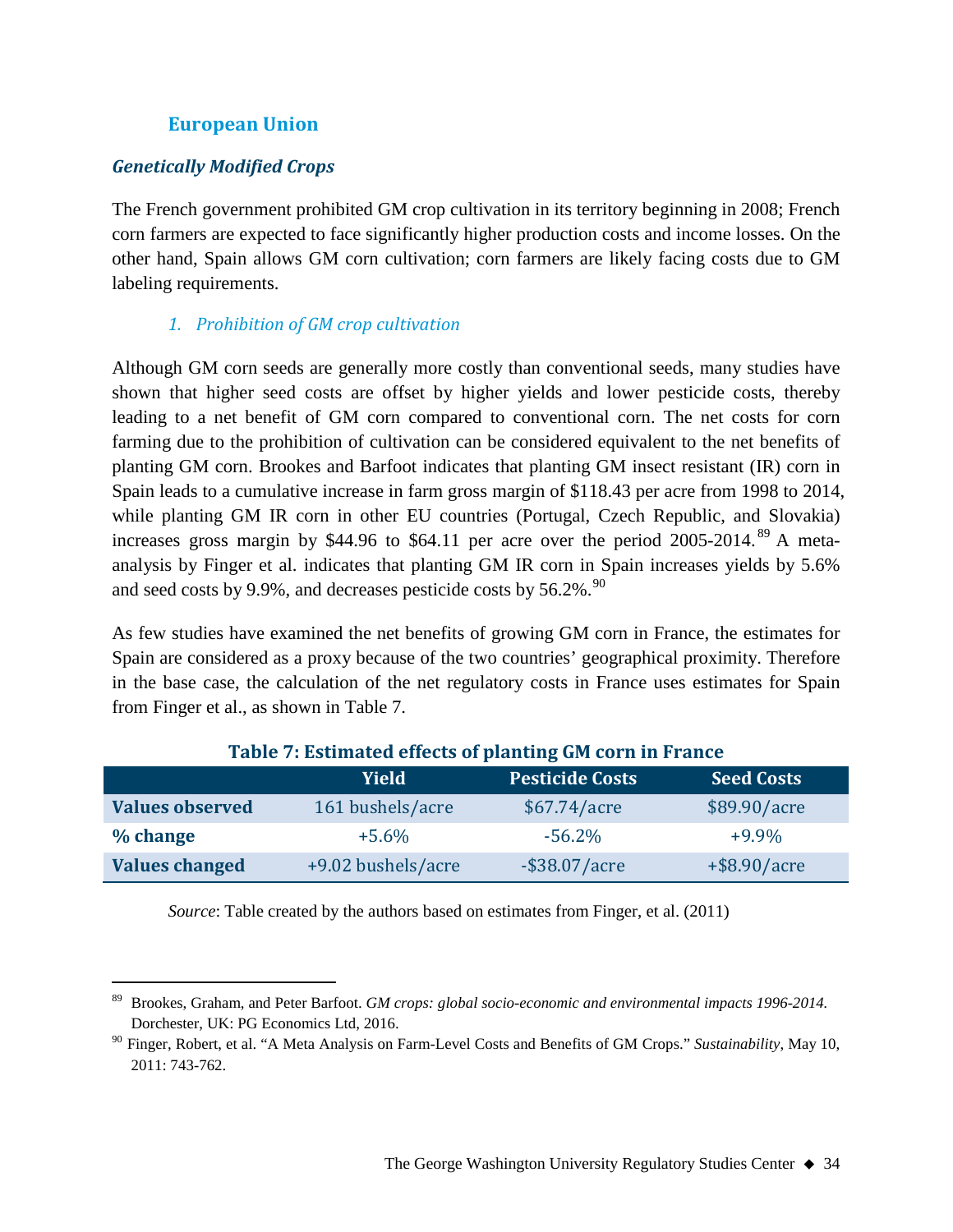Another parameter needed to estimate the total net costs for a typical corn farm is the planted area of GM corn per farm. From 2011 to 2013, Spain grew an average of 116,865 hectares (288,780 acres) of GM corn, which was approximately 29% of its total corn area.<sup>[91](#page-34-0)</sup> Because it is impossible to know how many acres of GM corn French farmers would grow in a counterfactual scenario without regulatory restrictions, we make the following assumption based on Spain's statistics:

• If there was no GM ban (baseline) [92](#page-34-1), a typical corn farm in France would grow 29% of its planted area  $(118.31 * 29\% = 34.31 \text{ acres})$  with GM corn.

Therefore, due to banning GM corn, a typical corn farm in France bears private costs of (9.02 ∗  $6.26 + 38.07$  \*  $34.31 = $3,243$  and benefits of  $8.90 \times 34.31 = $305$ . As a result, the net regulatory costs are \$2,938.

## *2. GM Labeling and Segregation*

In Spain, GM corn is planted and harvested mainly for the production of domestic compound feed, which is by default labelled as containing GMOs since all marketed feed contains GM soybean. Costs related to GM labeling and segregation are therefore more relevant for farmers producing corn for food. Based on the national average mentioned above, a typical corn farm in Spain is assumed to grow GM corn on 29% of its planted corn area in the base case, although practically the percentage may be much smaller for farms growing GM corn for food.

Costs of segregating non-GM corn during the planting and harvesting processes depend on labor costs and corn prices.<sup>[93](#page-34-2)</sup> Specifically, these include on-farm costs of planter and combine cleaning in maintaining non-GM corn purity. The EU Structure of Earnings Survey 2010 and 2014 indicates that the mean hourly wage rate of farmworkers (ISCO-08  $OC6^{94}$ ) in Spain is \$11.69.<sup>[95](#page-34-4)</sup>

<span id="page-34-0"></span> $91$  USDA FAS (2015)

<span id="page-34-1"></span> $92$  Our baseline estimate assumes that there are no regional regulatory restrictions on GM corn. Although there are municipalities in Spain that have declared themselves to be GM free zones, there is no legal obligation to comply. See[:https://gain.fas.usda.gov/Recent%20GAIN%20Publications/Agricultural%20Biotechnology%20Annual\\_Ma](https://gain.fas.usda.gov/Recent%20GAIN%20Publications/Agricultural%20Biotechnology%20Annual_Madrid_Spain_6-9-2015.pdf) [drid\\_Spain\\_6-9-2015.pdf](https://gain.fas.usda.gov/Recent%20GAIN%20Publications/Agricultural%20Biotechnology%20Annual_Madrid_Spain_6-9-2015.pdf)

<span id="page-34-2"></span><sup>&</sup>lt;sup>93</sup> Bullock, David S., Marion Desquilbet, and Elisavet Nitsi. "The Economics of Non-GMO Segregation and Identity Preservation." *American Agricultural Economics Association Annual Meeting.* Tampa, Florida, 2000.

<span id="page-34-3"></span><sup>&</sup>lt;sup>94</sup> International Standard Classification of Occupations (ISCO-08) OC6: Skilled agricultural, forestry and fishery workers.

<span id="page-34-4"></span><sup>95</sup> Eurostat. *Structure of Earnings Survey.* December 07, 2016. http://ec.europa.eu/eurostat/web/labourmarket/earnings/database (accessed January 03, 2017).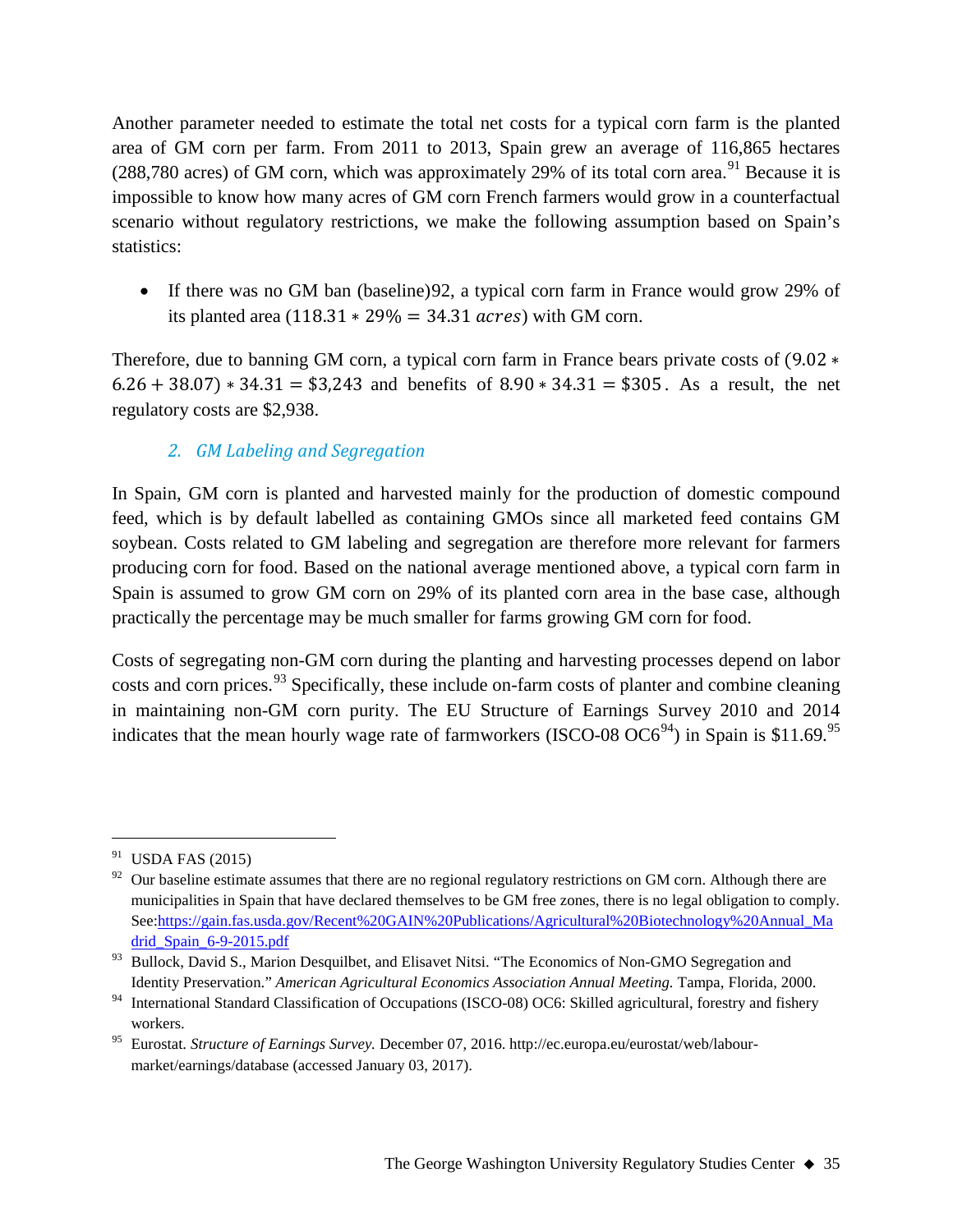In accordance with Bullock et al.'s approach, $96$  the following assumptions are made to measure the segregation costs:

- A hour of farm labor (\$11.69) is needed to clean out a planter, and the cleaning is only needed once per planting season;
- Two farmworkers working 15 minutes each are needed to clean out a combine during harvesting, and 70 bushels of non-GM corn need to be harvested and unloaded to "flush" the combine.

After harvesting, non-GM corn needs to be stored separately from GM corn, which requires extra storage space compared to growing non-GM corn only.

- 29% of a typical corn farm's annual corn production is GM corn (29%  $* 6.430 =$ 1.865  $bushels$ ;<sup>[97](#page-35-1)</sup>
- A new grain bin with 10 years of life span costs \$2 per bushel to install.<sup>[98](#page-35-2)</sup>

Table 8 shows the calculation of the segregation and storage costs, based on the above assumptions. The total annual cost for a typical corn farm in Spain is \$867.

|                                                    | <b>Segregation Costs</b>            | <b>Storage Costs</b>                             |                              |
|----------------------------------------------------|-------------------------------------|--------------------------------------------------|------------------------------|
| <b>Combine cleaning</b><br><b>Planter cleaning</b> |                                     |                                                  |                              |
| Labor                                              | 1 hour * \$11.69/hour<br>$= $11.69$ | 0.25 hour * 2 workers *<br>$$11.69/hour = $5.85$ | $$2 * 29\% * 6,430$ bushels/ |
| <b>Materials</b><br>n/a                            |                                     | 70 bushels * \$6.80/bushel<br>$= $476$           | 10 years = $$372.94$         |
| Subtotal:                                          | \$12                                | \$482                                            | \$373                        |
|                                                    |                                     | <b>Total:</b>                                    | \$867                        |

## **Table 8: Costs of GM Corn Segregation and Storage[99](#page-35-3)**

*The subtotal and total are rounded to the nearest dollar. Source:* Table created by the authors

<span id="page-35-0"></span><sup>&</sup>lt;sup>96</sup> Bullock, Desquilbet and Nitsi (2000)

<span id="page-35-1"></span><sup>&</sup>lt;sup>97</sup> This may serve as an upper-bound estimate in the event that farms grow only either GM or non GM corn.

<span id="page-35-2"></span><sup>98</sup> The Foodie Farmer. *The Costs of GMO Labeling.* April 8, 2014.

<span id="page-35-3"></span>[http://thefoodiefarmer.blogspot.com/2014/04/the-costs-of-gmo-labeling.html.](http://thefoodiefarmer.blogspot.com/2014/04/the-costs-of-gmo-labeling.html)<br><sup>99</sup> Estimates assume that farms have adequate storage facilities for their additional corn requirements.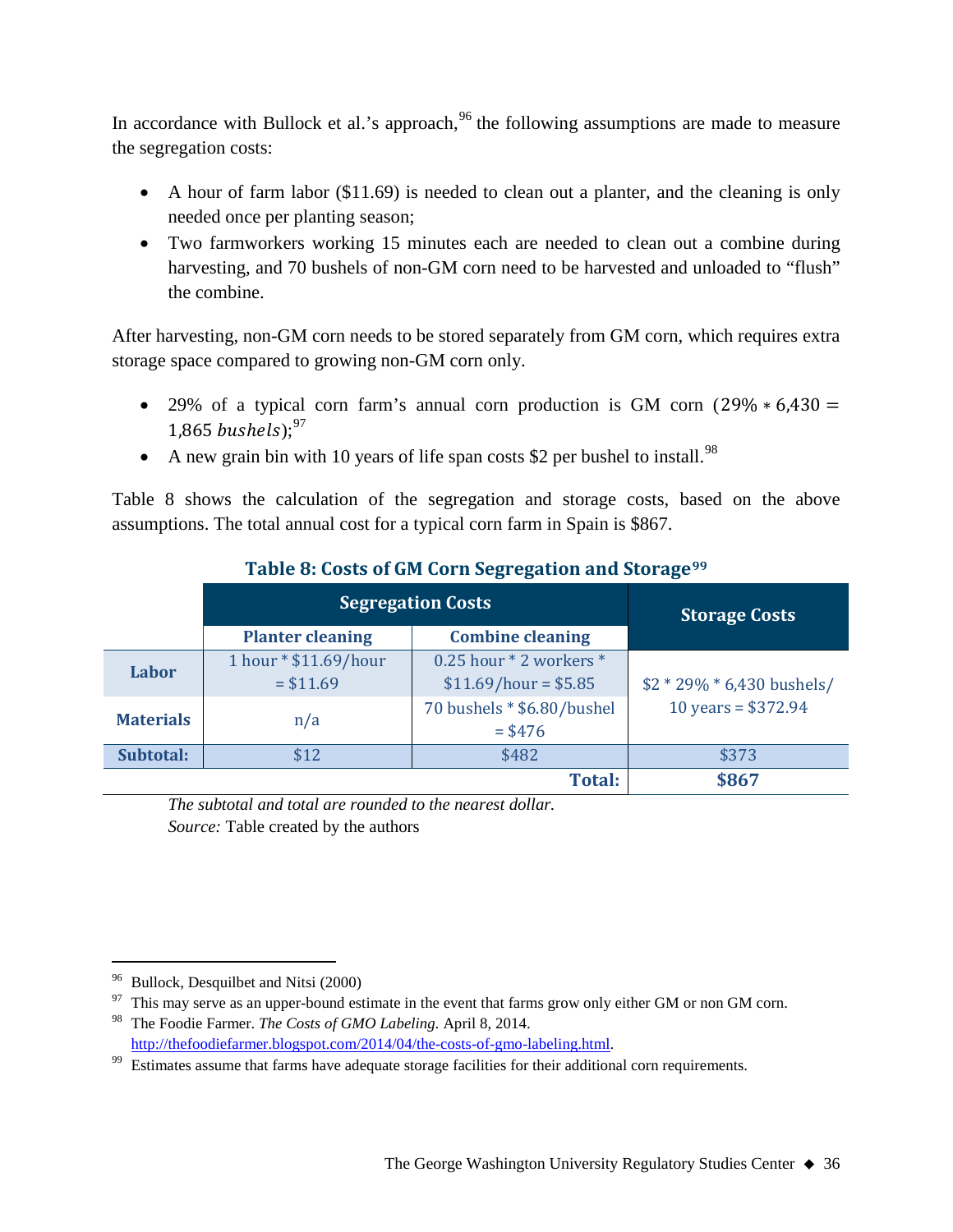#### *Pesticides*

Corn farmers in France and Spain bear many similar costs associated with pesticide regulations, which cover activities from registration to disposal.

#### *1. Prohibition of atrazine use*

Prior studies indicate varied estimates on the costs of banning atrazine use in corn production in the U.S. Ackerman summarized several key estimates which are detailed in Table  $9.^{100}$  $9.^{100}$  $9.^{100}$  It should be noted that some of the studies examined by Ackerman calculated yield losses if no treatment is used while other studies calculated losses based on use of alternative herbicides.

| Table 9: Cost Estimates of Atrazine Bans from Key Studies |                     |             |                        |                           |  |  |
|-----------------------------------------------------------|---------------------|-------------|------------------------|---------------------------|--|--|
|                                                           | <b>USDA 1994101</b> | EPA 2002102 | <b>Fawcett 2006103</b> | <b>Coursey</b><br>2007104 |  |  |
| <b>Year of data</b>                                       | 1991                | 2000        | 1986-2005              | 2005                      |  |  |
| <b>Increased</b>                                          |                     |             |                        |                           |  |  |
| herbicide costs                                           | 1.08                | 5.43        | 10.07                  | 4.86                      |  |  |
| $(§/\n  acre)$                                            |                     |             |                        |                           |  |  |
| Yield loss (%)                                            | 1.19%               | 6.4%        | 3.8%                   | 5.8%                      |  |  |

#### **Table 9: Cost Estimates of Atrazine Bans from Key Studies**

*Source*: Table created by the authors based on Ackerman (2007)

While both France and Spain have banned the use of atrazine, few studies have estimated the resulting costs for farmers in these two countries. The atrazine ban is considered a regulatory action in the context of this chapter. Therefore in this analysis, estimates for the U.S. are used as a proxy. Converting these unit costs to per-farm costs: the increased herbicide costs for a typical corn

 $costs$  per acre  $*$  planted corn acres;

<span id="page-36-0"></span> <sup>100</sup> Ackerman, Frank. "The Economics of Atrazine." *International Journal of Occupational and Environmental Health* 13 (2007): 441-449.

<span id="page-36-1"></span><sup>101</sup> Ribaudo, Marc, and Aziz Bouzaher. *Atrazine: Environmental Characteristics and Economics of Management*. Agricultural Economic Report No. AER-699. Washington, DC: Economic Research Service, U.S. Department of Agriculture, 1994.

<span id="page-36-2"></span><sup>&</sup>lt;sup>102</sup> EPA. *Assessment of Potential Mitigation Measures for Atrazine*. Washington, DC: Biological and Economic Analysis Division, U.S. Environmental Protection Agency, 2002.

<span id="page-36-3"></span><sup>103</sup> Fawcett, Richard S. *Two Decades of Atrazine Yield Benefits Research.* Huxley, IA: Triazine Network, 2006.

<span id="page-36-4"></span><sup>104</sup> Coursey, Don. *Illinois Without Atrazine: Who Pays?* Chicago, IL: Harris School of Public Policy, University of Chicago, 2007[. https://www.mda.state.mn.us/news/publications/chemfert/atrazinecostofban02272007.pdf](https://www.mda.state.mn.us/news/publications/chemfert/atrazinecostofban02272007.pdf) (accessed October 19, 2017).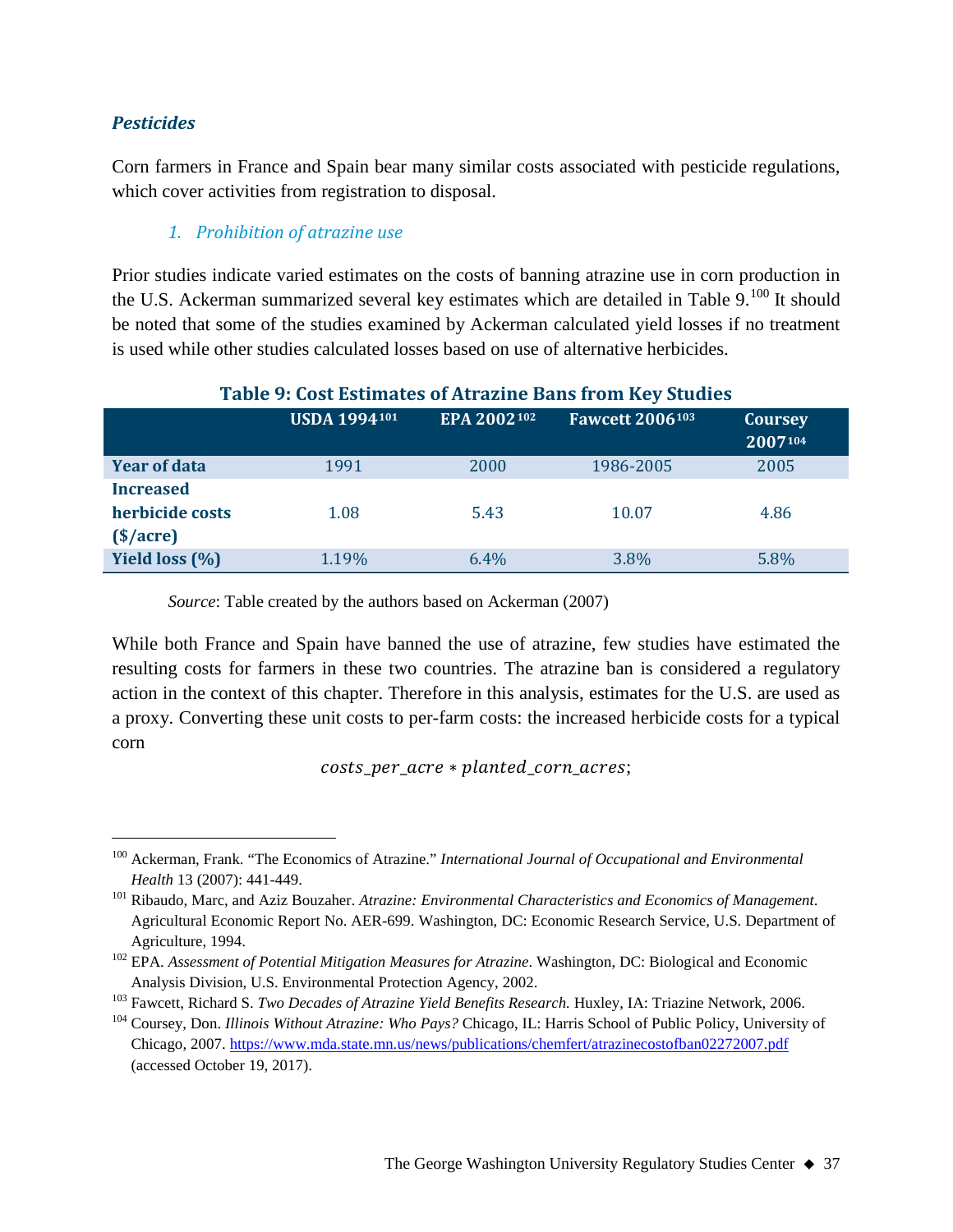the costs from yield loss for a typical corn farm are:

observed yield/ $(1 -$  yield loss %) – observed yield

Using defined features of typical corn farms in France and Spain, the estimates of total annual costs are presented in Table 10.

| Table To, Gost Estimates of Atrialine Dans in France and Spain (in 2011 domais) |                  |                 |                        |                        |  |
|---------------------------------------------------------------------------------|------------------|-----------------|------------------------|------------------------|--|
|                                                                                 | <b>USDA 1994</b> | <b>EPA 2002</b> | <b>Fawcett</b><br>2006 | <b>Coursey</b><br>2007 |  |
| <b>France:</b> Yield = 161 bushel/acre                                          |                  |                 |                        |                        |  |
| Increased herbicide costs<br>$(\$/acre)$                                        | 1.78             | 7.09            | 11.60                  | 5.60                   |  |
| Yield loss (bushel/acre)                                                        | 1.94             | 11.01           | 6.36                   | 9.91                   |  |
| Total annual costs (\$)                                                         | 1,648            | 8,995           | 6,084                  | 8,007                  |  |
| <b>Spain</b> : Yield = $175$ bushel/acre                                        |                  |                 |                        |                        |  |
| Increased herbicide costs<br>$(\$/acre)$                                        | 1.78             | 7.09            | 11.60                  | 5.60                   |  |
| Yield loss (bushel/acre)                                                        | 2.11             | 11.97           | 6.91                   | 10.77                  |  |
| Total annual costs (\$)                                                         | 593              | 3,258           | 2,158                  | 2,904                  |  |

**Table 10: Cost Estimates of Atrazine Bans in France and Spain (in 2011 dollars)**

*Source*: Table created by the authors

Given the considerable variation among different studies, moderate estimates are chosen for the base case of the analysis. In this case, estimates from Fawcett are used as it gives an average estimate upon a review of 236 studies performed from 1986 to 2005.<sup>[105](#page-37-0)</sup> Estimates from other studies are included in the sensitivity analysis.

## *2. Certification of pesticide use*

An authorized French certification agency requires a 14-hour training course and a fee of  $\text{\textsterling}60$  $($480.6)$  for a certification valid for 10 years.<sup>[106](#page-37-1)</sup> It is unlikely that a typical corn farm in France needs more than one certified pesticide applicator due to its relatively smaller farm size compared to U.S. corn farms. The EU Structure of Earnings Survey 2010 and 2014 suggests the mean wage rate of managers (ISCO-08 OC1), including production managers in agriculture, is \$40.10 in France.<sup>[107](#page-37-2)</sup> Using a similar approach to the U.S., the following assumptions are made:

<span id="page-37-0"></span> $105$  Fawcett (2006)

<span id="page-37-1"></span><sup>106</sup> TECOMAH. *Certiphyto Operator.* December 5, 2016. [http://www.tecomah.fr/formations-adultes/certiphyto](http://www.tecomah.fr/formations-adultes/certiphyto-operateur)[operateur.](http://www.tecomah.fr/formations-adultes/certiphyto-operateur)

<span id="page-37-2"></span> $\overline{107}$  Eurostat (2016)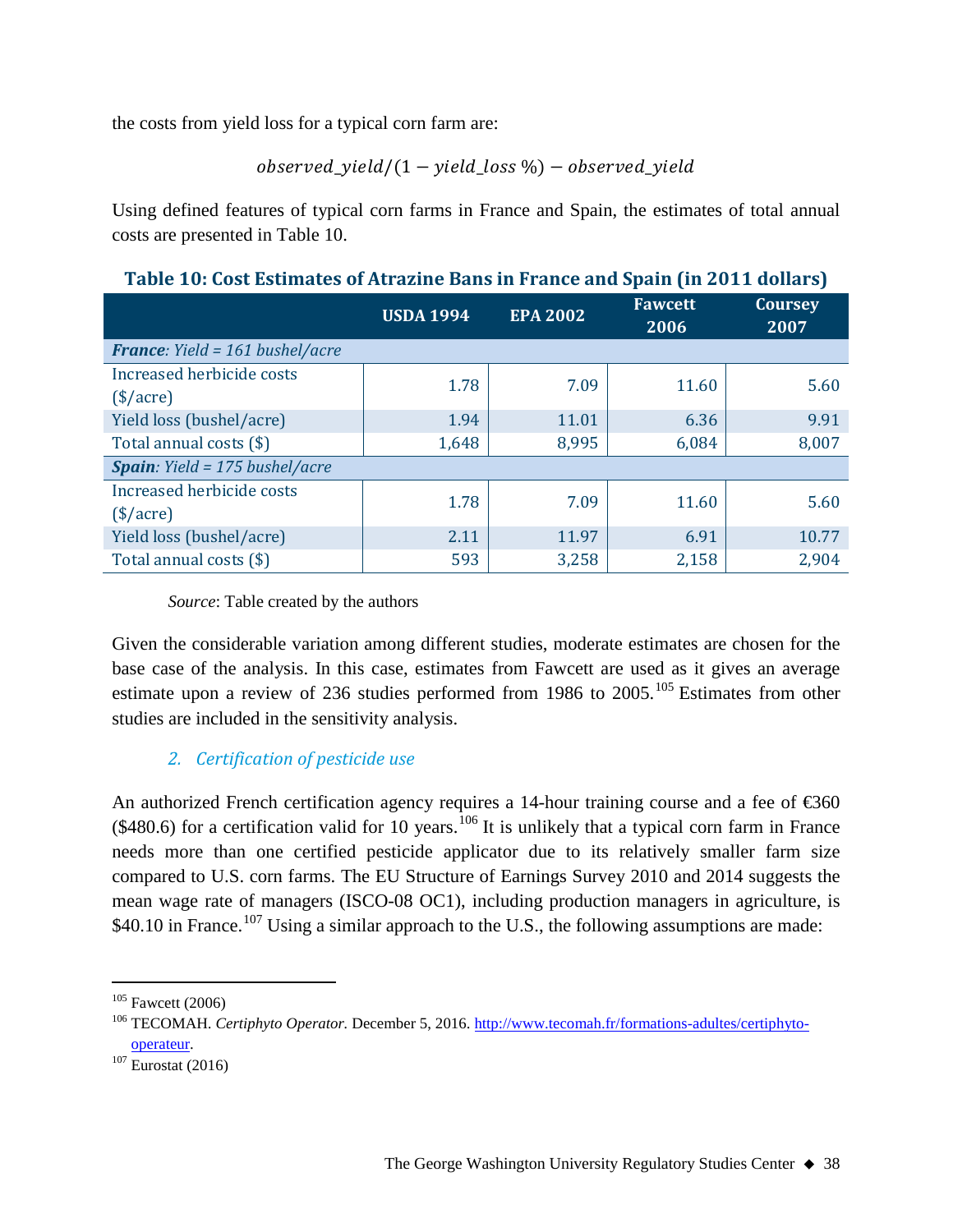- A typical corn farm in France needs only one certified applicator;
- The wage rate for private applicators in France is \$40.10 per hour.<sup>[108](#page-38-0)</sup>

Thus the annual regulatory cost for a typical French corn farm is:  $(14 * 40.10 + 480.6)/10 =$ \$104.

Similarly, in Spain, a basic certification valid for 10 years requires 25-hour training and  $\Theta$ 0  $($120.15)$ . The mean wage rate of managerial farmers is \$31.71 in Spain. <sup>[109](#page-38-1)</sup> The same assumptions are made:

- A typical corn farm in Spain needs only one certified private applicator;
- The wage rate for private applicators in Spain is \$31.71 per hour.<sup>[110](#page-38-2)</sup>

The annual regulatory cost for a typical Spanish corn farm is:  $(25 * 31.71 + 120.15)/10 = $91$ .

An impact assessment issued by the European Commission on the sustainable use of pesticides indicates that training and certification of pesticide users will lead to  $\text{\textsterling}30$  (\$40.05 in 2005 dollars) in annual savings per farm in the EU-25 by reducing the quantity of pesticide use.<sup>[111](#page-38-3)</sup> Converted to 2011 dollars, the annual savings per farm is \$44 in France and \$45 in Spain. This means a net cost of \$60 (104  $-$  44) per year for a typical French corn farm and a net benefit of \$46 (91  $-$  45) per year for a typical Spanish corn farm. However, since there are no estimates that quantify such private benefits associated with certification of pesticide applicators in the U.S., the benefit estimates are not included in the comparative analysis.

## *3. Storage of pesticides*

Market prices of pesticide cabinets are similar in France and Spain, ranging from  $\epsilon$ 370 to  $\epsilon$ 560  $(494-5748).$ <sup>[112](#page-38-4)</sup> Similar to our calculation for the U.S., the following assumptions are made:

• A typical corn farm in France or Spain needs only one pesticide cabinet;

<span id="page-38-0"></span> <sup>108</sup> *Ibid*

<span id="page-38-1"></span><sup>109</sup> *Ibid*

<span id="page-38-2"></span><sup>110</sup> *Ibid*

<span id="page-38-3"></span><sup>111</sup> European Commission. *The impact assessment of the thematic strategy on the sustainable use of pesticides.* Brussels: European Commission, 2006.

<span id="page-38-4"></span><sup>112</sup> Agram. *ARMOIRES ET CONTAINERS PHYTOSANITAIRES AVEC BAC RÉTENTION.* December 9, 2016. http://www.agram.fr/armoires-et-container-phytosanitaires-avec-bac-retention.html (accessed December 9, 2016); Conterol. *SISTEMAS ALMACENAMIENTO DE SUST. PELIGROSAS Y NO PELIGROSAS.* December 9, 2016. https://www.conterol.es/armarios-para-fitosanitarios sec 15 (accessed December 9, 2016).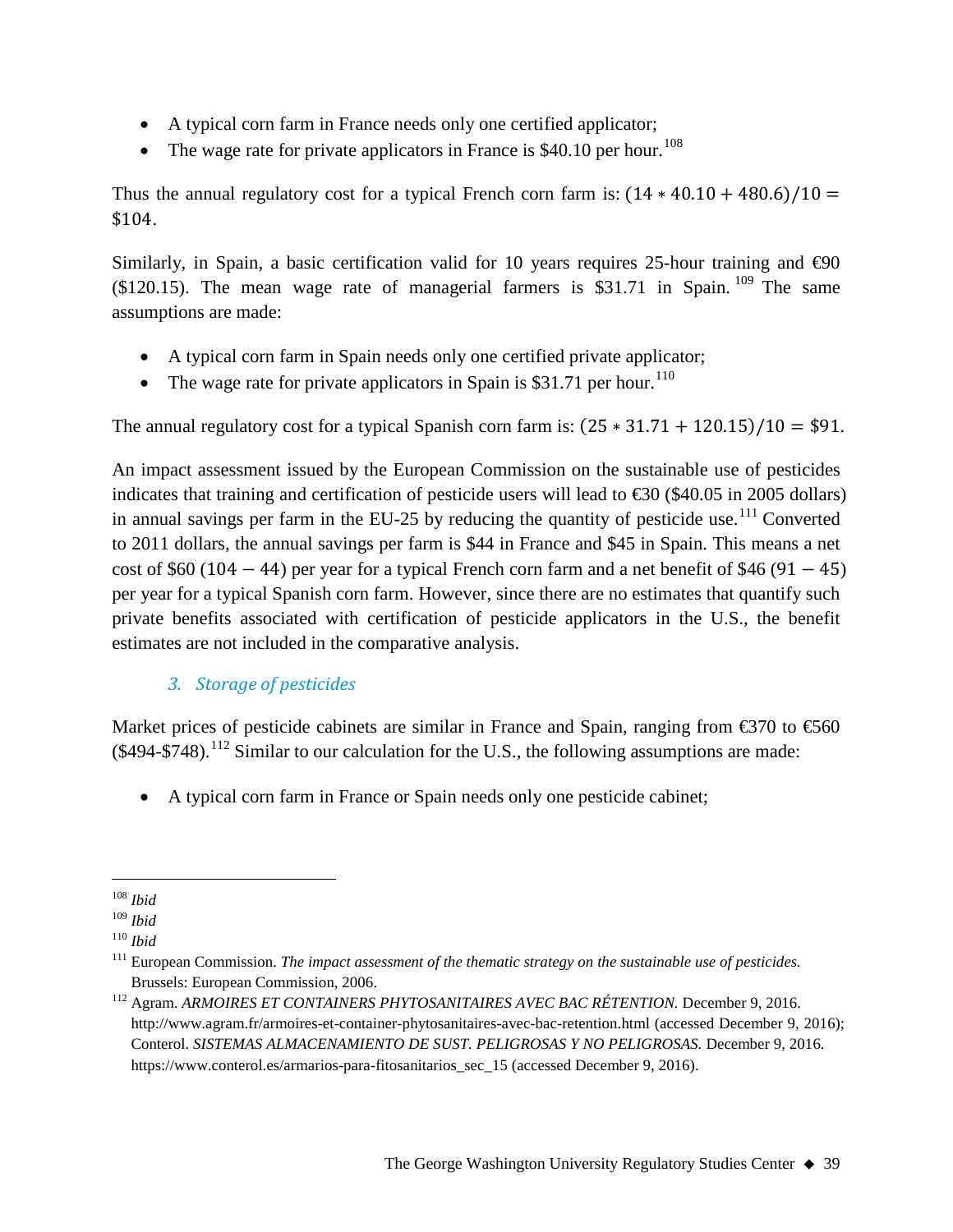- A pesticide cabinet has a life span of 10 years, and the annualized cost is calculated using a discount rate of 3%;
- The average cost of a pesticide cabinet in France or Spain is \$600, while the upper and lower bounds are used in the sensitivity analysis.

As a result, the annual cost for a typical French/Spanish corn farm is \$53. Private benefits are not quantifiable.

## *4. Recordkeeping of pesticide use*

Without large-scale surveys, it is difficult to estimate the exact hours a corn farm spends on recordkeeping. A typical U.S. corn farm is assumed to spend 1.31 hours per year based on the AMS estimates.<sup>[113](#page-39-0)</sup> While the farm structure in France and Spain is significantly different from the U.S., the number of pesticide applications is mostly dependent on a crops' life cycle and planting seasons. Therefore in this analysis, the assumption of 1.31 hours on recordkeeping is considered as a proxy for French and Spanish corn farms. Assumptions underlying the calculation include:

- A typical French/Spanish corn farm needs only one certified applicator;
- The hourly wage rate of pesticide handlers conducting record keeping is \$40.10 in France and \$31.71 in Spain.<sup>[114](#page-39-1)</sup>

The annual cost for a typical corn farm is \$53 (\$40.10  $*$  1  $*$  1.31) in France and \$42 (\$31.71  $*$ 1 ∗ 1.31) in Spain. The private benefits are not quantifiable.

## *5. Inspection of pesticide equipment*

The European Commission's impact assessment shows that regular inspection of pesticide spraying equipment creates additional costs of  $\bigoplus$  30 million (\$173.55 million, in 2005 dollars) per year for farmers in the EU-25.<sup>[115](#page-39-2)</sup> According to the Farm Structure Survey, there were approximately 9.69 million total farms in the EU-25 in the assessment year of  $2005$ .<sup>[116](#page-39-3)</sup> Thus the annual costs per farm is approximately \$17.91 (173.55/9.69), or \$19.55 in France and \$20.12 in Spain in 2011 dollars. $117$ 

<span id="page-39-0"></span><sup>&</sup>lt;sup>113</sup> Agricultural Marketing Service (2007)

<span id="page-39-1"></span> $114$  Eurostat (2016)

<span id="page-39-2"></span><sup>115</sup> European Commission (2006)

<span id="page-39-3"></span><sup>116</sup> Eurostat. *Farm Structure.* March 31, 2015. http://ec.europa.eu/eurostat/web/agriculture/data/database.

<span id="page-39-4"></span><sup>&</sup>lt;sup>117</sup> Based on invidivual member state data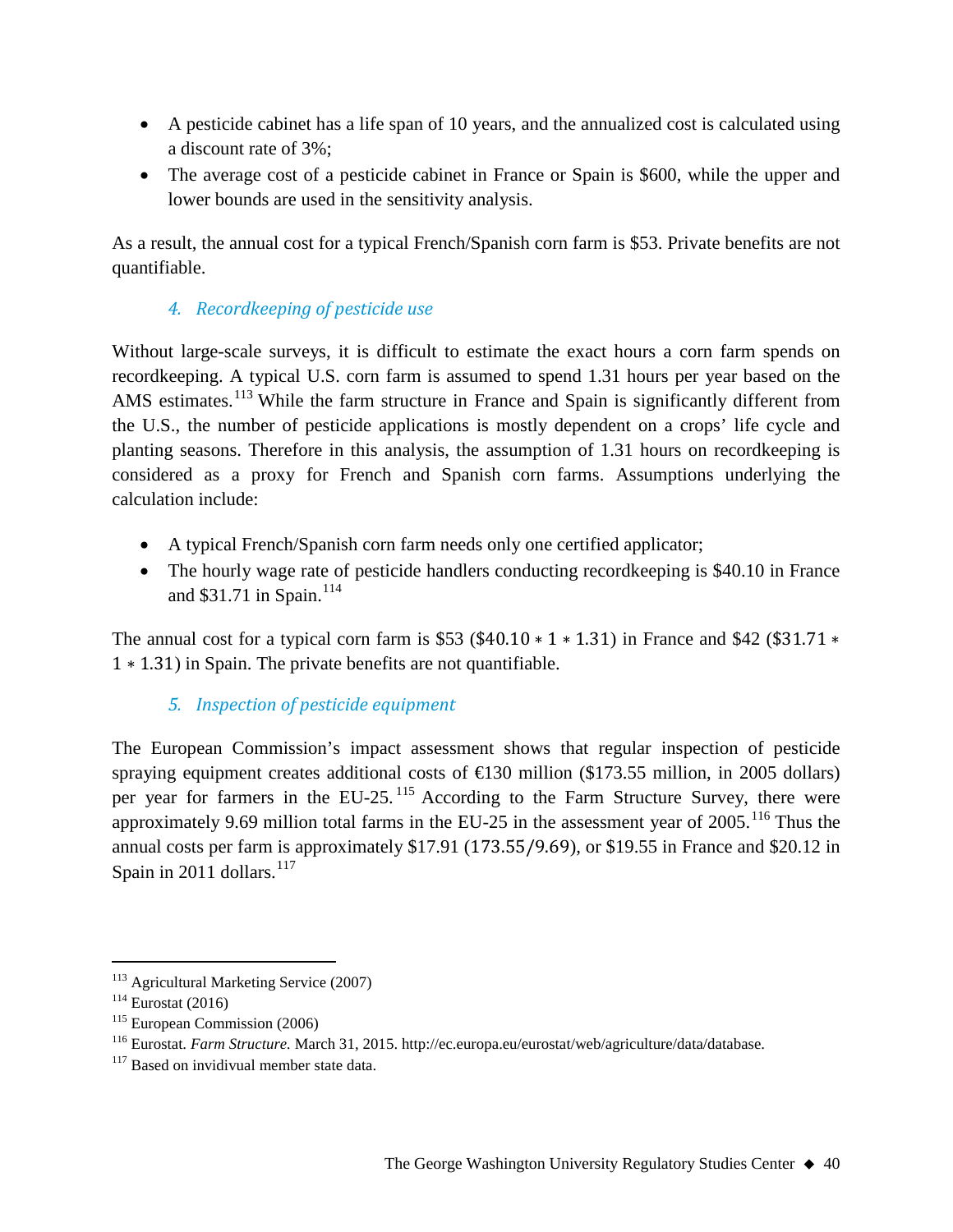The same impact assessment also indicates that the inspection requirements can save pesticide use by  $\text{\textsterling}30$  to  $\text{\textsterling}460$  million (\$307.05 million-\$614.10 million in 2005 dollars) in the long run.<sup>[118](#page-40-0)</sup> Assuming the savings are realized in 10 years, the annual benefits are \$30.7 million to \$61.4 million, or \$3.17 (30.7/9.69) to \$6.34 (61.4/9.69) per farm. After adjusting for inflation, the annual benefits per farm are \$3.46 to \$6.92 in France and \$3.56 to \$7.29 in Spain (in 2011 dollars). If using the lower estimates in the base case, the net cost is \$16.09 for a typical French corn farm, or \$16.56 for a typical Spanish corn farm.

#### *6. Disposal of pesticides*

A similar approach is taken to calculate the costs for disposal of pesticides in France and Spain. Assumptions include:

- A typical French/Spanish corn farm spends 10 hours per year on disposal of pesticide containers;
- The hourly wage rate of farmworkers conducting disposal is \$14.68 in France and \$11.69 in Spain. $119$

The annual cost for a typical corn farm is \$147 (14.68\*10) in France and \$117 (11.69\*10) in Spain. There are no private benefits associated with this requirement.

#### *Agri-environmental practices*

The Good Agricultural and Environmental Conditions (GAECs) of the CAP cross-compliance contain the primary regulatory requirements related to environmental concerns. Due to data limitations in estimating the costs of individual GAEC standards, the quantitative impact assessment for a typical corn farm examines GAECs as a whole.

## *Good Agricultural and Environmental Conditions*

While the GAECs contain a variety of mandatory standards, very few incremental costs at the farm level can be attributed to them because many practices had been previously adopted due to pre-existing national regulations.<sup>[120](#page-40-2)</sup> A study estimated that GAECs increased costs for cereal farms by 1% to 4%.<sup>[121](#page-40-3)</sup> Using the 1% cost increase in the base case, the annual cost can be calculated as:

<span id="page-40-0"></span> <sup>118</sup> European Commission (2006)

<span id="page-40-1"></span> $119$  Eurostat (2016)

<span id="page-40-2"></span><sup>120</sup> Hart, Farmer and Baldock (2012)

<span id="page-40-3"></span> $121$  Jongeneel, Poux, and Fox (2012)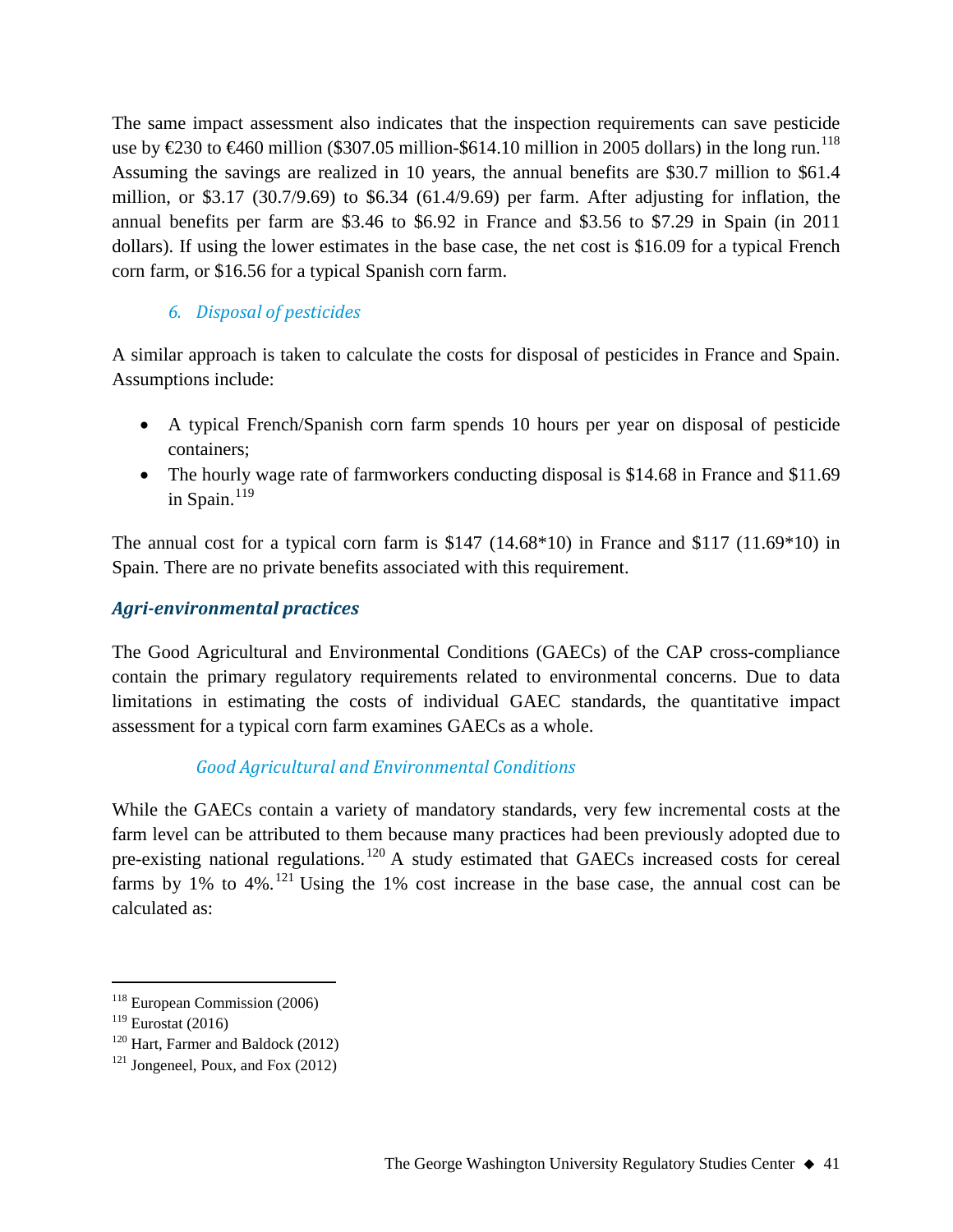$observed\ production\ costs - observed\ production\ costs/(1+cost\_increase\%)$ 

Thus the annual cost for a French typical corn farm is:  $110,603 - 110,603/(1 + 1\%) = $1,095$ . The annual cost for a Spanish typical corn farm is:  $24,710 - 24,710/(1 + 1\%) = $245$ . It is difficult to quantify the long-term economic and social benefits that result from the implementation of GAECs.

An extensive treatment of productivity costs is included in Chapter 2 of this report.<sup>[122](#page-41-0)</sup>

## **Comparative Analysis of Regulatory Costs**

## **Base Case Estimates**

All estimates of regulatory costs and benefits for the U.S., France and Spain are summarized in Table 11. Since most of the benefits are not quantifiable, a comparative analysis of regulatory benefits is not possible. In terms of regulatory costs, a typical corn farm in the U.S. faces annual regulatory costs of \$3,261, which is similar to Spain (\$3,592) and significantly lower than France (\$10,798). Divided by their respective farm size, the per-acre regulatory costs in the U.S. are \$12 per acre, compared to \$91 per acre in France and \$98 per acre in Spain.

## **Table 11: Estimated Regulatory Impacts on Typical Corn Farms (in 2011 U.S. dollars per year)**

| <b>Spain</b><br><b>Benefits</b> |
|---------------------------------|
|                                 |
|                                 |
|                                 |
| \$0                             |
| n/a                             |
| \$0                             |
| \$0                             |
|                                 |
| \$0                             |
| \$45                            |
|                                 |
| n.q.                            |
|                                 |

<span id="page-41-0"></span> <sup>122</sup> Prasad, Aryamala, and Zhoudan Xie. "Agricultural Productivity and the Impact of Regulation." *Transatlantic Agriculture & Regulation Working Paper Series* No. 2. Washington, DC: The George Washington University Regulatory Studies Center, 2017. https://regulatorystudies.columbian.gwu.edu/agricultural-productivity-andimpact-regulation-transatlantic-agriculture-regulation-working-paper.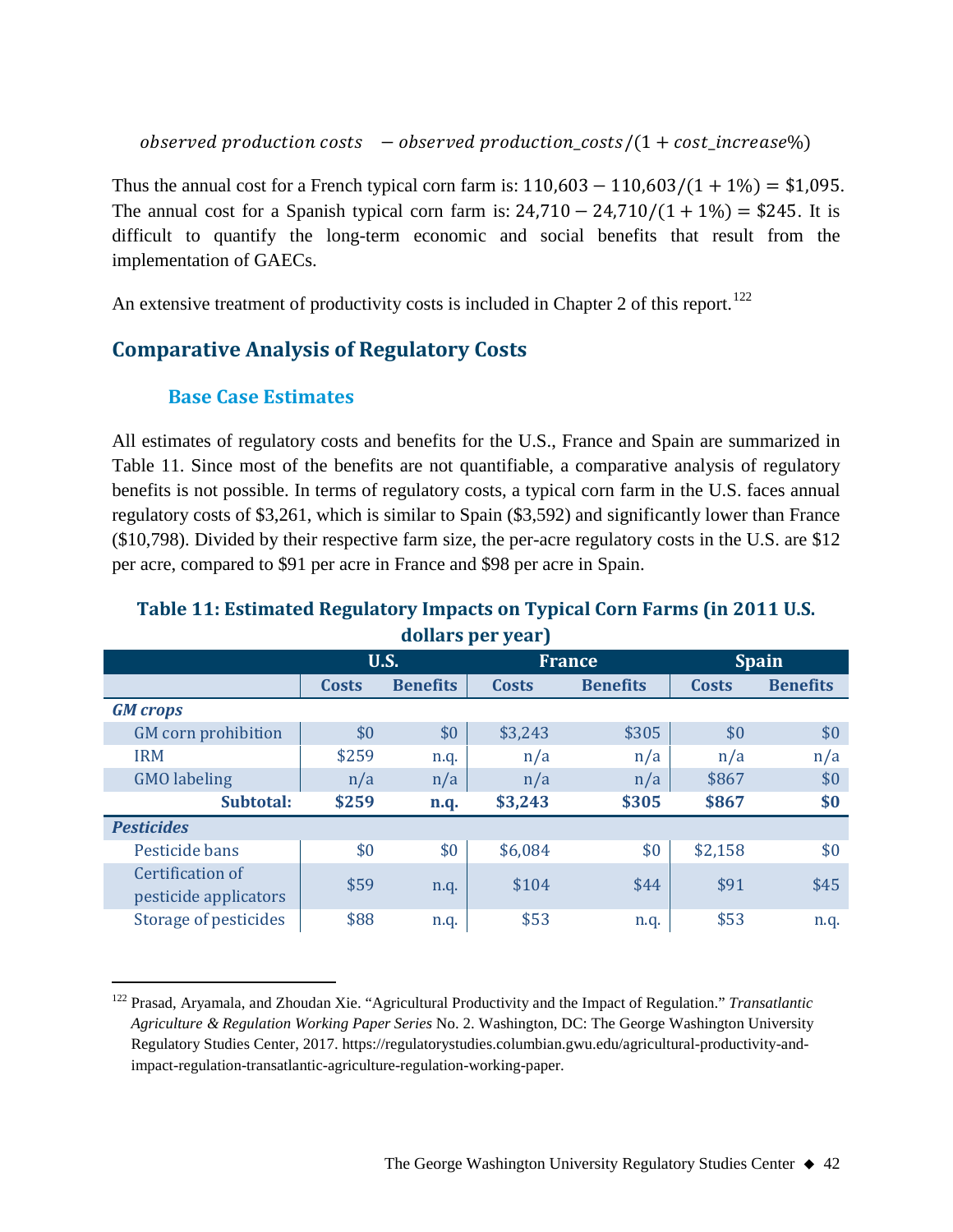| Recordkeeping of<br>pesticides      | \$46    | n.q. | \$53     | n.q.        | \$42    | n.q.       |
|-------------------------------------|---------|------|----------|-------------|---------|------------|
| <b>WPS</b>                          | \$210   | n.q. | n/a      | n/a         | n/a     | n/a        |
| Pesticide equipment                 | n/a     | n/a  | \$20     | \$3         | \$20    | \$4        |
| Pesticide disposal                  | \$117   | \$0  | \$147    | \$0         | \$117   | \$0        |
| Subtotal:                           | \$519   | n.q. | \$6,460  | $$47+n.q.$  | \$2,481 | $$49+n.q.$ |
| <b>Agri-environmental practices</b> |         |      |          |             |         |            |
| Conservation<br>compliance          | \$2,482 | \$0  | n/a      | n/a         | n/a     | n/a        |
| <b>GAEC<sub>s</sub></b>             | n/a     | n/a  | \$1,095  | n.q.        | \$245   | n.q        |
| Subtotal:                           | \$2,482 | \$0  | \$1,095  | n.q.        | \$245   | n.q.       |
| Total:                              | \$3,261 | n.q. | \$10,798 | $$352+n.q.$ | \$3,592 | $$49+n.q.$ |
| <b>Costs Per Acre:</b>              | \$12    |      | \$91     |             | \$98    |            |

*Note: "n.q." refers to "not quantifiable" costs or benefits; "n/a" indicates that there are no relevant regulatory requirements. All estimates are rounded to the nearest dollar. Source*: Table created by the authors

## **Sensitivity Analysis**

While the above base-case analysis draws on existing studies from a variety of sources, uncertainties exist due to varied estimates from different studies as well as assumptions made within each calculation. The sensitivity analysis examines how the results vary using different values for these uncertain parameters. Similarly, the sensitivity analysis only focuses on the estimation of regulatory costs. We develop reasonable lower- and upper-bound estimates using possible ranges of values for different component costs.

As shown in Table 12, most of the uncertainties result from different estimates among existing studies. The base-case analysis takes the average or relatively moderate values from these estimates, while the sensitivity analysis uses the upper and lower values to observe how results vary with these changes. In the upper-bound analysis, we rely on the higher cost estimates from the literature, while in the lower-bound analysis, we chose the lowest of the available cost estimates.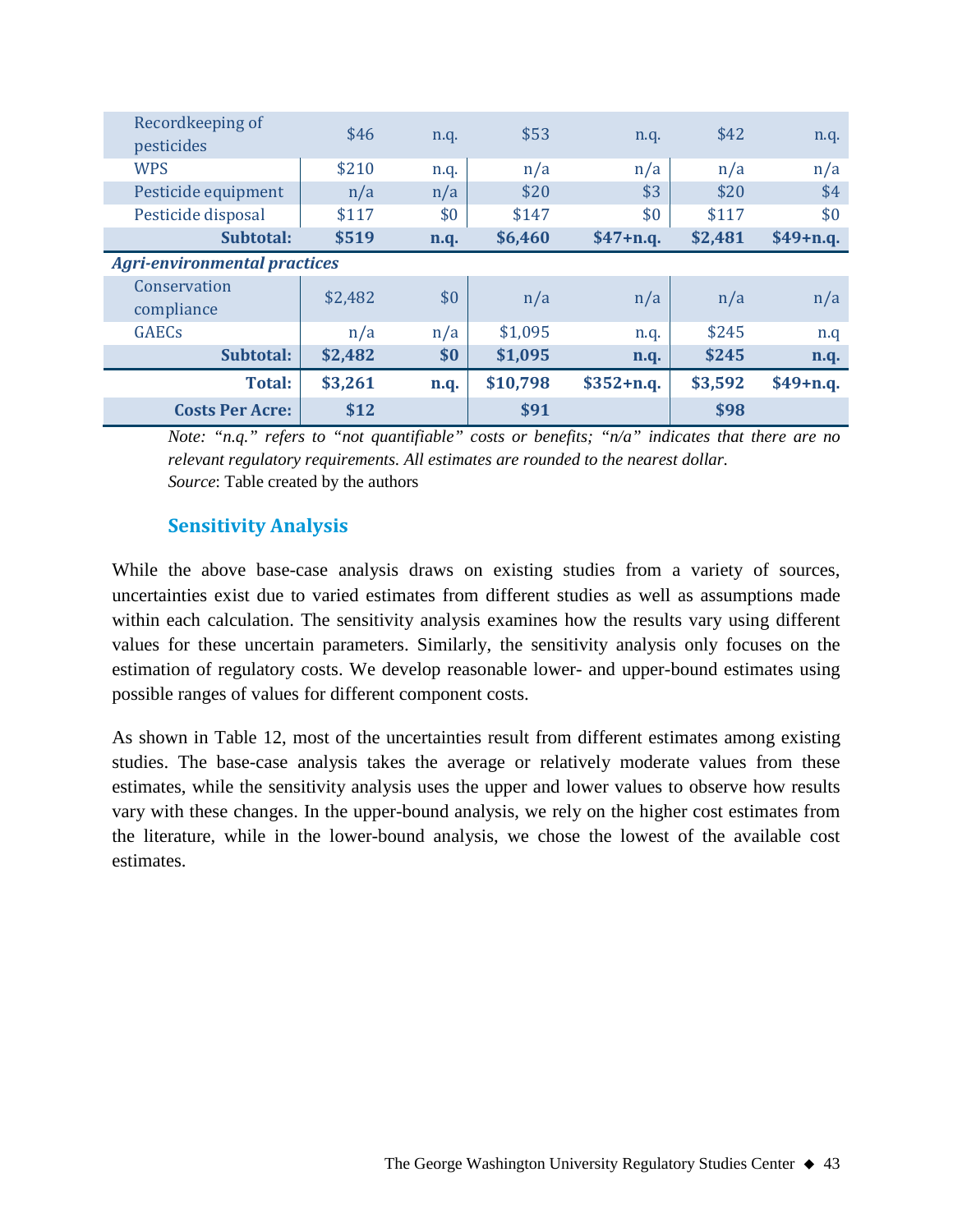| <b>Uncertainty</b>                                                                                         | <b>Source</b>                            | <b>Base Case</b> | <b>Upper-</b><br>bound<br><b>Estimate</b> | Lower-<br>bound<br><b>Estimate</b> |
|------------------------------------------------------------------------------------------------------------|------------------------------------------|------------------|-------------------------------------------|------------------------------------|
| <b>United States</b>                                                                                       |                                          |                  |                                           |                                    |
| IRM compliance costs (\$/acre)                                                                             | Hurley, Langrock,<br>and Ostlie (2006)   | 0.74             | 1.39                                      | 0.1                                |
| Market price of a pesticide<br>cabinet (\$)                                                                | Google (2016)                            | 1,000            | 1,600                                     | 500                                |
| WPS compliance costs (\$/farm)                                                                             | EPA (2014)                               | 210              | 260                                       | 190                                |
| Time spent on pesticide disposal<br>(hours/year)                                                           | <b>Assumption based</b><br>on EPA (2014) | 10               | 10                                        | 5                                  |
| HELC compliance costs (\$/acre)                                                                            | Barbarika, Jr. and<br>Dicks (1988)       | 14.63            | 20.86                                     | 6.15                               |
| Percentage of land acres subject<br>to HELC in a typical corn farm (%)                                     | <b>USDA</b> (2013)                       | 26               | 26                                        | $\boldsymbol{0}$                   |
| <b>France &amp; Spain</b>                                                                                  |                                          |                  |                                           |                                    |
| Percentage of corn production a<br>typical Spanish corn farm needs<br>to segregate from non-GM corn<br>(%) | <b>USDA FAS (2015)</b>                   | 24               | 50                                        | $\boldsymbol{0}$                   |
| Increased herbicide costs due to<br>atrazine bans (\$/acre)                                                | Ackerman (2007)                          | 4.86             | 5.43                                      | 1.08                               |
| Yield loss due to atrazine bans<br>(% )                                                                    | Ackerman (2007)                          | 5.8              | 6.4                                       | 1.19                               |
| Time spent on recordkeeping of<br>pesticide applications<br>(hours/year)                                   | <b>Assumption based</b><br>on EPA (2014) | 20               | 20                                        | 10                                 |
| Market price of a pesticide<br>cabinet (\$)                                                                | Agram (2016);<br>Conterol (2016)         | 600              | 750                                       | 500                                |
| Time spent on pesticide disposal<br>(hours/year)                                                           | <b>Assumption based</b><br>on EPA (2014) | 10               | 10                                        | 5                                  |
| Cost increase due to GAECs (%)                                                                             | Jongeneel, Poux<br>and Fox (2012)        | $\mathbf{1}$     | $\overline{4}$                            | $\boldsymbol{0}$                   |

## **Table 1: Key Uncertainties in Estimation of Regulatory Costs**

For example, Hurley, Langrock, and Ostlie indicate that the compliance cost for insect resistance management requirements is \$0.74 per acre with a confidence interval of \$0.1 to \$1.39 per acre (in 2002 dollars).<sup>[123](#page-43-0)</sup> The estimate of \$0.74 is used in the base case, and \$0.1 and \$1.39 are used

<span id="page-43-0"></span><sup>&</sup>lt;sup>123</sup> Hurley, Langrock, and Ostlie (2006)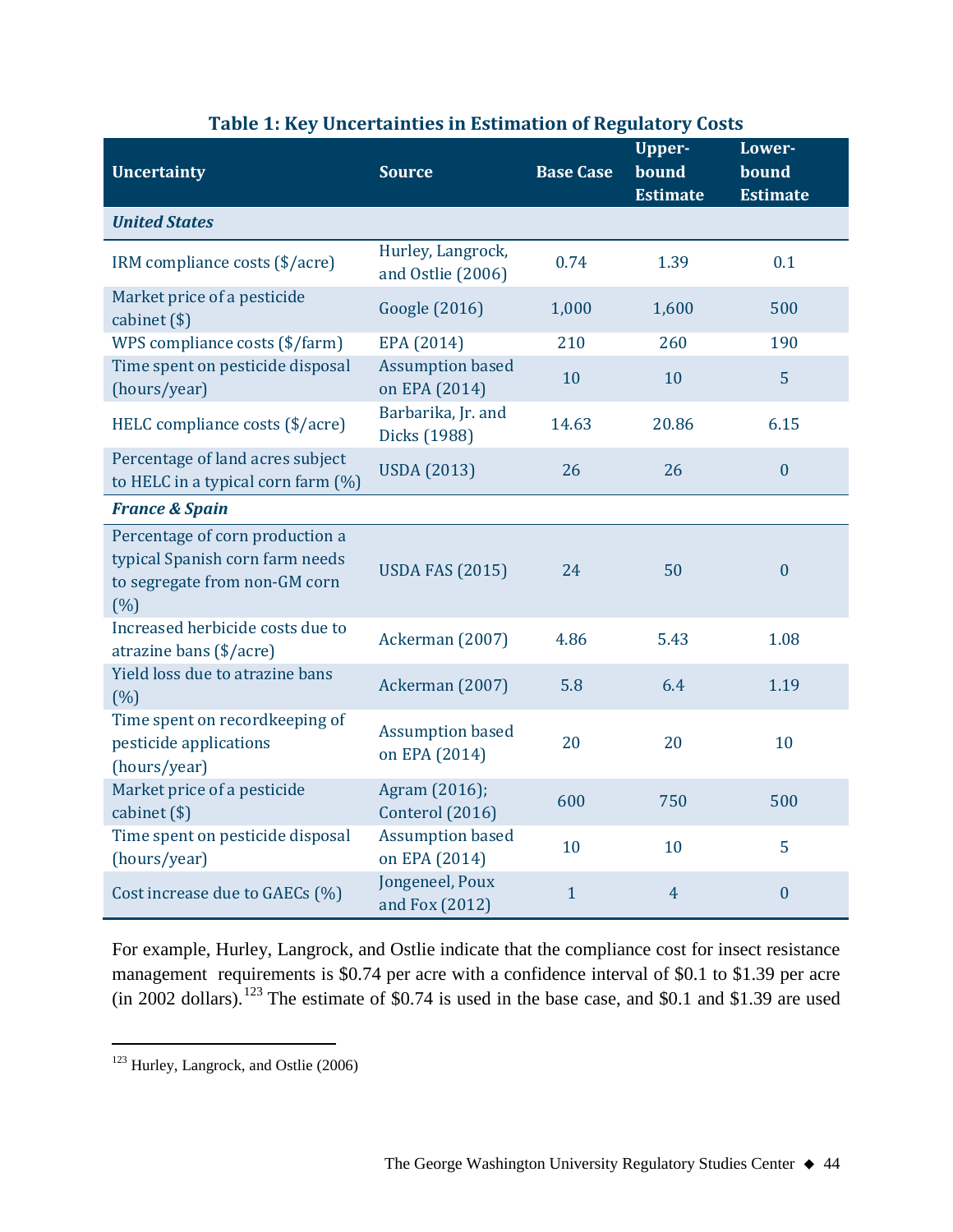in the lower- and upper-bound estimate, respectively. It should be noted that there is considerable uncertainty associated with estimates of yield losses attributed to the atrazine ban in the EU. Given the different weed pressure in the EU versus the U.S. and the lack of studies from the EU empirically demonstrating yield loss between atrazine alternatives available in the EU and atrazine, yield loss comparisons between jurisdictions are uncertain.

As a result, the regulatory costs for a typical corn farm in the U.S. are \$4,648 per year in upperbound estimate and \$432 per year in the lower-bound estimate, compared to \$3,261 in the base case. In France, the regulatory costs for a typical corn farm are \$16,881 per year in the upperbound estimate and \$5,184 per year in the lower-bound estimate, compared to \$10,798 in the base case. In Spain, the regulatory costs for a typical corn farm are \$5,681 per year in the upperbound estimate and \$849 in the lower-bound estimate, compared to \$3,592 in the base case. It is worth noting here that the per-farm costs do not fully reflect relative regulatory impacts, due to the distinct characteristics of a typical corn farm in each country. A comparison across the three countries is discussed in the following section.

## **Discussion**

To facilitate a comparative analysis of regulatory costs across the U.S., France and Spain, we take both per-farm and per-acre perspectives. As previously noted, our goal is to use a typical corn farm approach to compare the relative costs of specific categories of regulations across jurisdictions. Our estimates are not intended to be representative of any particular farm nor are they an exhaustive list of costs borne by corn farmers. Finally, factors exogenous to the impact of regulations—such drought years that cause lower yields/acre—are likely to significantly affect outcomes for corn farmers.

As illustrated in Table 13, for a typical corn farm, regulatory costs are highest in France (\$10,798), followed by Spain (\$3,592) and then the U.S. (\$3,261). To assess the impact of these regulatory costs on farm income, we relied on the following formula:

$$
income\_decrease\% = reg\_costs/(observed\_income + reg\_costs)
$$

The base case results indicate that the regulations quantified in this analysis reduced a typical corn farm's annual income by 3.42% in the U.S., 56.9% in France, and 15.89% in Spain. French corn farmers face the greatest regulatory burden.

However, the per-acre regulatory costs reveal a different picture. In all cases, U.S. corn farms have significantly lower per-acre regulatory costs than France and Spain. In the base case, U.S. regulatory costs are \$12 per acre while French farmers face regulatory costs of \$91 per acre and Spanish farmers face costs of \$98 per acre.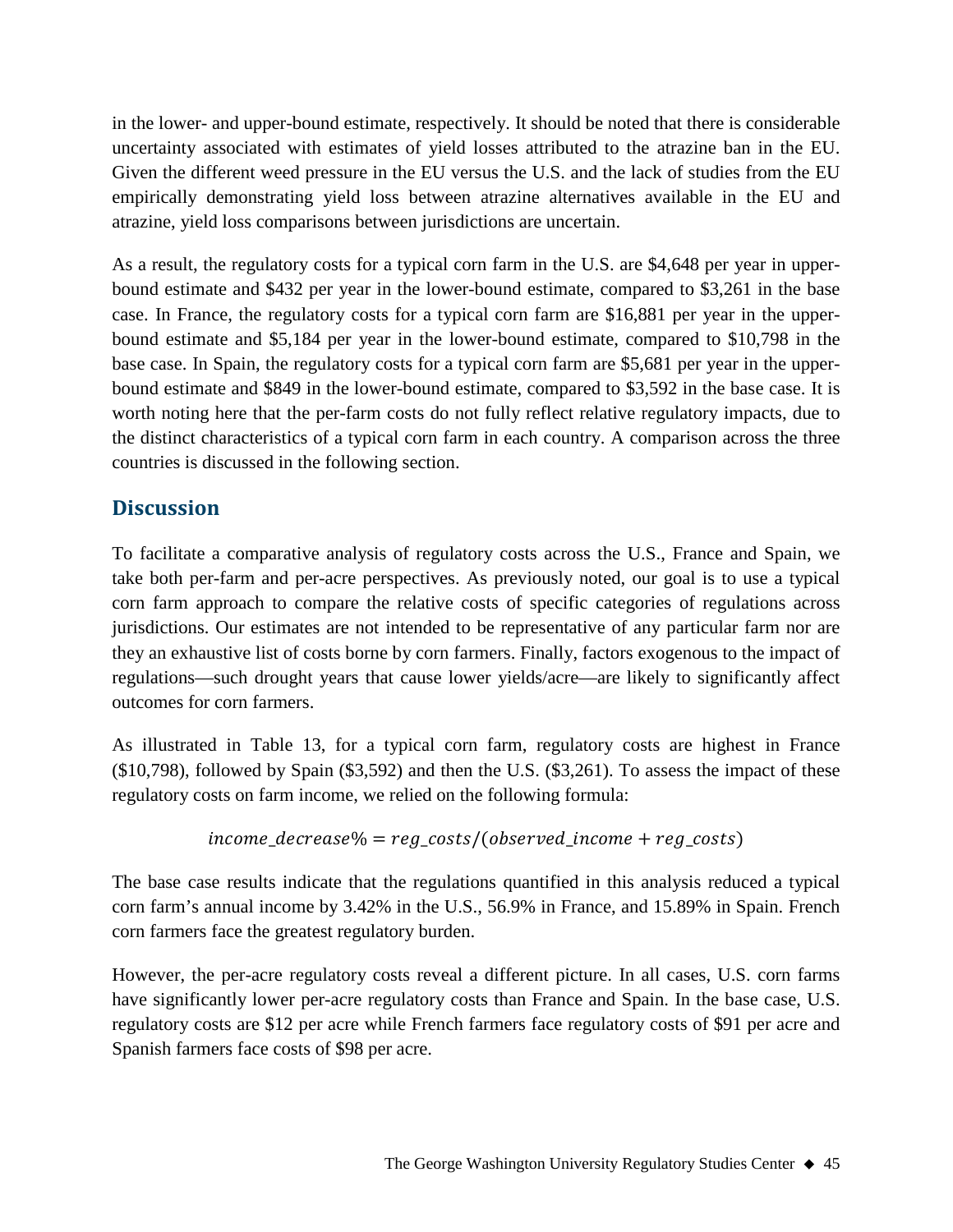As mentioned in the previous section, the average corn production cost in France is \$935 per acre, significantly higher than both the U.S. (\$471/acre) and Spain (\$671/acre). Despite these production costs, France does not exhibit the highest per-acre regulatory costs in our analysis and this cost does not constitute the majority of corn production costs. This implies that the significantly higher corn production costs in France are not the result of EU-level regulations covered in this analysis. Higher labor costs and taxes are possible factors; national-level regulation could also play an important role in the observed increased corn production costs in France relative to Spain.

Further considering the cost breakdown, we find that GM crop and pesticide regulations together contribute approximately 90% of the total regulatory costs in France and Spain, whereas they only account for 24% of regulatory costs in the U.S. (Table 11). The largest regulatory costs in the U.S. are the result of regulations related to agri-environmental practices (76%); these are primarily compliance costs related to conservation compliance. However, this cost is highly dependent on the amount of land in a corn farm that is actually subject to compliance, and in reality, is cost-shared through USDA voluntary conservation programs.

Spain's highest per-acre regulatory costs are mostly due to its small farm size, its GMO labeling requirements and the EU-wide atrazine ban. Spain's GM labeling requirements explains its higher costs associated with GM crops relative to the U.S. France and Spain have similar pesticide regulations; the atrazine ban is the primary source of the observed differences in cost relative to the United States.

|                                | <b>U.S.</b>                 | <b>France</b> | <b>Spain</b> |  |  |  |  |  |
|--------------------------------|-----------------------------|---------------|--------------|--|--|--|--|--|
| <b>Base Case</b>               |                             |               |              |  |  |  |  |  |
| Regulatory costs per farm (\$) | 3,261                       | 10,798        | 3,592        |  |  |  |  |  |
| Impact on farm income          | $-3.42%$                    | $-56.90%$     | $-15.89%$    |  |  |  |  |  |
| Regulatory costs per acre (\$) | 12                          | 91            | 98           |  |  |  |  |  |
| Regulatory costs per bushel of | 0.08                        | 0.57          | 0.56         |  |  |  |  |  |
| corn produced (\$)             |                             |               |              |  |  |  |  |  |
| Share of production costs      | 2.47%                       | 9.76%         | 14.54%       |  |  |  |  |  |
|                                | <b>Upper-bound Estimate</b> |               |              |  |  |  |  |  |
| Regulatory costs per farm (\$) | 4,648                       | 16,881        | 5,681        |  |  |  |  |  |
| Impact on farm income          | $-4.81%$                    | $-67.36%$     | $-23.00\%$   |  |  |  |  |  |
| Regulatory costs per acre (\$) | 17                          | 143           | 154          |  |  |  |  |  |
| Regulatory costs per bushel of | 0.12                        | 0.89          | 0.88         |  |  |  |  |  |
| corn produced (\$)             |                             |               |              |  |  |  |  |  |
| Share of production costs      | 3.53%                       | 15.26%        | 22.99%       |  |  |  |  |  |
|                                | <b>Lower-bound Estimate</b> |               |              |  |  |  |  |  |
| Regulatory costs per farm (\$) | 432                         | 5,184         | 849          |  |  |  |  |  |

#### **Table 13: A Comparison of Regulatory Costs in the U.S., France and Spain**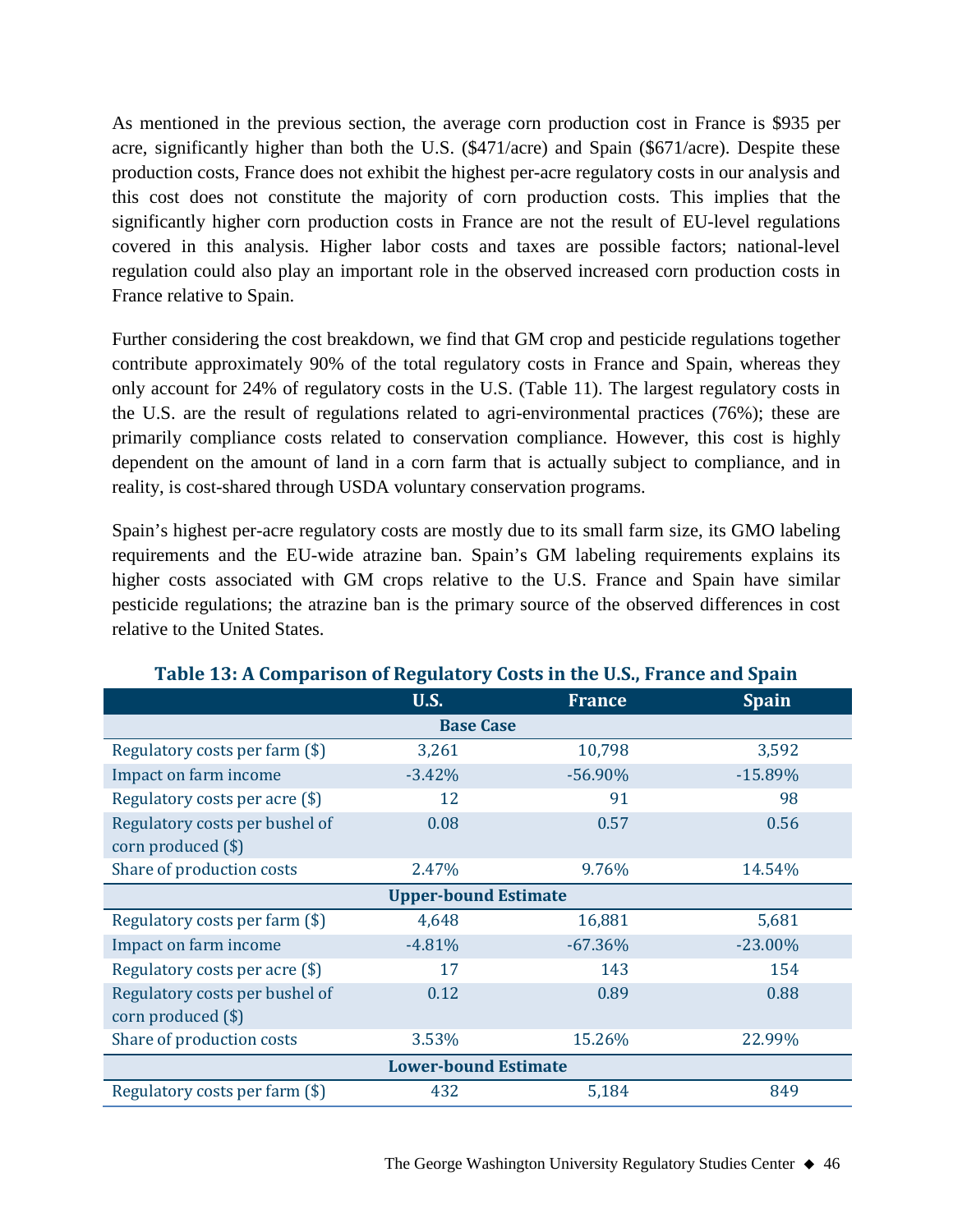| Impact on farm income                                  | $-0.47\%$ | $-38.79\%$ | $-4.27\%$ |
|--------------------------------------------------------|-----------|------------|-----------|
| Regulatory costs per acre (\$)                         |           | 44         | 23        |
| Regulatory costs per bushel of<br>corn produced $(\$)$ | $0.01\,$  | 0.27       | 0.13      |
| Share of production costs                              | $0.33\%$  | 4.69%      | $3.44\%$  |

To summarize, while French farmers seem to face the highest regulatory burden in corn production, per-acre regulatory costs suggest that Spain faces higher regulatory costs. This also suggests that EU-level regulations are not the primary source of significantly higher production costs in France compared to other countries. France and Spain both have much higher regulatory costs from GM crop and pesticide regulations, and the relatively small farm size in Spain leads to higher per-acre regulatory costs.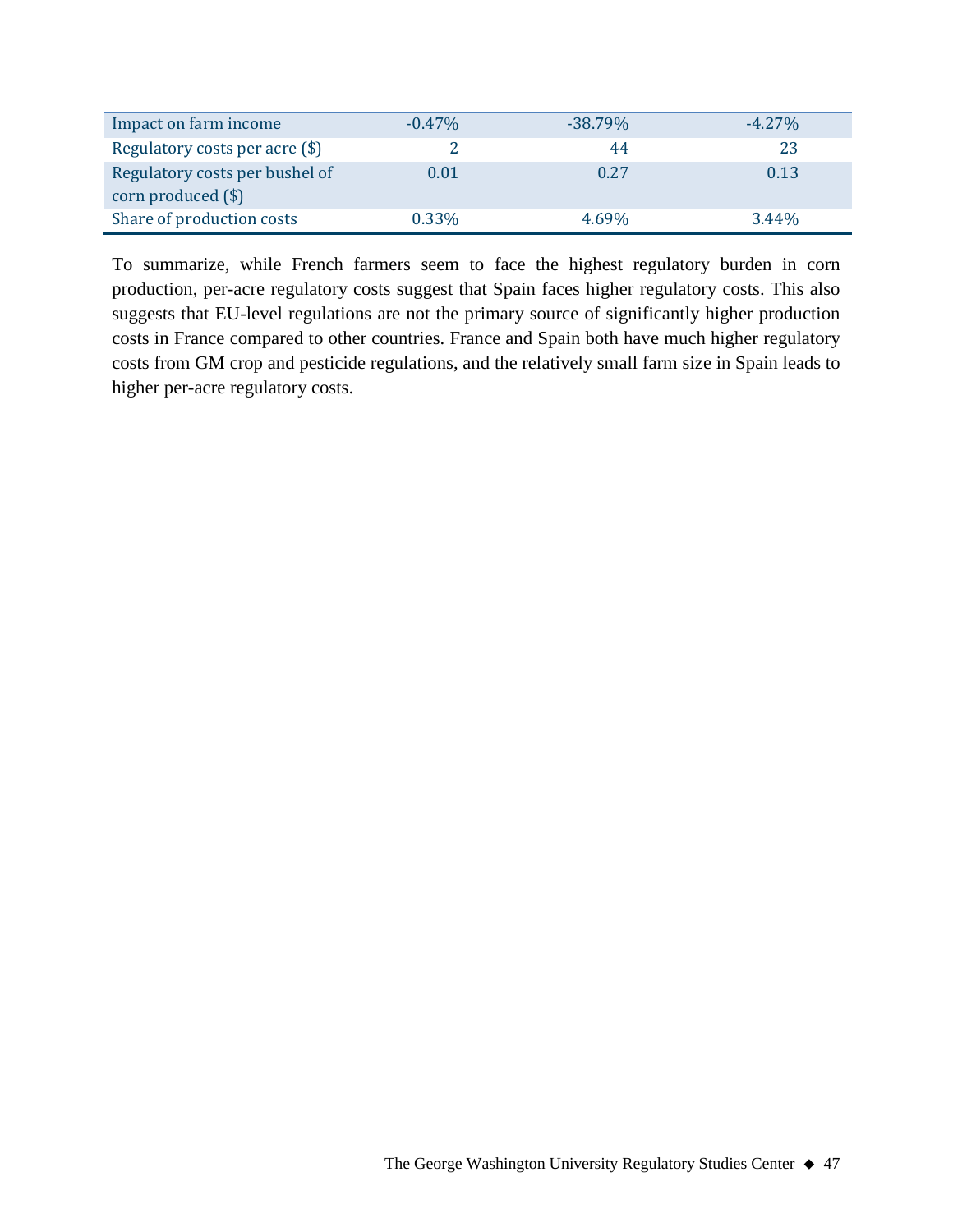## **Appendices**

## **Appendix A-1: Typical corn farm profile in the U.S., France, and Spain, 2011-2013**

|                                   | 2011   | 2012   | 2013   | <b>Average</b> |
|-----------------------------------|--------|--------|--------|----------------|
| <b>U.S.</b>                       |        |        |        |                |
| Corn acres planted per farm       | 280.00 | 280.00 | 280.00 | 280.00         |
| Yield per acre (bu/acre)          | 146    | 118    | 156    | 140            |
| Production (bu)                   | 40,880 | 33,040 | 43,680 | 39,200         |
| Corn price (\$/bushel at harvest) | 5.73   | 6.79   | 4.61   | 5.71           |
| Wage rate for managerial farmers  | 33.66  | 35.45  | 35.20  | 34.77          |
| $(\$/hour)$                       |        |        |        |                |
| Wage rate for farmworkers         | 11.68  | 11.65  | 11.7   | 11.68          |
| $(\$/hour)$                       |        |        |        |                |
| <b>Spain</b>                      |        |        |        |                |
| Corn acres planted per farm       | 38.04  | 40.76  | 31.62  | 36.80          |
| Yield per acre (bu/acre)          | 175    | 169    | 180    | 175            |
| Production (bu)                   | 6,693  | 6,929  | 5,669  | 6,430          |
| Corn price (\$/bushel at harvest) | 6.68   | 7.39   | 6.34   | 6.80           |
| Wage rate for managerial farmers  | 32.49  | n/a    | 30.91  | 31.71          |
| $(\$/hour)$                       |        |        |        |                |
| Wage rate for farmworkers         | 11.32  | n/a    | 12.06  | 11.69          |
| $(\$/hour)$                       |        |        |        |                |
| <b>France</b>                     |        |        |        |                |
| Corn acres planted per farm       | 113.37 | 117.08 | 124.49 | 118.31         |
| Yield per acre (bu/acre)          | 172    | 167    | 143    | 161            |
| Production (bu)                   | 19,566 | 19,605 | 17,755 | 18975          |
| Corn price (\$/bushel at harvest) | 6.34   | 7.09   | 5.36   | 6.26           |
| Wage rate for managerial farmers  | 39.28  | n/a    | 40.92  | 40.10          |
| $(\$/hour)$                       |        |        |        |                |
| <b>Wage rate for farmworkers</b>  | 13.87  | n/a    | 12.48  | 14.68          |
| $(\$/hour)$                       |        |        |        |                |

*Source:* U.S. corn farm data are from ERS Commodity Costs and Returns (2010-2015); EU corn farm data are from EU cereal farms report (EU, 2016); wage data are sectoral averages from BLS Occupational Employment Statistics (2011-2013), and Eurostat Structure of Earnings Survey (2010 & 2014).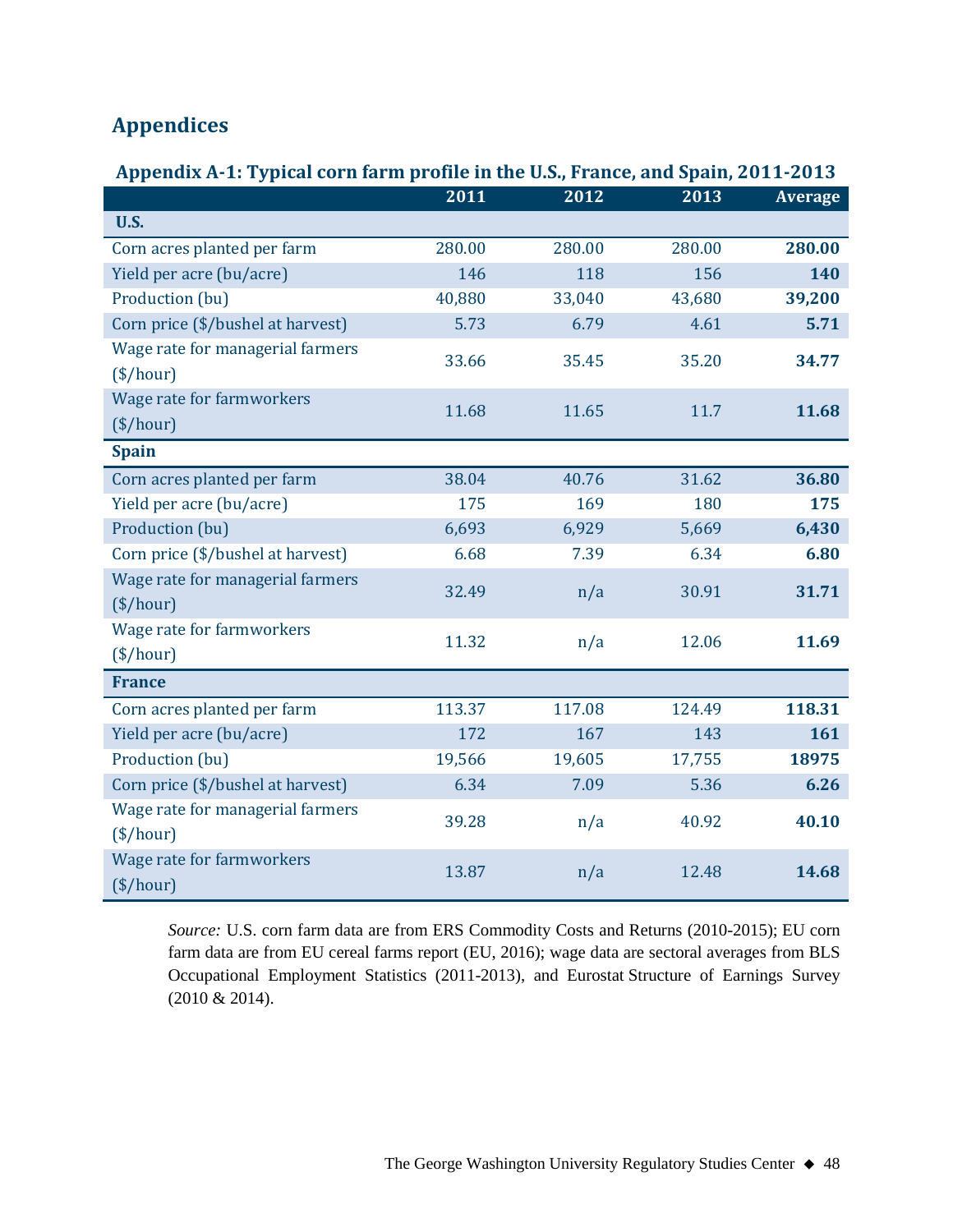|                                                         | <b>United States</b> |        |        | <b>France</b> |        |        | <b>Spain</b> |         |        |        |        |         |
|---------------------------------------------------------|----------------------|--------|--------|---------------|--------|--------|--------------|---------|--------|--------|--------|---------|
|                                                         | 2011                 | 2012   | 2013   | Average       | 2011   | 2012   | 2013         | Average | 2011   | 2012   | 2013   | Average |
| Input costs (\$ per acre)                               | 258                  | 276    | 280    | 271           | 335    | 363    | 342          | 346     | 228    | 368    | 421    | 339     |
| <b>Seed</b>                                             | 84.37                | 92.04  | 97.59  | 91.33         | 85.40  | 92.42  | 91.88        | 89.90   | 109.18 | 109.18 | 129.18 | 115.84  |
| Fertilizer                                              | 147.36               | 156.51 | 153.33 | 152.40        | 161.06 | 184.85 | 168.63       | 171.51  | 70.80  | 158.36 | 166.47 | 131.88  |
| Chemicals                                               | 26.35                | 27.52  | 28.57  | 27.48         | 70.26  | 69.18  | 63.78        | 67.74   | 29.73  | 40.00  | 52.43  | 40.72   |
| Water                                                   | 0.10                 | 0.11   | 0.12   | 0.11          | 17.84  | 15.67  | 16.76        | 16.76   | 18.38  | 54.59  | 68.64  | 47.20   |
| Other specific costs                                    | n/a                  | n/a    | n/a    | n/a           | 0.54   | 0.54   | 0.54         | 0.54    | 0.00   | 5.95   | 4.32   | 3.42    |
| <b>Operating costs (\$ per</b><br>acre)                 | 105                  | 105    | 108    | 106           | 373    | 410    | 342          | 375     | 132    | 248    | 342    | 241     |
| Custom operations*                                      | 16.77                | 17.07  | 17.77  | 17.20         | 85.94  | 111.34 | 85.94        | 94.40   | 31.89  | 27.56  | 52.97  | 37.47   |
| Fuel, lube, and<br>electricity                          | 32.42                | 30.63  | 32.27  | 31.77         | 83.23  | 91.34  | 83.78        | 86.12   | 63.24  | 110.26 | 154.04 | 109.18  |
| <b>Repairs</b>                                          | 24.79                | 25.48  | 25.79  | 25.35         | 70.26  | 73.51  | 59.45        | 67.74   | 15.13  | 30.27  | 40.54  | 28.65   |
| <b>Hired labor</b>                                      | 2.92                 | 3.02   | 3.12   | 3.02          | 23.78  | 25.40  | 20.54        | 23.24   | 10.27  | 44.32  | 53.51  | 36.03   |
| Taxes, insurance, and<br>other general farm<br>overhead | 27.65                | 28.32  | 28.73  | 28.23         | 109.72 | 108.64 | 91.88        | 103.41  | 11.89  | 35.67  | 41.08  | 29.55   |
| Capital costs (\$ per acre)                             | 90                   | 94     | 97     | 94            | 203    | 219    | 218          | 213     | 64     | 97     | 114    | 92      |
| Interest on operating<br>capital                        | 0.17                 | 0.23   | 0.16   | 0.19          | 25.40  | 24.32  | 21.08        | 23.60   | 1.62   | 16.21  | 5.40   | 7.75    |
| Capital recovery of<br>machinery and<br>equipment       | 89.59                | 94.05  | 96.86  | 93.50         | 177.82 | 195.12 | 196.74       | 189.89  | 62.70  | 80.53  | 108.10 | 83.78   |
| <b>TOTAL:</b>                                           | 452                  | 475    | 484    | 471           | 911    | 992    | 901          | 935     | 425    | 713    | 877    | 671     |

## **Appendix A-2: Average corn production costs per acre in the U.S., France, and Spain, 2011-2013**

*Source*: USDA ERS Commodity Costs and Returns (2010-2015); EU cereal farms report (EU 2016).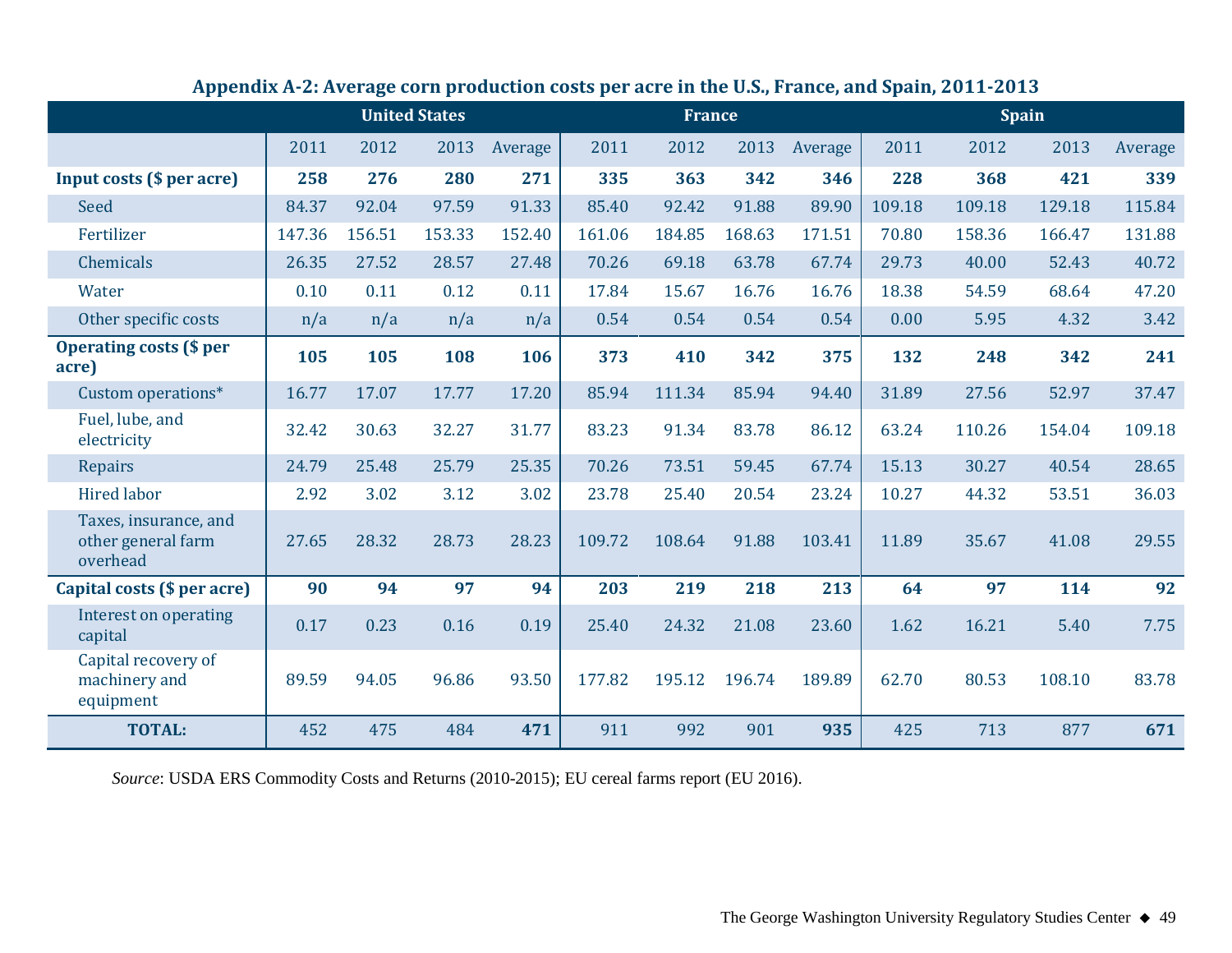|                 | <b>Regulation</b>                                                                                                                                    | <b>Operational Requirements</b>                                                                                                                                                                                                                                                                                                                                                                                       | <b>Preliminary Assessment of Impact on Farm-</b><br><b>Level Corn Production</b>                                   |                                                                                                              | <b>Baseline</b>                                                                         |
|-----------------|------------------------------------------------------------------------------------------------------------------------------------------------------|-----------------------------------------------------------------------------------------------------------------------------------------------------------------------------------------------------------------------------------------------------------------------------------------------------------------------------------------------------------------------------------------------------------------------|--------------------------------------------------------------------------------------------------------------------|--------------------------------------------------------------------------------------------------------------|-----------------------------------------------------------------------------------------|
|                 |                                                                                                                                                      |                                                                                                                                                                                                                                                                                                                                                                                                                       | Cost                                                                                                               | <b>Benefit</b>                                                                                               | <b>No Regulation</b>                                                                    |
| <b>GM CROPS</b> | <b>Introduction of GM</b><br>crops<br><b>Plant Protection Act</b><br><b>APHIS</b> regulations<br>7 CFR part 340                                      | Under the 7 CFR part 340, importation, interstate<br>movement, or release into the environment (field<br>test) of Genetically Modified (GM) organisms that<br>may pose a pest risk to plants requires authorization<br>by APHIS, USDA. Corn (HT, IR, AP, PQ) is with non-<br>regulated status under 7 CFR Part 340.                                                                                                   | No: GM corn planting is<br>not regulated                                                                           | No: No incremental<br>benefits compared to the<br>baseline                                                   | Farmers would have<br>the freedom to grow<br>any available type of<br><b>GM</b> corn    |
|                 | Premarket approval of<br>food additives<br>Federal Food, Drug, and<br>Cosmetic Act (FFDCA)<br>FFDCA section 409                                      | Food additive requires premarket approval by FDA,<br>unless the substance added is "generally recognized<br>as safe." Substances intentionally added to or<br>modified in food via genetic engineering to date are<br>considered "substantially equivalent to non-GM" and<br>have not been subject to the approval process.                                                                                           | No: Neither GM nor non-<br><b>GM</b> corn farmers need<br>pre-market approval                                      | No: No incremental<br>benefits compared to the<br>baseline                                                   | Corn producers<br>would not have to get<br>pre-market approval.                         |
|                 | Insect resistance<br>management<br>Federal Insecticide,<br>Fungicide, and<br>Rodenticide Act (FIFRA)<br>FIFRA Section 3: 40 CFR<br>parts 152 and 174 | As part of the registration of Plant-Incorporated<br>Protectants (PIP), registrants of PIP are obligated to<br>make Bt crop farmers plant and manage 20% non-Bt<br>field corn refuge for Bt field corn grown in the Corn-<br>Belt, in order to reduce the likelihood of insect<br>resistance. The requirements also specify the<br>configuration of refuge and the use of non-Bt<br>insecticide treatments on refuge. | Yes: Compliance with the<br>acreage and<br>configuration<br>requirements with higher<br>labor costs and yield loss | Yes: Long-term<br>productivity benefits due<br>to less insect resistance.<br>but minor immediate<br>henefits | Farmers would not<br>implement refuges if<br>not required<br>(Alexander 2007)           |
| PESTICIDES      | <b>Registration of</b><br>pesticides<br>Federal Insecticide.<br>Fungicide, and<br>Rodenticide Act<br><b>FIFRA Section 3</b>                          | All pesticides sold or distributed in the U.S. must be<br>registered with the EPA. Pesticides<br>with Glyphosate, Atrazine, and Lambda-Cyhalothrin<br>are permitted at the federal level. State may have<br>stricter standards. For example, Iowa classifies<br>Atrazine as restricted-use pesticide.                                                                                                                 | No: No major pesticides<br>for corn are banned                                                                     | No: No incremental<br>benefits compared to the<br>baseline                                                   | Farmers would have<br>non-restricted access<br>to all available types<br>of pesticides. |
|                 | <b>Certification of Pesticide</b><br>Use<br>Federal Insecticide,<br>Fungicide, and<br>Rodenticide Act<br>FIFRA Section 11; 40 CFR<br>part 171        | Applicators must get certification from an authorized<br>agency or work under direct supervision of a certified<br>applicator for restricted-use pesticides. Iowa requires<br>pesticide applicator to pass an exam or attend a<br>course to qualify for certificate.                                                                                                                                                  |                                                                                                                    | Yes: Cost reduction from<br>proper use of restricted<br>use pesticides                                       | Farmers would use<br>restricted use<br>pesticides without<br>certification.             |

## **Appendix B-1: Environmental and food safety regulations affecting corn farming in the United States**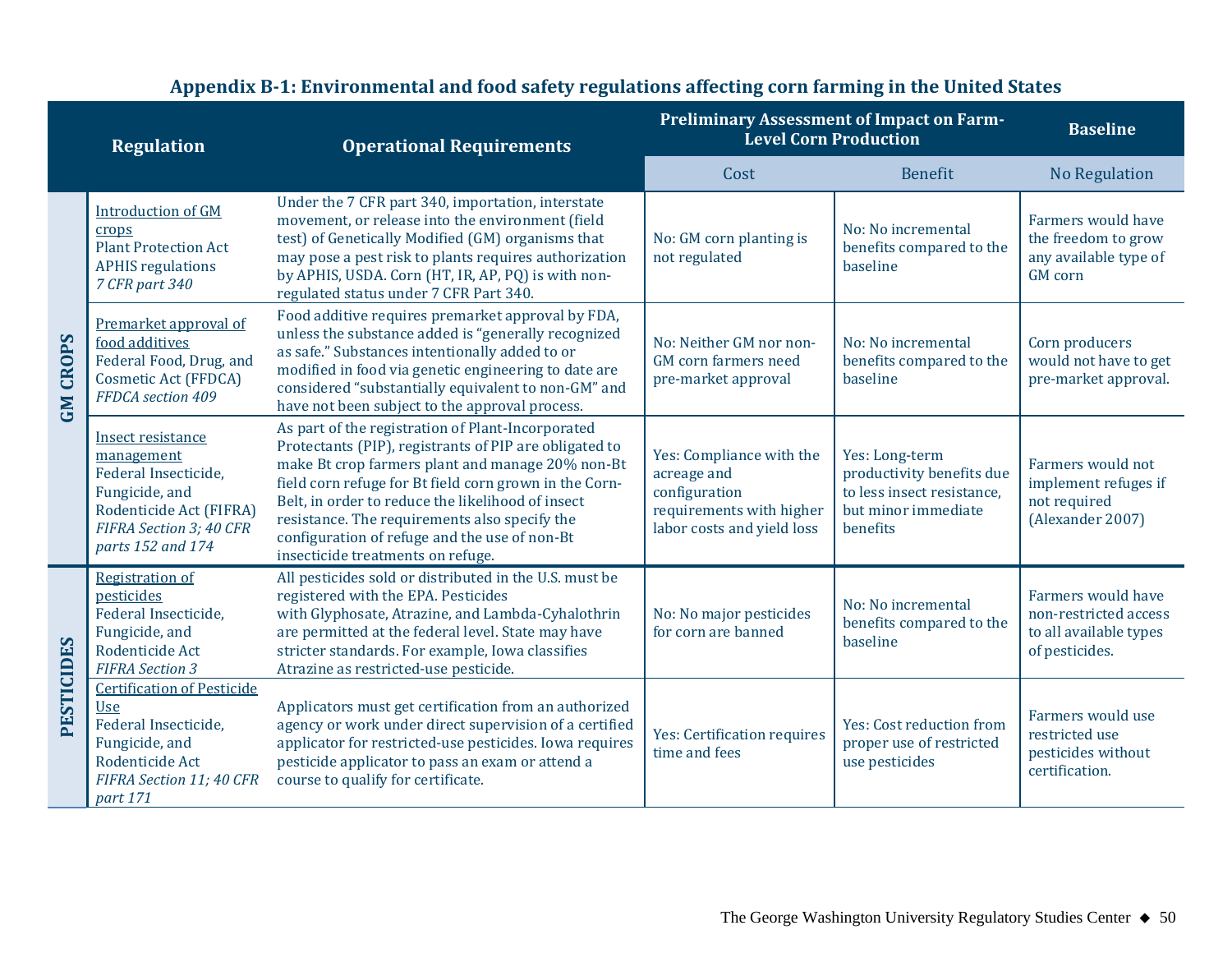| <b>Operational Requirements</b><br><b>Regulation</b> |                                                                                                                          |                                                                                                                                                                                                                                                                                                                                                                                                                                         | <b>Preliminary Assessment of Impact on Farm-</b><br><b>Level Corn Production</b>                                                                                         |                                                                                                                | <b>Baseline</b>                                                                                                             |  |
|------------------------------------------------------|--------------------------------------------------------------------------------------------------------------------------|-----------------------------------------------------------------------------------------------------------------------------------------------------------------------------------------------------------------------------------------------------------------------------------------------------------------------------------------------------------------------------------------------------------------------------------------|--------------------------------------------------------------------------------------------------------------------------------------------------------------------------|----------------------------------------------------------------------------------------------------------------|-----------------------------------------------------------------------------------------------------------------------------|--|
|                                                      |                                                                                                                          |                                                                                                                                                                                                                                                                                                                                                                                                                                         | Cost                                                                                                                                                                     | <b>Benefit</b>                                                                                                 | <b>No Regulation</b>                                                                                                        |  |
| PESTICIDES (continued)                               | <b>Storage of Pesticides</b><br>Federal Insecticide,<br>Fungicide, and<br>Rodenticide Act<br><b>40 CFR Part 156</b>      | Applicators must use and store a registered pesticide<br>in a manner consistent with its label: Store in a locked<br>storage area; label restrictions typically require<br>protective clothing and engineering controls (e.g.,<br>tractors with enclosed cabs and air recirculation<br>systems).                                                                                                                                        | Yes: Securing a pesticide<br>storage area, assuming<br>farmers store moderate<br>amount of pesticides                                                                    | Yes: Benefits from<br>reducing medical<br>expenses                                                             | Farmers would<br>handle or store in a<br>fairly safe but casual<br>manner                                                   |  |
|                                                      | <b>Agricultural Worker</b><br><b>Protection Standard</b><br>(WPS) (40 CFR Part 170)                                      | Requirements include (i) providing protection to<br>workers and handlers from potential pesticide<br><b>Yes: Protective</b><br>exposure (e.g. protective equipment, restricted entry<br>equipment and training<br>intervals following pesticide applications); (ii)<br>for farm workers<br>training them about pesticide safety; (iii) providing<br>mitigations in case exposures may occur.                                            |                                                                                                                                                                          | Yes: Benefits from<br>reducing time lost,<br>reducing medical<br>expenses and insurance<br>premiums (EPA 1992) | Farmers would not<br>provide formal<br>training or protection<br>to workers.                                                |  |
|                                                      | Recordkeeping of<br><b>Pesticide Application</b><br>1990 Farm Bill<br>7 CFR Part 110                                     | Agriculture Marketing Service administers the<br>program, which requires all certified private pesticide<br>applicators to keep records of use of federally<br>restricted use pesticides within 14 days of the<br>application for 2 years, if there are no relevant state<br>regulations.                                                                                                                                               | Yes: Cost for record-<br>keeping                                                                                                                                         | Yes: Benefit from proper<br>use of pesticides                                                                  | Farmers would not<br>keep records                                                                                           |  |
|                                                      | <b>Pesticide Disposal</b><br><b>Resource Conservation</b><br>and Recovery Act                                            | Farmers and commercial pesticide users need to<br>dispose pesticides through states' pesticide disposal<br>programs. Iowa requirements include (i) triple<br>rinsing and recycling empty container in a licensed<br>sanitary landfill (typically no collection fee) (ii)<br>disposing small quantities of pesticides as per label<br>instructions; farmers must contact relevant<br>authorities to dispose large amounts of pesticides. | Yes: Cost from time<br>required for disposal;<br>container disposal is free<br>of charge; large amount<br>of excess pesticide<br>disposal is occasional and<br>avoidable | No: No incremental<br>benefits for corn<br>production                                                          | <b>Farmers</b><br>would dispose of<br>pesticide containers<br>or ruminants as<br>regular wastes.                            |  |
|                                                      | <b>Pesticide Tolerances</b><br>Federal Food, Drug, and<br>Cosmetic Act (FFDCA)<br>FFDCA Section 408<br>(40 CFR Part 180) | FDA is responsible for the enforcement of tolerances<br>for raw agricultural commodities. For example,<br>tolerances for the three primary pesticide substances<br>used on corn are glyphosate (0.1 mg/kg), atrazine<br>(0.2 mg/kg), and lambda-cyhalothrin (0.05 mg/kg).                                                                                                                                                               |                                                                                                                                                                          | No: Social benefits but no<br>private benefits for corn<br>production                                          | Farmers would be<br>moderately cautious<br>about food safety but<br>not subject to random<br>inspections for<br>tolerances. |  |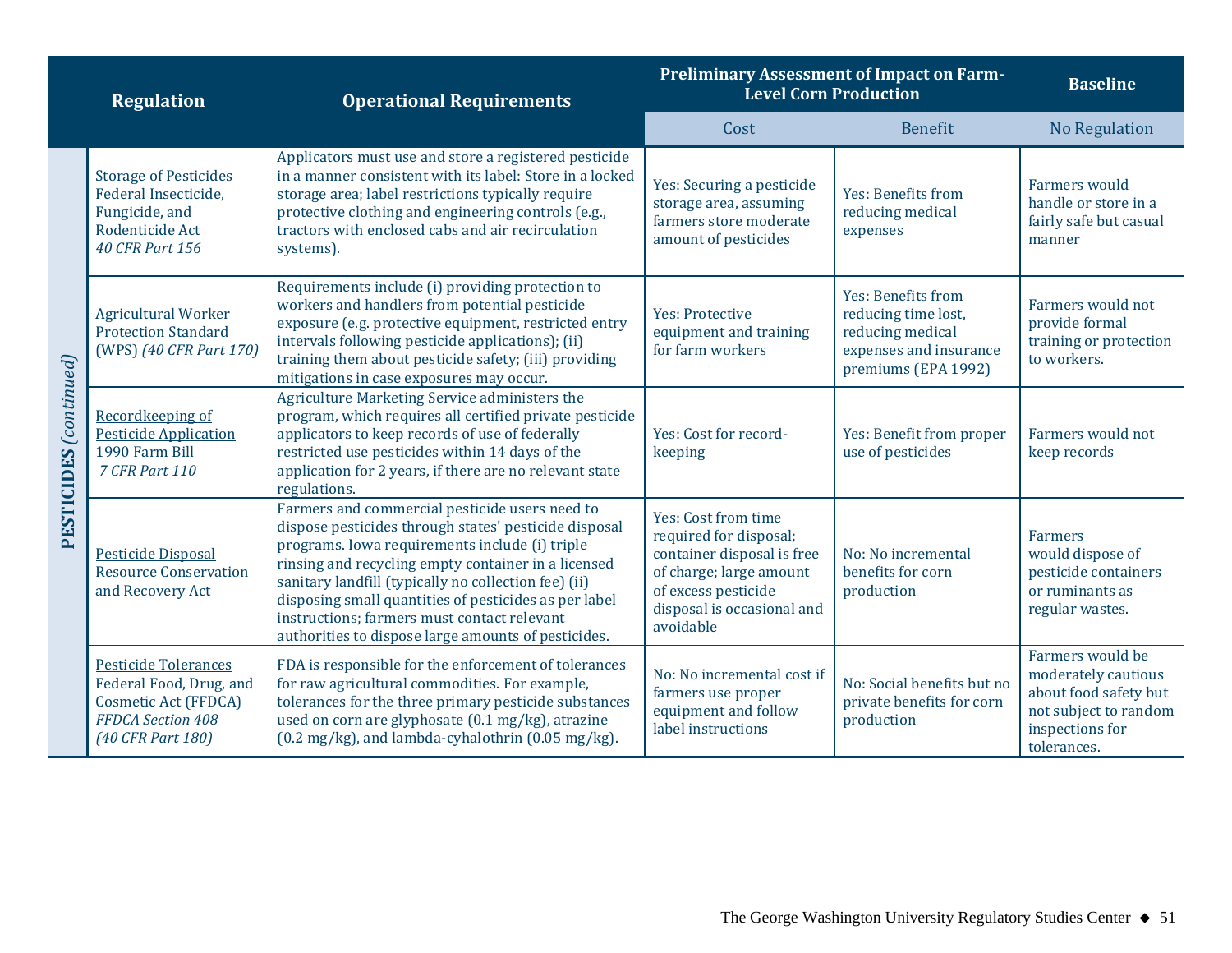| <b>Regulation</b>                   |                                                                                                                                                                                                                                               | <b>Operational Requirements</b>                                                                                                                                                                                                                                                                                                                                                                                                                            | <b>Preliminary Assessment of Impact on Farm-</b><br><b>Level Corn Production</b>                   | <b>Baseline</b>                                                                       |                                                                                          |
|-------------------------------------|-----------------------------------------------------------------------------------------------------------------------------------------------------------------------------------------------------------------------------------------------|------------------------------------------------------------------------------------------------------------------------------------------------------------------------------------------------------------------------------------------------------------------------------------------------------------------------------------------------------------------------------------------------------------------------------------------------------------|----------------------------------------------------------------------------------------------------|---------------------------------------------------------------------------------------|------------------------------------------------------------------------------------------|
|                                     |                                                                                                                                                                                                                                               |                                                                                                                                                                                                                                                                                                                                                                                                                                                            | Cost                                                                                               | <b>Benefit</b>                                                                        | <b>No Regulation</b>                                                                     |
| <b>AGRI-ENVIRONMENTAL PRACTICES</b> | Clean Water Act<br><b>National Pollutant</b><br><b>Discharge Elimination</b><br><b>System (NPDES)</b><br>Pesticide General Permit<br>(PGP)<br>CWA Section 402; 76 FR<br>68750                                                                 | Point source discharges of biological pesticides and<br>chemical pesticides that leave a residue into waters of<br>the U.S. are required NPDES permits (PGPs).                                                                                                                                                                                                                                                                                             | No: Limited impacts<br>because it only applies to<br>certain farms with point<br>source discharges | No: Welfare benefits but<br>no incremental economic<br>benefit for corn<br>production | Farms would not<br>need a NPDES for<br>point source<br>discharges.                       |
|                                     | Federal Insecticide,<br>Fungicide, and<br>Rodenticide Act<br>$FIFRA$ ;<br><b>Endangered Species Act</b><br>(ESA) Endangered<br><b>Species Protection</b><br>Program (ESA section<br>7(a)(2); 50 CFR Part 402;<br>69 FR 47732; 70 FR<br>66392) | EPA implements the program under FIFRA in<br>compliance with ESA. The program requires<br>geographically specific pesticide use limitations set<br>forth in the Endangered Species Protection Bulletins,<br>referenced on a pesticide label.                                                                                                                                                                                                               | No: Limited impacts<br>because it only affects<br>certain areas and<br>pesticides                  | No: Welfare benefits but<br>no economic benefits for<br>corn production               | Farmer would apply<br>pesticides without<br>limitations related to<br>endangered species |
|                                     | 1985 Farm Bill<br>Conservation<br>Compliance: Highly<br><b>Erodible Land</b><br>Conservation (HELC) and<br><b>Wetland Conservation</b><br>(WC) provisions<br>$(7$ CFR Part 12)                                                                | Farmers who participate in most voluntary USDA<br>programs are required to comply with the<br>provisions. It prohibits farmers to: (1) plant or<br>produce an agricultural commodity on highly erodible<br>land without following an NRCS approved<br>conservation plan or system; (2) Plant or produce an<br>agricultural commodity on a former wetland; or (3)<br>Convert a wetland which makes the production of an<br>agricultural commodity possible. | Yes: It applies to certain<br>farms with HEL (26%)                                                 | No: Long-term welfare<br>benefits but no<br>immediate private<br>benefits             | Farmers might plant<br>on erodible land or a<br>converted wetland                        |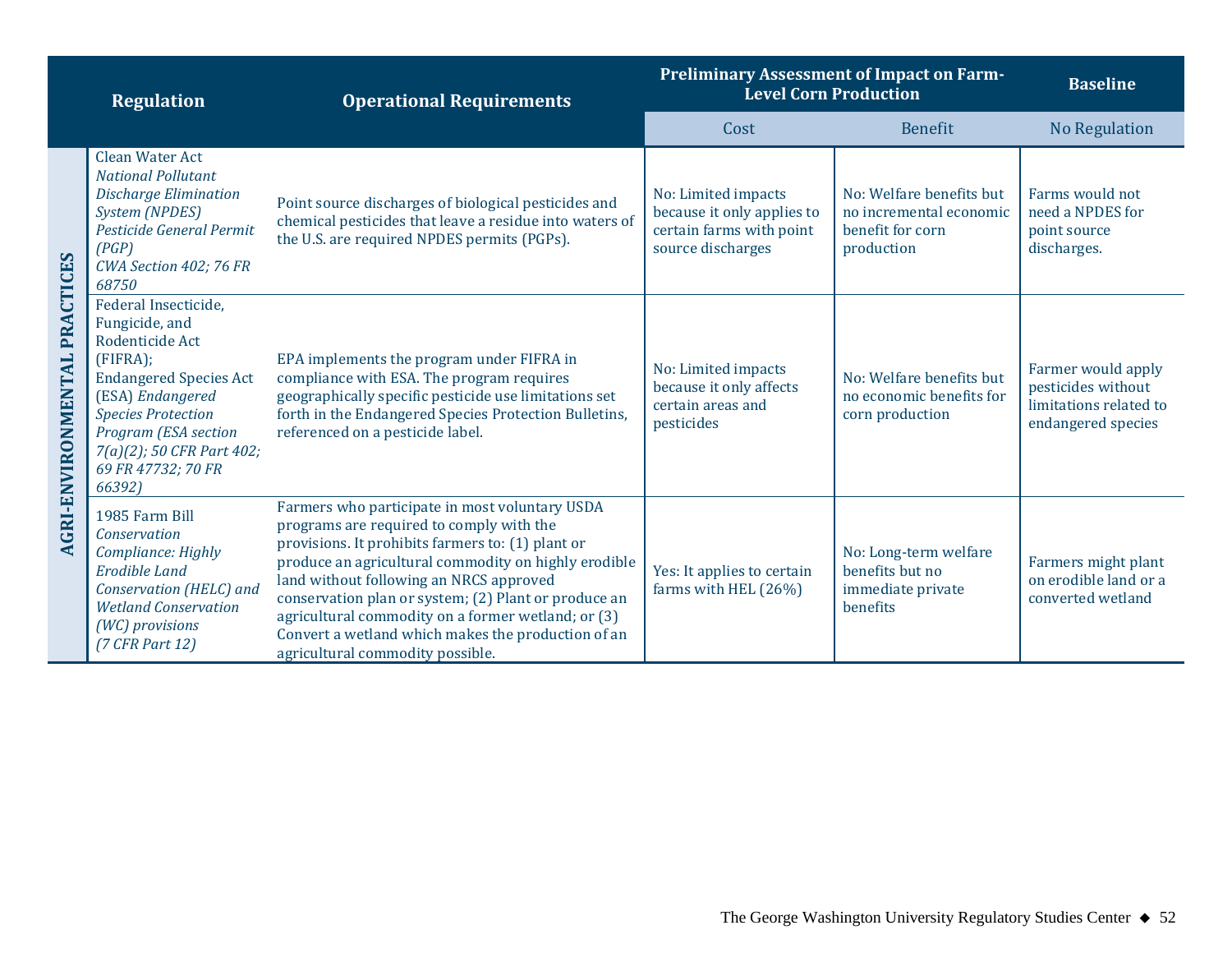| <b>Regulation</b> |                                                                                                                                                                                               | <b>Operational Requirements</b><br>(Activities required for compliance)                                                                                                                                                                                                                                                                                                                                                                                                                            | <b>Preliminary Assessment of</b><br><b>Impact on Farm-Level Corn</b><br><b>Production</b>   | <b>Baseline</b>                                                                              |                                                                                  |
|-------------------|-----------------------------------------------------------------------------------------------------------------------------------------------------------------------------------------------|----------------------------------------------------------------------------------------------------------------------------------------------------------------------------------------------------------------------------------------------------------------------------------------------------------------------------------------------------------------------------------------------------------------------------------------------------------------------------------------------------|---------------------------------------------------------------------------------------------|----------------------------------------------------------------------------------------------|----------------------------------------------------------------------------------|
|                   |                                                                                                                                                                                               |                                                                                                                                                                                                                                                                                                                                                                                                                                                                                                    | Cost                                                                                        | <b>Benefit</b>                                                                               | No Regulation                                                                    |
|                   | <b>Authorization of release of GMOs</b><br>Directive 2001/18/EC on the deliberate<br>release into the environment of genetically<br>modified organisms<br>Article 5 and 6                     | Release of GMOs must be authorized by member states.<br>To implement member states are required to introduce<br>national laws to regulate GMO products on the market.<br>The EU directive states the common requirements for<br>conducting risk assessments, reviewing applications from<br>organizations, and submitting GMO applications to the<br>European Commission. The overall purpose of this<br>regulation is to ensure that legal requirements for GMOs<br>are similar across countries. | No: Primarily<br>affects<br>manufacturers<br>of GMOs                                        | No: Primarily<br>affects<br>manufacturers<br>of GMOs                                         | No authorization<br>would be<br>required.                                        |
|                   | Restricting GMO Use or Sale<br>Directive 2001/18/EC Safeguard clause<br>Article 23                                                                                                            | Member state can temporarily prohibit or restrict use or<br>sale of GM crop if there is new evidence of risk to human<br>or environment. France triggered the safeguard clause to<br>ban GM corn throughout its territory.                                                                                                                                                                                                                                                                         | Yes: Ban on GM<br>corn cultivation<br>causes loss of<br>benefits of<br>planting GM<br>corns | Yes: Ban on GM<br>corn causes<br>savings on GM<br>corn seeds,<br>compared to the<br>baseline | <b>Farmers</b> would<br>have the<br>freedom to plant<br>or not plant GM<br>corn. |
| <b>GM CROPS</b>   | Restricting or Prohibiting GMO cultivation<br>Directive (EU) 2015/412 on the possibility<br>for member states to restrict or prohibit<br>the cultivation of GMOs in their territory           | Since 2015, member states can officially restrict or<br>prohibit GM Crop cultivation on their territory by opting<br>out of the GMO authorization at EU. France announced<br>ban of GM corn cultivation on its territory.                                                                                                                                                                                                                                                                          | No: No<br>additional costs<br>to the safeguard<br>clause                                    | No: No<br>additional<br>benefits to the<br>safeguard clause                                  | <b>French farmers</b><br>would plant GM<br>corns.                                |
|                   | Authorization of GMO for food and feed<br>Regulation (EC) 1829/2003 on GM food<br>and feed<br>Section 1                                                                                       | GMOs for food and feed uses must be authorized<br>by member states. The regulation describes the role of<br>member-states and the European Union, identifies<br>required GMO risk-assessment documents, and sets the<br>time frame for authorizing GMOs. Upon receiving an<br>application from a producer of GMOs, the member-state<br>coordinates with the European Commission and the<br>European Food Safety Authority for EU level<br>authorization.                                           | No: Primarily<br>affects<br>manufacturers<br>of GMOs                                        | No: Primarily<br>affects<br>manufacturers<br>of GMOs                                         | No authorization<br>would be<br>required.                                        |
|                   | <b>Traceability of GM Crops</b><br>Regulation (EC) 1830/2003 on the<br>traceability and labeling of GMOs and the<br>traceability of food and feed products<br>produced from GMOs<br>Article 5 | To ensure traceability, farmers are required to include<br>unique identifier (issued by the EU) on GMO products and<br>pass the information about GM Crops to product handlers.                                                                                                                                                                                                                                                                                                                    | No: Does not<br>affect corn<br>production in<br>France as no GM<br>crops are<br>cultivated  | No: Does not<br>affect corn<br>production in<br>France as no GM<br>crops are<br>cultivated   | Not relevant to<br>corn production                                               |

## **Appendix B-2: Environmental and food safety regulations affecting corn farming in France**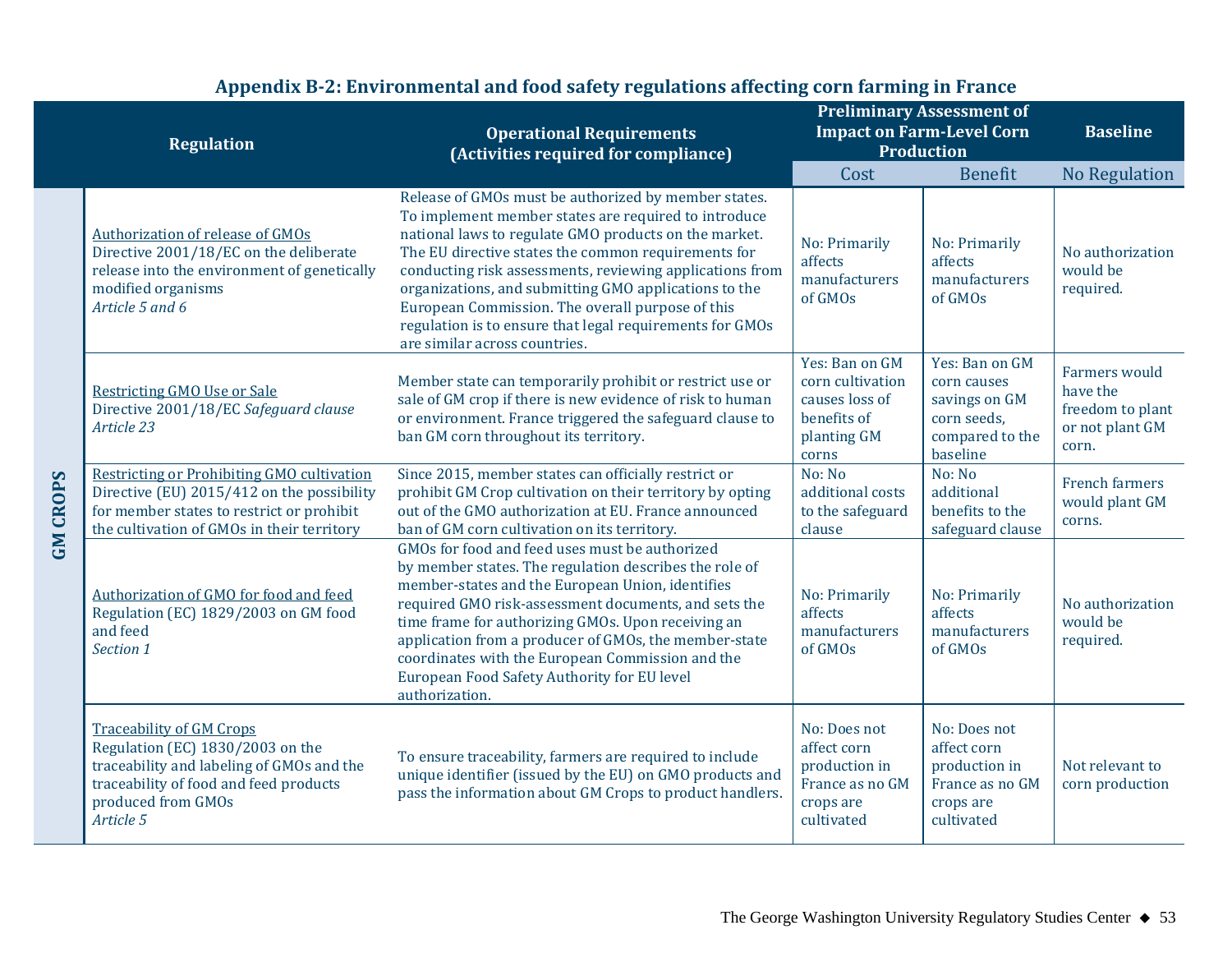| <b>Regulation</b>              |                                                                                                                                                                                                                                         | <b>Operational Requirements</b><br>(Activities required for compliance)                                                                                                                                                                                                                                                                                                                                                                                                     | <b>Preliminary Assessment of</b><br><b>Impact on Farm-Level Corn</b><br><b>Production</b>   | <b>Baseline</b>                                                                                 |                                                                                                       |
|--------------------------------|-----------------------------------------------------------------------------------------------------------------------------------------------------------------------------------------------------------------------------------------|-----------------------------------------------------------------------------------------------------------------------------------------------------------------------------------------------------------------------------------------------------------------------------------------------------------------------------------------------------------------------------------------------------------------------------------------------------------------------------|---------------------------------------------------------------------------------------------|-------------------------------------------------------------------------------------------------|-------------------------------------------------------------------------------------------------------|
|                                |                                                                                                                                                                                                                                         |                                                                                                                                                                                                                                                                                                                                                                                                                                                                             | Cost                                                                                        | <b>Benefit</b>                                                                                  | <b>No Regulation</b>                                                                                  |
| <b>GM CROPS</b><br>(continued) | <b>Labeling of GM Products</b><br>Regulation (EC) 1830/2003 on the<br>traceability and labeling of GMOs and the<br>traceability of food and feed products<br>produced from GMOs<br>Article 12 and 24                                    | Include label on package "This product contains<br>genetically modified organisms" of nearly all GM foods<br>and a labeling threshold of more than 0.9 GMO content.                                                                                                                                                                                                                                                                                                         | No: French<br>farms do not<br>grow GM corns                                                 | No: French<br>farms do not<br>grow GM corns                                                     | Not relevant to<br>French farms<br>since GM corns<br>are banned                                       |
| PESTICIDES                     | <b>Authorization of pesticides</b><br>Regulation (EC) No 1107/2009 on the<br>placing of PPPs on the market<br>Article 28                                                                                                                | The EU, based on application from member-states,<br>authorizes pesticides after risk-assessment by European<br>Food Safety Authority (EFSA). Three most widely used<br>pesticide substances for corn: (1) Glyphosate: approved at<br>EU level, but France is planning to ban it; (2) Atrazine:<br>banned by EU in 2003; (3) Lambda-cyhalothrin: approved<br>by both EU and France.                                                                                          | Yes: Ban on<br>Atrazine causes<br>increased cost<br>on pesticides<br>and decreased<br>yield | No: Welfare<br>benefits but no<br>economic<br>benefits for<br>farms' corn<br>production         | <b>Farmers would</b><br>have non-<br>restricted access<br>to all available<br>types of<br>pesticides. |
|                                | Record-keeping of pesticide application<br>Regulation (EC) No 1107/2009 on the<br>placing of PPPs on the market<br>Article 67                                                                                                           | Professional users are required to keep records of the<br>PPPs they use for 3 years. Information to be recorded<br>include the date of use, the full commercial product name<br>the dose used, the identification of treated plants,<br>identification of areas treated, and customer identification<br>in the case of service providers subject to approval.<br>France may have extended it to farmers as well but it is<br>unclear whether it is linked to EU regulation. | Yes: Time spent<br>on record-<br>keeping                                                    | <b>Yes: Benefit</b><br>from proper use<br>of pesticides                                         | Farmers would<br>not keep<br>records.                                                                 |
|                                | Training and certification for pesticide<br>application<br>Directive 2009/128/EC establishing a<br>framework for Community action to<br>achieve the sustainable use of pesticide<br>Article 5 and 6<br>(France's Ordinance No 2011-840) | Distributors and applicators providing services must be<br>approved at regional level. Since 2011 re-packers,<br>advisers and professional users (farmers and their staff)<br>must get a new certificate called "Certiphyto" for<br>distribution and application of pesticides. Certificates<br>must be obtained through a test, but it is not mandatory<br>to attend training courses. The certificate is valid for 10<br>years for farmers.                               | Yes: Certification<br>and training<br>require time and<br>fees                              | Yes: Benefit<br>from more<br>efficient use of<br>pesticides<br>(European<br>Commission<br>2006) | No certification<br>or training<br>required                                                           |
|                                | <b>Storage of pesticides</b><br>Directive 2009/128/EC on the sustainable<br>use of pesticides<br>Article 13 (1)                                                                                                                         | Member states are required to implement measures to<br>ensure proper storage, handling and mixing of pesticides<br>before application In France, handling and storage of<br>pesticide is required to be consistent with pesticide labels                                                                                                                                                                                                                                    | <b>Yes: Securing</b><br>pesticide storage<br>areas                                          | Yes: Benefits<br>from reducing<br>medical<br>expenses                                           | <b>Farmers</b> would<br>handle or store<br>in a fairly safe<br>but casual<br>manner                   |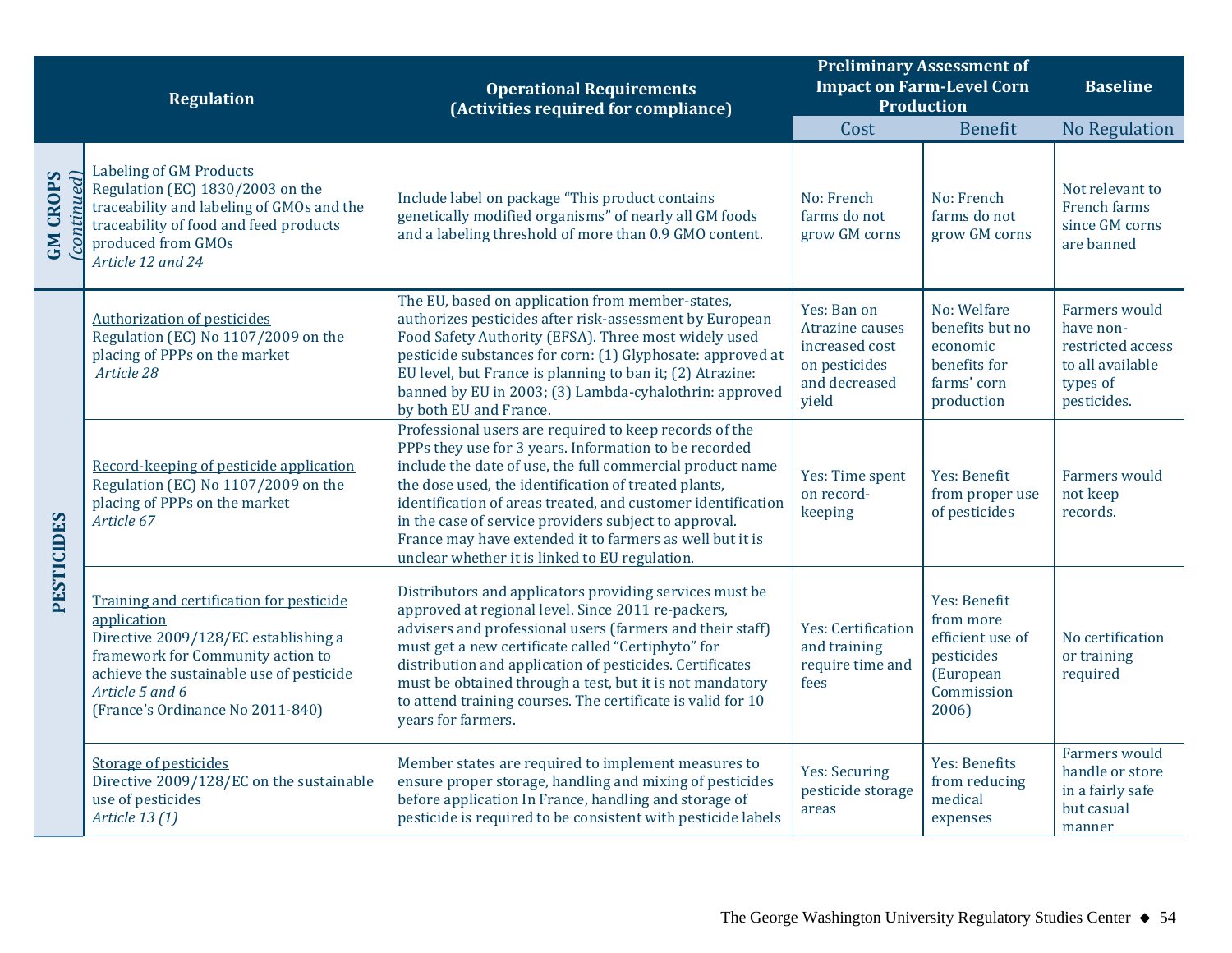|                                   | <b>Regulation</b>                                                                                                                                        | <b>Operational Requirements</b><br>(Activities required for compliance)                                                                                                                                                                                                                                                                                                                                                                                                                                                                              | <b>Preliminary Assessment of</b><br><b>Impact on Farm-Level Corn</b><br><b>Production</b>                 |                                                                                                         | <b>Baseline</b>                                                                                                   |
|-----------------------------------|----------------------------------------------------------------------------------------------------------------------------------------------------------|------------------------------------------------------------------------------------------------------------------------------------------------------------------------------------------------------------------------------------------------------------------------------------------------------------------------------------------------------------------------------------------------------------------------------------------------------------------------------------------------------------------------------------------------------|-----------------------------------------------------------------------------------------------------------|---------------------------------------------------------------------------------------------------------|-------------------------------------------------------------------------------------------------------------------|
|                                   |                                                                                                                                                          |                                                                                                                                                                                                                                                                                                                                                                                                                                                                                                                                                      | Cost                                                                                                      | Benefit                                                                                                 | <b>No Regulation</b>                                                                                              |
|                                   | Disposal of pesticides<br>Directive 2009/128/EC on the sustainable<br>use of pesticides<br>Article 13                                                    | Member states are required to implement measures to<br>ensure proper (i) disposal of tank mixtures (iv) cleaning<br>to equipment used and (v) recovery or disposal of<br>pesticide remnants and their packaging. In France,<br>retailers, distributors and users to join the "Adivalor"<br>system drawn up by the PPP industry. PPP packages and<br>remnants are collected at regular intervals free of charge.<br>However, it is limited to PPP brands that are part of the<br>Adivalor program.                                                    | Yes: Minor costs<br>for transporting<br>the containers or<br>storing the<br>containers in<br>plastic bags | No: No<br>incremental<br>benefits for corn<br>production                                                | <b>Farmers</b><br>would dispose of<br>pesticide<br>containers or<br>remnants as<br>regular wastes.                |
| $\mathrm{PESTICIDES}$ (continued) | Pesticide application equipment<br>Directive 2009/128/EC on the sustainable<br>use of pesticides<br>Article 8(5)                                         | Professional users are required to conduct regular<br>calibrations and technical checks of the pesticide<br>application equipment.                                                                                                                                                                                                                                                                                                                                                                                                                   | Yes: Regular<br>checks costs                                                                              | Yes: Benefits<br>from more<br>efficient use of<br>pesticides                                            | <b>Farmers</b> would<br>conduct<br>necessary<br>checks to ensure<br>equipment<br>working well                     |
|                                   | Maximum Residue Levels<br>Regulation (EC) No 396/2005<br>on maximum residue levels of pesticides in<br>or on food and feed of plant and animal<br>origin | Maximum residue levels are decided at the EU Level with<br>inputs from European Food Safety Authority. Harmonized<br>MRLs for 315 fresh agricultural products for food and<br>feed. MRL for Glyphosate (1 mg/kg); Lambda-cyhalothrin<br>(.02 mg/kg). France follows EU MRLs                                                                                                                                                                                                                                                                          | No: No<br>additional costs<br>if farmers use<br>proper<br>equipment and<br>follow max label<br>rates      | No: Welfare<br>benefits but no<br>economic<br>benefits for corn<br>production                           | Farmers would<br>be moderately<br>cautious about<br>food safety but<br>not subject to<br>inspections for<br>MRLs. |
| FERTILIZERS                       | Traceability, markings, labeling and<br>packaging of fertilizers<br>Regulation (EC) No 2003/2003 on<br>fertilizers<br>Articles 7-10                      | Manufacturers and distributors are required to include<br>identification markings and labels on packages for<br>traceability. Specifically, manufacturers are responsible<br>for labeling fertilizers: "EC FERTILISER," specifying the<br>type of fertilizer, identifying blended fertilizer separately,<br>and printing the contents of the fertilizer on the package.<br>These rules are similar for all member states. Labels are<br>required to be printed at least in the national language of<br>the member state and must be clearly legible. | No: Does not<br>affect corn farms<br>as requirements<br>are for<br>manufacturers<br>and distributors      | No: Does not<br>affect corn<br>farms as<br>requirements<br>are for<br>manufacturers<br>and distributors | Not relevant to<br>corn production                                                                                |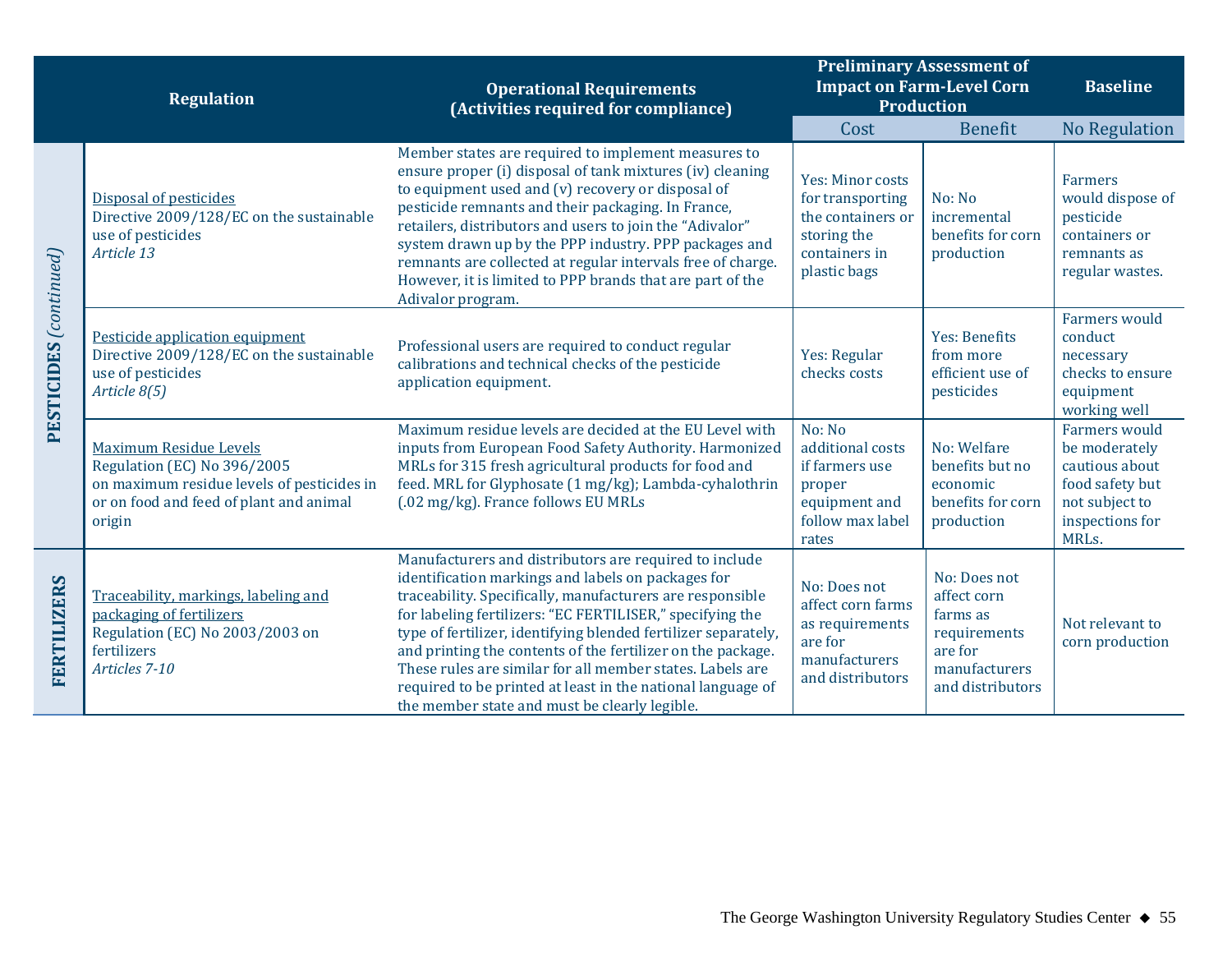|                                        | <b>Regulation</b>                                                                            | <b>Operational Requirements</b><br>(Activities required for compliance)                                                                                                                                                                                                                                                                                                                                                                                                                                                                                                                                                                              | <b>Preliminary Assessment of</b><br><b>Impact on Farm-Level Corn</b><br><b>Production</b>                                                                                          | <b>Baseline</b>                                                                                                  |                                                                                                                                                          |
|----------------------------------------|----------------------------------------------------------------------------------------------|------------------------------------------------------------------------------------------------------------------------------------------------------------------------------------------------------------------------------------------------------------------------------------------------------------------------------------------------------------------------------------------------------------------------------------------------------------------------------------------------------------------------------------------------------------------------------------------------------------------------------------------------------|------------------------------------------------------------------------------------------------------------------------------------------------------------------------------------|------------------------------------------------------------------------------------------------------------------|----------------------------------------------------------------------------------------------------------------------------------------------------------|
|                                        |                                                                                              |                                                                                                                                                                                                                                                                                                                                                                                                                                                                                                                                                                                                                                                      | Cost                                                                                                                                                                               | <b>Benefit</b>                                                                                                   | No Regulation                                                                                                                                            |
| FERTILIZERS (continued)                | <b>Fertilizer</b> application<br>Nitrates Directive 91/676/EEC<br>Article 4 and Article 5(1) | France has designated 63,000 farms as nitrate vulnerable<br>zones (NVZs) (57% of Utilized Agriculture Area). It has<br>also established following standards:<br>Fertilizer application period:<br>High C/N and low proportion of mineral nitrogen:<br>July-Jan;<br>Low C/N with organic nitrogen: Sep-Jan;<br>Mineral fertilizer: July 15-Feb 15.<br>Limitation on fertilizer application:<br>Calculation of the nitrogen balance according to the<br>methods and rules defined in the National AP and<br>regional<br>guidelines: http://www.comifer.asso.fr/index.php/fr<br>/bilan-azote.html<br>Limitation on manure application: 170 kg N/ha/year | Yes: Compliance<br>costs                                                                                                                                                           | Yes: Long-term<br>welfare benefits<br>but minor<br>economic<br>benefits from<br>more efficient<br>fertilizer use | <b>Farmers</b> would<br>not implement<br>the required<br>activities                                                                                      |
|                                        | Cross-compliance for Good Agriculture and                                                    | EU mandates member states to identify 7 GAEC                                                                                                                                                                                                                                                                                                                                                                                                                                                                                                                                                                                                         | Yes: Very few                                                                                                                                                                      |                                                                                                                  |                                                                                                                                                          |
|                                        | <b>Environmental Conditions</b>                                                              | measures related to (i) water (ii) soil and carbon stock                                                                                                                                                                                                                                                                                                                                                                                                                                                                                                                                                                                             | additional costs                                                                                                                                                                   |                                                                                                                  | <b>Most GAEC</b>                                                                                                                                         |
| <b>AGRI-ENVIRONMENTAL</b><br>PRACTICES | Regulation (EU) No 1306/2013                                                                 | (iii) landscape. France has following requirements: (i)<br>Establish 5 meter wide buffer strips along<br>watercourses (ii) No release of prohibited substances<br>in water and safe storage of manure by maintaining 35<br>meters distance from groundwater (iii) Maintain<br>seedling on arable land or agriculture surface after<br>uprooting vineyards (iv) Obtaining certificate for use of<br>irrigation and using assigned volume of water (v)<br>Ensure tillage and no flooding (vi) Farmers that grow<br>cereals, oilseeds cannot burn crop residue (vii)<br>Farmers have to maintain hedges 10 meter wide.                                  | at the farm level<br>can be attributed<br>to cross<br>compliance<br>because of the<br>pre-existing<br>legislative<br>environment<br>(Brouwer et al.<br>2012, chapter 2,<br>pp. 22) | Yes: Long-term<br>welfare benefits<br>but minor<br>economic<br>benefits for corn<br>production                   | standards had<br>been adopted<br>because of pre-<br>existing national<br>legislation and<br>potential<br>benefits<br>(Brouwer et al.<br>2012, chapter 2) |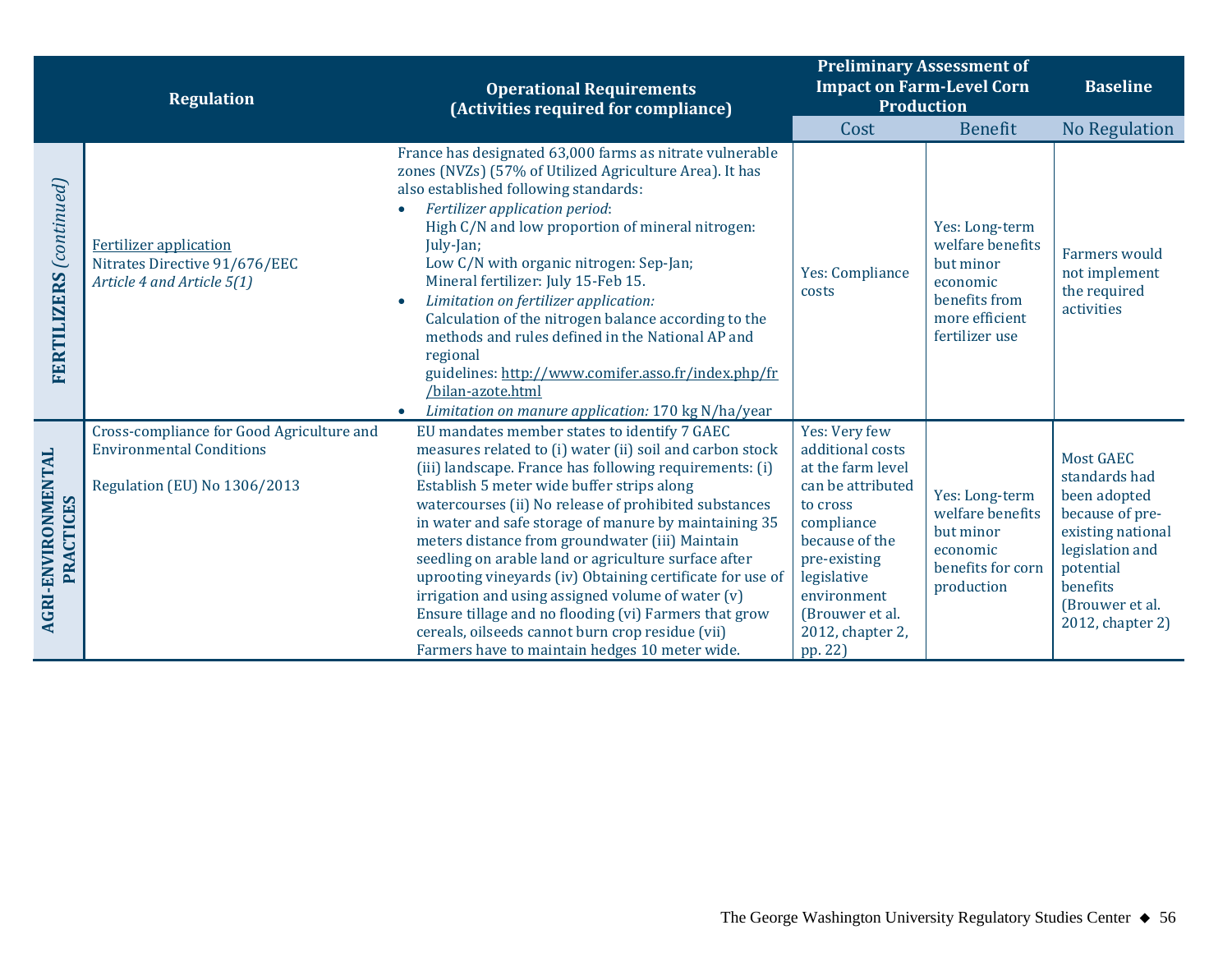|                 | <b>Regulation</b>                                                                                                                                                                                                                                                                                                                                                                                                                                                                                                                                                                | <b>Operational Requirements</b><br>(Activities required for compliance)                                                                                                                                                                                                                                                                                                                                                                                                                               | <b>Preliminary Assessment of Impact on</b><br><b>Farm-Level Corn Production</b>                                |                                                                            | <b>Baseline</b>                                                                       |  |
|-----------------|----------------------------------------------------------------------------------------------------------------------------------------------------------------------------------------------------------------------------------------------------------------------------------------------------------------------------------------------------------------------------------------------------------------------------------------------------------------------------------------------------------------------------------------------------------------------------------|-------------------------------------------------------------------------------------------------------------------------------------------------------------------------------------------------------------------------------------------------------------------------------------------------------------------------------------------------------------------------------------------------------------------------------------------------------------------------------------------------------|----------------------------------------------------------------------------------------------------------------|----------------------------------------------------------------------------|---------------------------------------------------------------------------------------|--|
|                 |                                                                                                                                                                                                                                                                                                                                                                                                                                                                                                                                                                                  |                                                                                                                                                                                                                                                                                                                                                                                                                                                                                                       | Cost                                                                                                           | <b>Benefit</b>                                                             | <b>No Regulation</b>                                                                  |  |
|                 | Authorization of release of<br>GMOs<br>Directive 2001/18/EC of<br>the European Parliament<br>and of the Council of 12<br>March 2001 on the<br>deliberate release into the<br>environment of genetically<br>modified organisms<br>Article 5 and 6                                                                                                                                                                                                                                                                                                                                 | Release of GMOs must be authorized by member<br>states. To implement member states are required to<br>introduce national laws to regulate GMO products on<br>the market. The EU directive states the common<br>requirements for conducting risk assessments,<br>reviewing applications from organizations, and<br>submitting GMO applications to the European<br>Commission. The overall purpose of this regulation<br>is to ensure that legal requirements for GMOs are<br>similar across countries. | No: Primarily affects<br>manufacturers of GMOs                                                                 | No: Primarily affects<br>manufacturers of<br><b>GMOs</b>                   | No authorization would<br>be required.                                                |  |
| <b>GM CROPS</b> | <b>Restricting or Prohibiting</b><br><b>GMO</b> cultivation<br>Directive (EU) 2015/412<br>on the possibility for<br>member states to restrict<br>or prohibit the cultivation<br>of GMOs in their territory                                                                                                                                                                                                                                                                                                                                                                       | Since 2015, member states can officially restrict or<br>prohibit GM Crop cultivation on their territory by<br>opting out of the GMO authorization at EU. Spain<br>allows GM corn cultivation on its territory.                                                                                                                                                                                                                                                                                        | No: GM corn planting is not<br>regulated                                                                       | No: No incremental<br>benefits compared<br>to the baseline                 | Farmers would have<br>the freedom to grow<br>any available types of<br><b>GM</b> corn |  |
|                 | GMOs for food and feed uses must be authorized<br>by member states. The regulation describes the role<br>Authorization of GMO for<br>of member-states and the European Union, identifies<br>food and feed<br>required GMO risk-assessment documents, and sets<br><b>Regulation (EC)</b><br>the time frame for authorizing GMOs. Upon receiving<br>1829/2003 on GM food<br>an application from a producer of GMOs, the<br>and feed<br>member-state coordinates with the European<br>Section 1<br>Commission and the European Food Safety Authority<br>for EU level authorization. |                                                                                                                                                                                                                                                                                                                                                                                                                                                                                                       | No: Primarily affects<br>manufacturers of GMOs                                                                 | No: Primarily affects<br>manufacturers of<br><b>GMOs</b>                   | No authorization would<br>be required.                                                |  |
|                 | <b>Traceability and Labeling</b><br>of GM Crops<br><b>Regulation (EC)</b><br>1830/2003 on the<br>traceability and labeling of<br>GMOs and the traceability<br>of food and feed products<br>produced from GMOs<br>Article 5, 12 and 24                                                                                                                                                                                                                                                                                                                                            | To ensure traceability, farmers are required to<br>include unique identifier (issued by the EU) on GMO<br>products and pass the information about GM Crops to<br>product handlers. In addition, labels are required on<br>GM products for GM foods with a threshold of more<br>than 0.9% GMO content.                                                                                                                                                                                                 | Yes: Cost for labeling may<br>not be high, but<br>segregation and storage of<br>GM crops can increase<br>costs | No: Welfare benefits<br>but no economic<br>benefits for corn<br>production | Farmers would not<br>label GM corns.                                                  |  |

## **Appendix B-3: Environmental and food safety regulations affecting corn farming in Spain**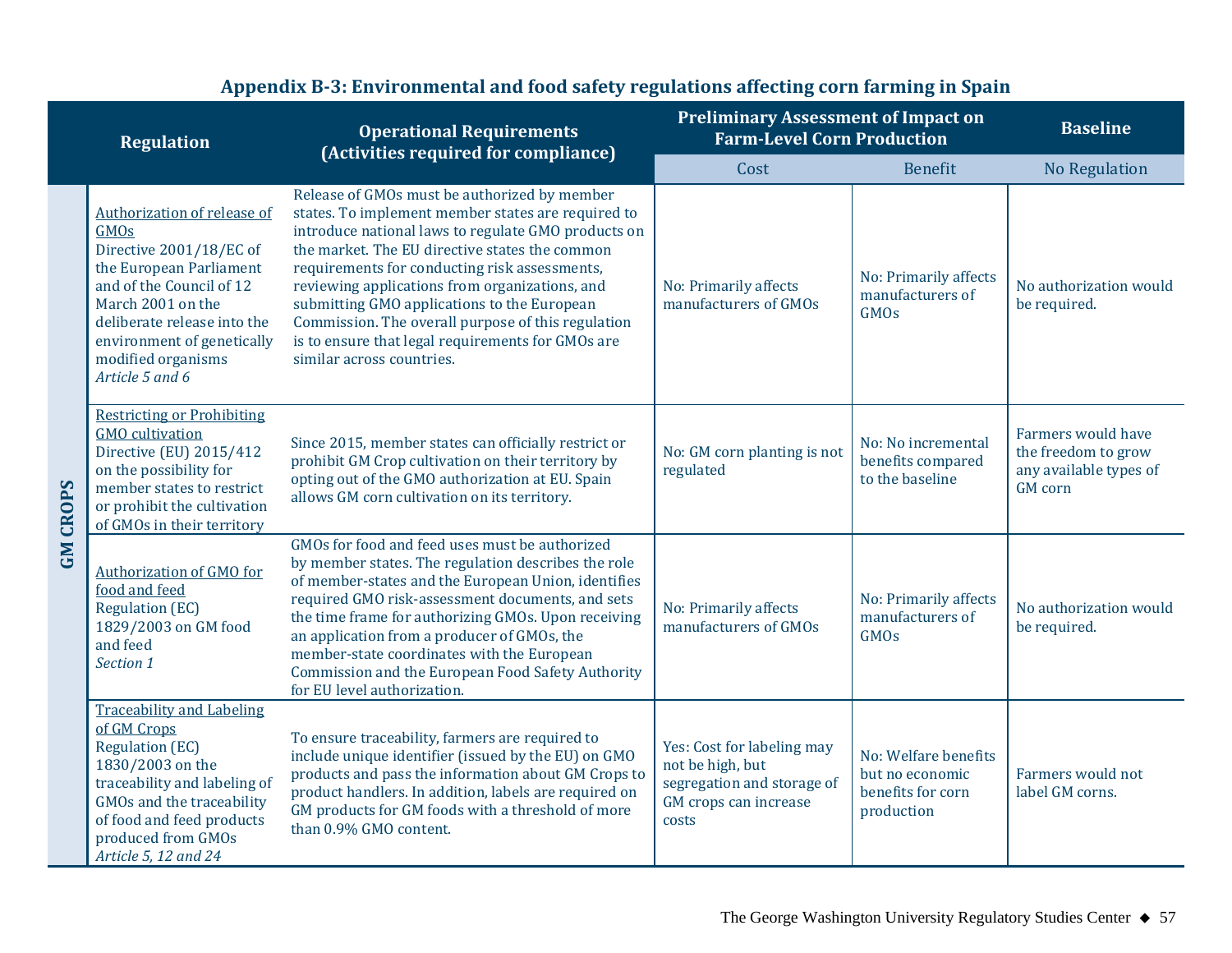|                   | <b>Regulation</b>                                                                                                                                                                 | <b>Operational Requirements</b><br>(Activities required for compliance)                                                                                                                                                                                                                                                                                                                                                                                                                                                                                                                                                                                                                    | <b>Preliminary Assessment of Impact on</b><br><b>Farm-Level Corn Production</b>                                                                   |                                                                                   | <b>Baseline</b>                                                                         |  |
|-------------------|-----------------------------------------------------------------------------------------------------------------------------------------------------------------------------------|--------------------------------------------------------------------------------------------------------------------------------------------------------------------------------------------------------------------------------------------------------------------------------------------------------------------------------------------------------------------------------------------------------------------------------------------------------------------------------------------------------------------------------------------------------------------------------------------------------------------------------------------------------------------------------------------|---------------------------------------------------------------------------------------------------------------------------------------------------|-----------------------------------------------------------------------------------|-----------------------------------------------------------------------------------------|--|
|                   |                                                                                                                                                                                   |                                                                                                                                                                                                                                                                                                                                                                                                                                                                                                                                                                                                                                                                                            | Cost                                                                                                                                              | <b>Benefit</b>                                                                    | <b>No Regulation</b>                                                                    |  |
|                   | <b>Authorization of</b><br>pesticides<br>Regulation (EC) No<br>$1107/2009$ on the placing<br>of PPPs on the market<br>Article 28                                                  | The EU, based on application from member-states,<br>authorizes pesticides after risk-assessment by<br>European Food Safety Authority. Three most widely<br>used pesticide substances for corn: (1) Glyphosate:<br>approved at EU level, but France is planning to ban it;<br>(2) Atrazine: banned by EU in 2003; (3) Lambda-<br>cyhalothrin: approved by both EU and France                                                                                                                                                                                                                                                                                                                | Yes: Ban on Atrazine<br>causes increased costs on<br>pesticides and decreased<br>yield                                                            | No: welfare benefits<br>but no economic<br>benefits for farms'<br>corn production | Farmers would have<br>non-restricted access to<br>all available types of<br>pesticides. |  |
|                   | Record-keeping of<br>pesticide application<br>Regulation (EC) No<br>$1107/2009$ on the placing<br>of PPPs on the market<br>Article 67                                             | Professional users are required to keep records of<br>the PPPs they use for 3 years. Information to be<br>recorded include the date of use, the full commercial<br>product name the dose used, the identification of<br>treated plants, identification of areas treated, and<br>customer identification in the case of service<br>providers subject to approval. In Spain regulation is<br>applicable to farmers as well under Royal Decree<br>1311/2012.                                                                                                                                                                                                                                  | Yes: Time for record-<br>keeping                                                                                                                  | Yes: Benefit from<br>proper use of<br>pesticides                                  | Farmers would not<br>keep records.                                                      |  |
| <b>PESTICIDES</b> | <b>Training and Certification</b><br>Directive 2009/128/EC on<br>the sustainable use of<br>pesticides<br>Article 5<br>(Spain's Royal Decree<br>1311/2012 of 14<br>September 2012) | Training and certification are required for<br>professional users of PPPs but these requirements<br>are specified for four different levels of expertise - (i)<br>Básico (ii) Caulificado (iii) Fumigador (iv) Piloto<br>Aplicador (for aerial spraying). Training hours for<br>different levels are 25 hours (Basico), 60 hours<br>(Caulificado) and 25 hours (fumigador) and 90 hours<br>(Piloto aplicador). Upon completion of training and<br>taking a test, pesticide applicators can get a<br>certificate/License. A training certificate for<br>professional users is valid for a period of ten years as<br>per the national law however provinces can have<br>different standards. | Yes: Certification and<br>training require time and<br>fees                                                                                       | Yes: Benefit from<br>more efficient use of<br>pesticides                          | No certification or<br>training required                                                |  |
|                   | <b>Storage of pesticides</b><br>Directive 2009/128/EC on<br>the sustainable use of<br>pesticides<br>Article 13 (1)<br>(Article 40 of Spain's<br>Royal Decree 1311/2012)           | Member states are required to implement measures<br>to ensure proper storage, handling and mixing of<br>pesticides before application In Spain, pesticides are<br>required to be stored in cabinets or ventilated rooms<br>with lock, in isolation from surface water or water<br>extraction wells                                                                                                                                                                                                                                                                                                                                                                                         | Yes: Securing pesticide<br>storage areas                                                                                                          | Yes: Benefits from<br>reduced medical<br>expenses                                 | Farmers would handle<br>or store in a fairly safe<br>but casual manner                  |  |
|                   | Disposal of pesticides<br>Directive 2009/128/EC on<br>the sustainable use of<br>pesticides<br>Article 13                                                                          | Member states are required to implement measures<br>to ensure proper (i) disposal of tank mixtures (iv)<br>cleaning to equipment used and (v) recovery or<br>disposal of pesticide remnants and their packaging.<br>In Spain, farmers are required to triple rinse empty                                                                                                                                                                                                                                                                                                                                                                                                                   | Yes: Container disposal is<br>free of charge. Other costs<br>include transporting the<br>containers or storing the<br>containers in plastic bags. | No: No incremental<br>benefits for corn<br>production                             | Farmers would dispose<br>of pesticide containers<br>or remnants as regular<br>wastes.   |  |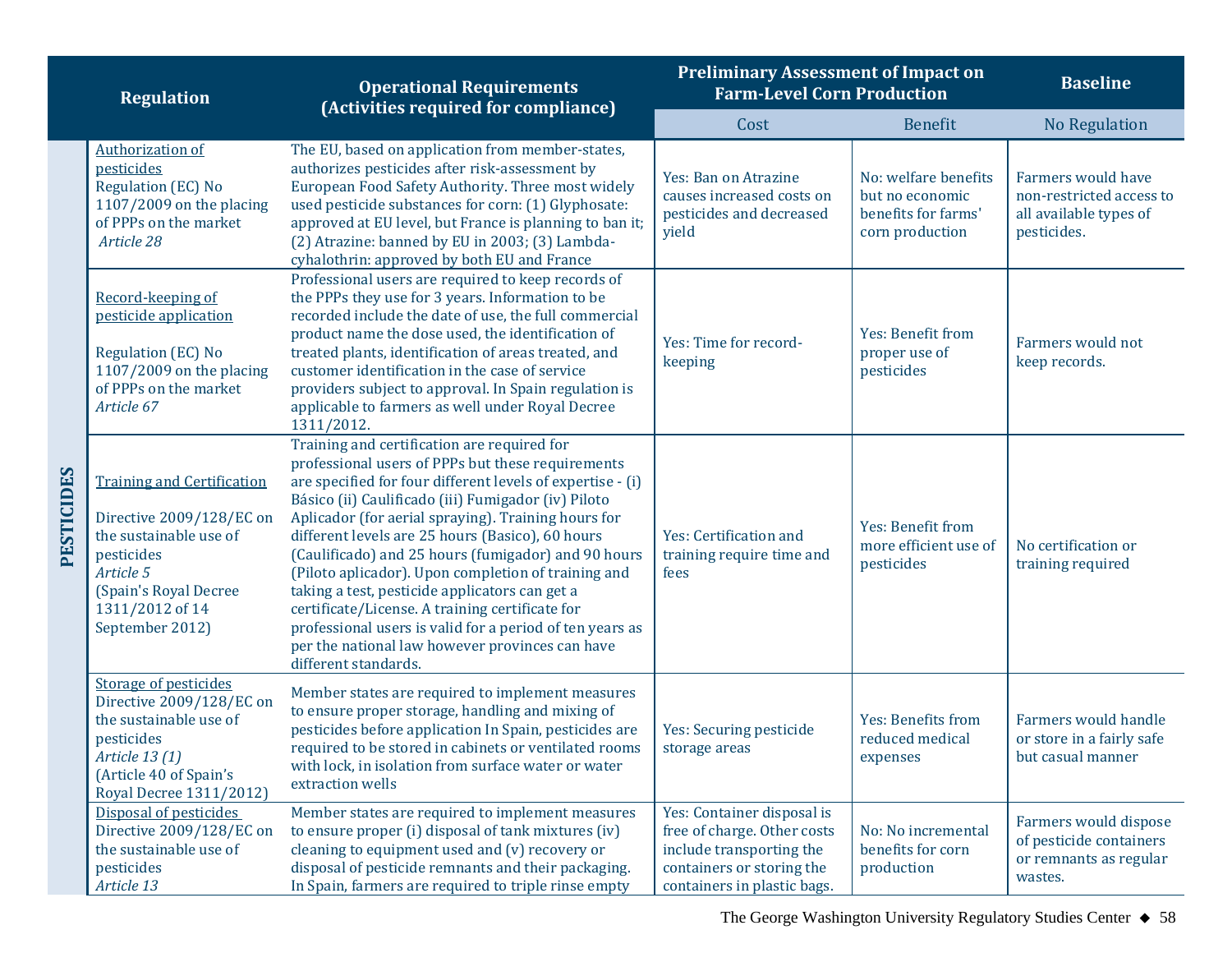|                                   | <b>Regulation</b>                                                                                                                                             | <b>Operational Requirements</b><br>(Activities required for compliance)                                                                                                                                                                                                                                                                                                                                                                                                                                                                                    | <b>Preliminary Assessment of Impact on</b><br><b>Farm-Level Corn Production</b>                                      |                                                                                                               | <b>Baseline</b>                                                                                             |  |
|-----------------------------------|---------------------------------------------------------------------------------------------------------------------------------------------------------------|------------------------------------------------------------------------------------------------------------------------------------------------------------------------------------------------------------------------------------------------------------------------------------------------------------------------------------------------------------------------------------------------------------------------------------------------------------------------------------------------------------------------------------------------------------|----------------------------------------------------------------------------------------------------------------------|---------------------------------------------------------------------------------------------------------------|-------------------------------------------------------------------------------------------------------------|--|
|                                   |                                                                                                                                                               |                                                                                                                                                                                                                                                                                                                                                                                                                                                                                                                                                            | Cost                                                                                                                 | <b>Benefit</b>                                                                                                | <b>No Regulation</b>                                                                                        |  |
|                                   | (Article 41 of Spain's<br>Royal Decree 1311/2012)                                                                                                             | pesticide containers, and deliver to appropriate<br>collection points. Farmers are required to keep the<br>receipt of delivering empty containers to appropriate<br>collection point.                                                                                                                                                                                                                                                                                                                                                                      |                                                                                                                      |                                                                                                               |                                                                                                             |  |
| $\mathrm{PESTICIDES}$ (continued) | Pesticide application<br>equipment<br>Directive 2009/128/EC on<br>the sustainable use of<br>pesticides<br>Article 8(5)<br>(Spain's Royal Decree<br>1702/2011) | Professional users are required to conduct regular<br>calibrations and technical checks of the pesticide<br>application equipment. (In Andalusia and Mursia,<br>pesticide application equipment must be registered.)                                                                                                                                                                                                                                                                                                                                       | Yes: Requires regular<br>equipment checks                                                                            | Yes: Benefits from<br>more efficient use of<br>pesticides                                                     | Farmers would conduct<br>occasional checks to<br>ensure equipment<br>working well                           |  |
|                                   | Maximum Residue Levels<br>Regulation (EC) No<br>396/2005 on maximum<br>residue levels of pesticides<br>in or on food and feed of<br>plant and animal origin   | Maximum residue levels are decided at the EU Level<br>with inputs from European Food Safety Authority.<br>Harmonized MRLs for 315 fresh agricultural<br>products for food and feed. MRL for<br>Glyphosate (1 mg/kg); Lambda-cyhalothrin (.02<br>mg/kg<br>France follows the EU MRLs                                                                                                                                                                                                                                                                        | No: No additional cost if<br>farmers use proper<br>equipment and follow<br>application limits on<br>pesticide labels | No: Welfare benefits<br>but no economic<br>benefits for corn<br>production                                    | Farmers would be<br>moderately cautious<br>about food safety but<br>not subject to<br>inspections for MRLs. |  |
| FERTILIZERS                       | Traceability, markings,<br>labeling and packaging of<br>fertilizers<br>Regulation (EC) No<br>2003/2003 on fertilizers<br>Articles 7-10                        | Manufacturers and distributors are required to<br>include identification markings and labels on<br>packages for traceability. Specifically, manufacturers<br>are responsible for labeling fertilizers: "EC<br>FERTILISER," specifying the type of fertilizer,<br>identifying blended fertilizer separately, and printing<br>the contents of the fertilizer on the package. These<br>rules are similar for all member states. Labels are<br>required to be printed at least in the national<br>language of the member state and must be clearly<br>legible. | No: Does not affect corn<br>farms as requirements are<br>for manufacturers and<br>distributors                       | No: Does not affect<br>corn farms as<br>requirements are for<br>manufacturers and<br>distributors             | Not relevant to corn<br>production                                                                          |  |
|                                   | <b>Fertilizer application</b><br>Nitrates Directive<br>91/676/EEC<br>Article 4 and Article 5(1)                                                               | Spain has designated 17% of UAA was designated as<br>NVZs. It has also established following standards:<br>Application prohibition periods:<br>$\bullet$<br>Organic fertilizer C/N>10: June 15-Dec;<br>Organic fertilizer C/N<10: Aug-Jan 15;<br>Industrial nitrogen fertilizer: Sep-Feb.<br>Limitation on fertilizer application:<br>170 kg total N/ha/year for dry corn; 210 kg total<br>N/ha/year for irrigated corn<br>Limitation on manure application: 170 kg<br>$\bullet$                                                                           | Yes: Compliance costs                                                                                                | Yes: Long-term<br>welfare benefits but<br>minor economic<br>benefits from more<br>efficient fertilizer<br>use | Farmers would not<br>implement the required<br>activities                                                   |  |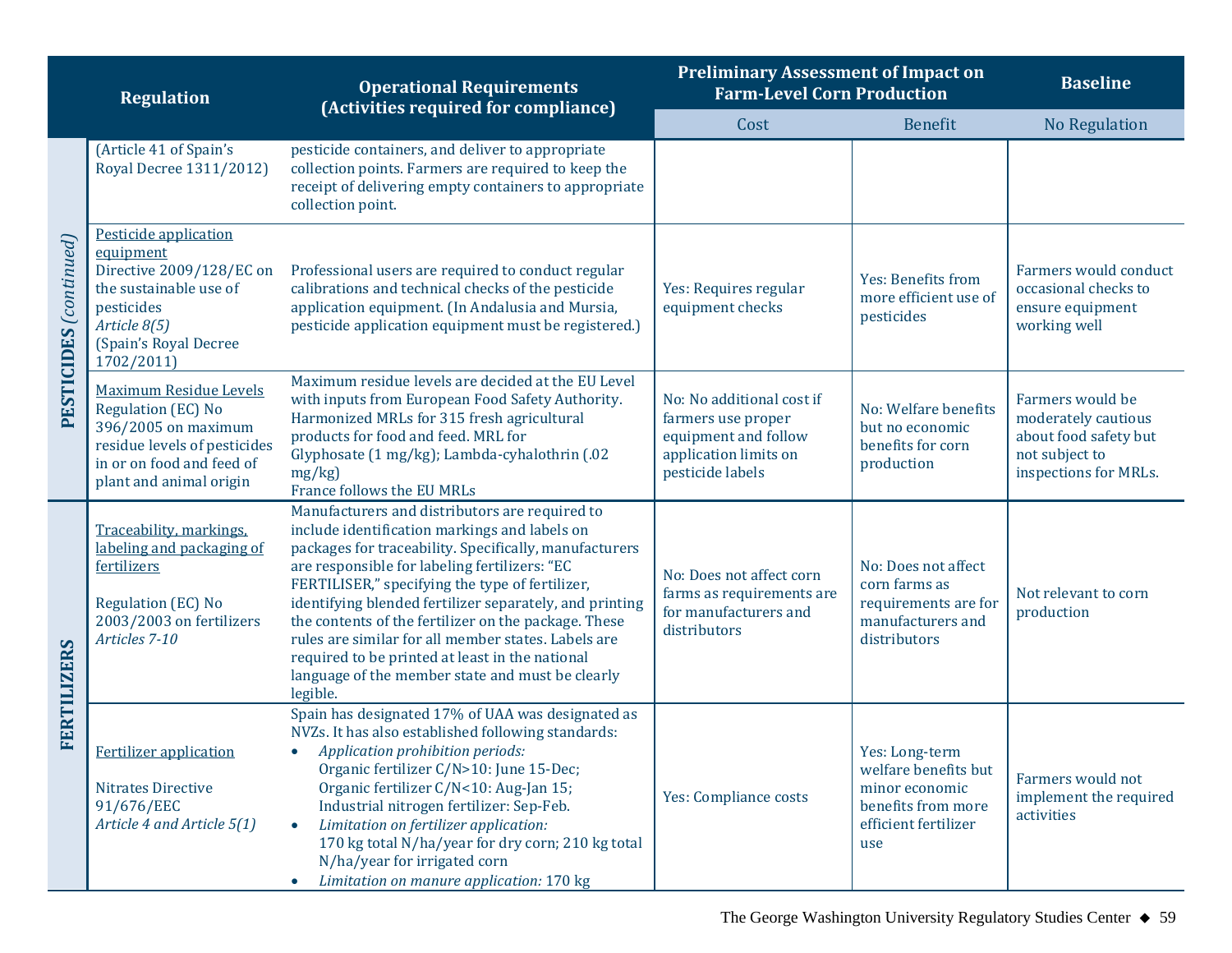|                                               | <b>Regulation</b>                                                                                                  | <b>Operational Requirements</b><br>(Activities required for compliance)                                                                                                                                                                                                                                                                                                                                                                                                                                                                                                                                             | <b>Preliminary Assessment of Impact on</b><br><b>Farm-Level Corn Production</b>                                                                                                                       | <b>Baseline</b>                                                                             |                                                                                                                                                             |
|-----------------------------------------------|--------------------------------------------------------------------------------------------------------------------|---------------------------------------------------------------------------------------------------------------------------------------------------------------------------------------------------------------------------------------------------------------------------------------------------------------------------------------------------------------------------------------------------------------------------------------------------------------------------------------------------------------------------------------------------------------------------------------------------------------------|-------------------------------------------------------------------------------------------------------------------------------------------------------------------------------------------------------|---------------------------------------------------------------------------------------------|-------------------------------------------------------------------------------------------------------------------------------------------------------------|
|                                               |                                                                                                                    |                                                                                                                                                                                                                                                                                                                                                                                                                                                                                                                                                                                                                     | Cost                                                                                                                                                                                                  | <b>Benefit</b>                                                                              | No Regulation                                                                                                                                               |
|                                               |                                                                                                                    | N/ha/year                                                                                                                                                                                                                                                                                                                                                                                                                                                                                                                                                                                                           |                                                                                                                                                                                                       |                                                                                             |                                                                                                                                                             |
| <b>PRACTICES</b><br><b>AGRI-ENVIRONMENTAL</b> | Cross-compliance for<br>Good Agriculture and<br><b>Environmental Conditions</b><br>Regulation (EU) No<br>1306/2013 | EU mandates member states to identify GAEC<br>requirements as per their climatic/geographical<br>conditions. These 7 GAEC measures are related to (i)<br>water (ii) soil and carbon stock (iii) landscape. Spain<br>has introduced GAED related to soil erosion and<br>landscape. Specific requirements include (i)<br>Prohibition on growing herbaceous crops on slopes<br>greater than 10% (ii) Compulsory maintenance<br>vegetation row lines on slopes greater than 15% are<br>required (iii) Taking all measures to retent terraces<br>and existing ridges in good conditions, avoiding ruins<br>and collapse. | Yes: Very few additional<br>costs at the farm level can<br>be attributed to cross<br>compliance because of the<br>pre-existing legislative<br>environment (Brouwer et<br>al. 2012, chapter 2, pp. 22) | Yes: Long-term<br>welfare benefits but<br>minor economic<br>benefits for corn<br>production | Most GAEC standards<br>had been adopted<br>because of pre-existing<br>national legislation and<br>potential benefits<br>(Brouwer et al. 2012,<br>chapter 2) |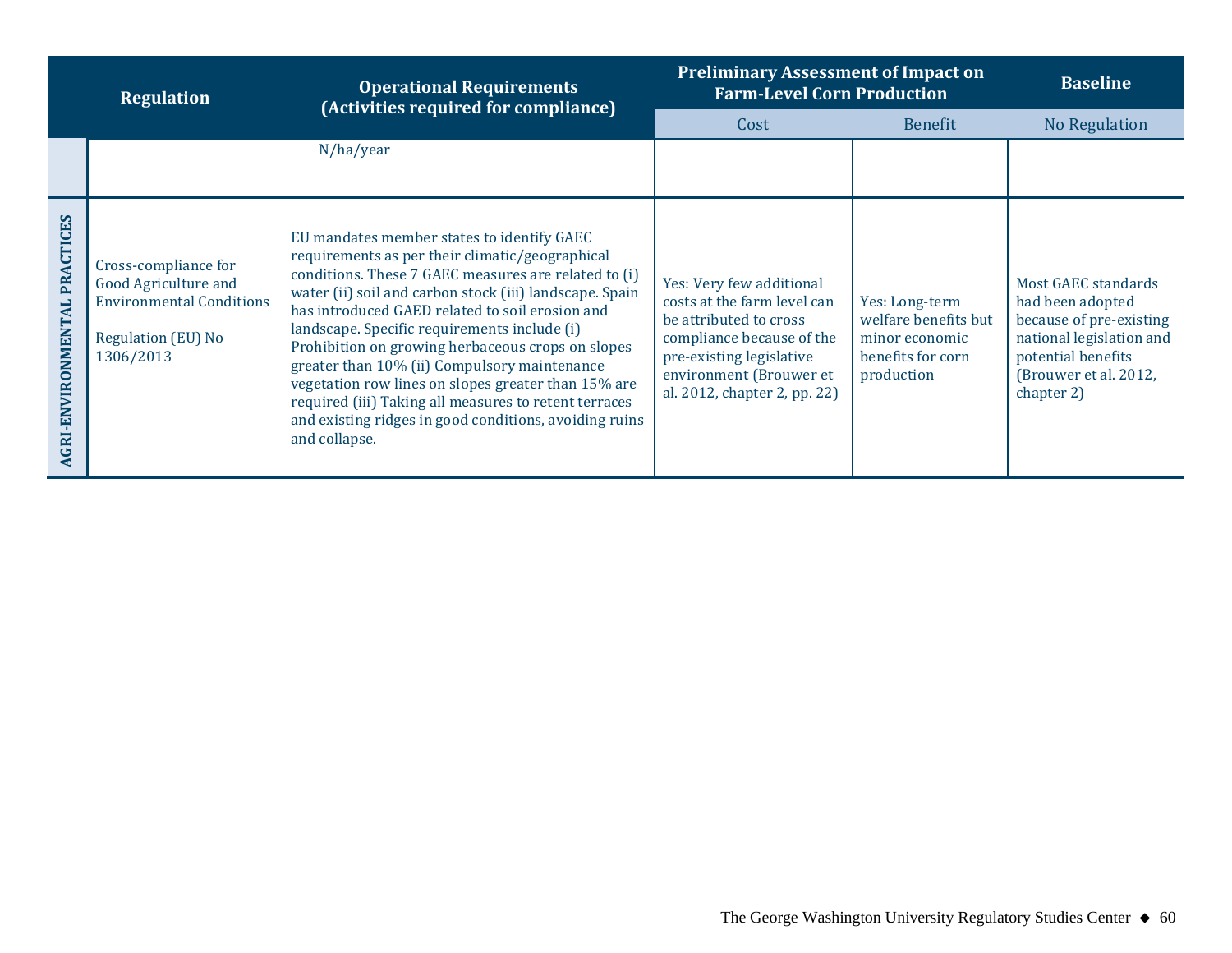|                                                                                             |                                                                                                                             |                            | <b>Base-Case</b>  |                                     | <b>Sensitivity Analysis</b> |                                        |                   |                                               |                                                                                                                                                                                 |
|---------------------------------------------------------------------------------------------|-----------------------------------------------------------------------------------------------------------------------------|----------------------------|-------------------|-------------------------------------|-----------------------------|----------------------------------------|-------------------|-----------------------------------------------|---------------------------------------------------------------------------------------------------------------------------------------------------------------------------------|
| <b>Regulatory</b><br><b>Reference</b>                                                       | <b>Calculation Formula</b>                                                                                                  |                            |                   | <b>Estimates</b>                    |                             | <b>Upper-Bound</b><br><b>Estimates</b> |                   | <b>Lower-Bound</b><br><b>Estimates</b>        | <b>Data Sources and Assumptions</b>                                                                                                                                             |
|                                                                                             | Cost                                                                                                                        | <b>Benefit</b>             | Cost              | <b>Benefit</b>                      | Cost                        | <b>Benefit</b>                         |                   | Cost Benefit                                  |                                                                                                                                                                                 |
|                                                                                             |                                                                                                                             |                            |                   | <b>GM Crops</b>                     |                             |                                        |                   |                                               |                                                                                                                                                                                 |
| <b>Insect Resistance</b><br>Management in Bt<br>Crops                                       | = farmer compliance costs<br>per acre * planted acres per<br>farm                                                           | <b>Not</b><br>quantifiable | \$259             | n.q.                                | \$487                       | n.q.                                   | \$35              | n.q.                                          | Using Hurley, Langrock and Ostlie<br>(2006) estimates (2002 data), adjusted<br>for inflation.                                                                                   |
|                                                                                             |                                                                                                                             | Subtotal:                  | \$259             | n.q.                                | \$487                       | n.q.                                   | \$35              | n.q.                                          |                                                                                                                                                                                 |
|                                                                                             |                                                                                                                             |                            |                   | <b>Pesticides</b>                   |                             |                                        |                   |                                               |                                                                                                                                                                                 |
| Certification of<br>pesticide applicators<br>for use of Restricted<br><b>Use Pesticides</b> | $=$ (certification fee + time)<br>spent on exam * hourly<br>wage + exam registration<br>fee) / valid years + license<br>fee | <b>Not</b><br>quantifiable | \$59              | n.q.                                | \$59                        | n.q.                                   | \$59              | n.q.                                          | Assuming a typical corn farm needs one<br>certified private applicator (EPA 2015).                                                                                              |
| Storage of pesticides                                                                       | = annualized cost of a<br>pesticide cabinet (10 years;<br>discount rate = $3\%$                                             | <b>Not</b><br>quantifiable | \$88              | n.q.                                | \$141                       | n.q.                                   | \$44              |                                               | Assuming a typical corn farm needs only<br>n.q. one pesticide cabinet with a life span of<br>10 years.                                                                          |
| <b>Agricultural Worker</b><br><b>Protection Standard</b><br>(WPS)                           | = average annual costs per<br>farm                                                                                          | <b>Not</b><br>quantifiable | \$210             | n.q.                                | \$260                       | n.q.                                   | \$190             | n.q.                                          | Using estimates of baseline costs in EPA<br>(2014)                                                                                                                              |
| Pesticide record-<br>keeping                                                                | = time spent on record<br>keeping * hourly wage                                                                             | <b>Not</b><br>quantifiable | \$46              | n.q.                                | \$46                        | n.q.                                   | \$46              | n.q.                                          | Using estimated hours from AMS 2007.                                                                                                                                            |
| Pesticide disposal                                                                          | =time spent on disposal $*$<br>hourly wage                                                                                  | n/a                        | \$117             | $\bf{0}$                            | \$117                       | \$0                                    | \$58              | \$0                                           | Assuming 10 hours a year spent on<br>pesticide disposal.                                                                                                                        |
|                                                                                             |                                                                                                                             | Subtotal:                  | \$519             | n.q.                                | \$622                       | n.q.                                   | 397               | n.q.                                          |                                                                                                                                                                                 |
|                                                                                             |                                                                                                                             |                            |                   | <b>Agri-Environmental Practices</b> |                             |                                        |                   |                                               |                                                                                                                                                                                 |
| Conservation<br>compliance                                                                  | = compliance costs per acre<br>* planted acres * % of<br>highly erodible land                                               | n/a                        | \$2,482           | \$0                                 | \$3,539                     | \$0                                    | \$0               |                                               | Assuming a typical corn farm is subject<br>to conservation compliance and has<br>\$0 26% HEL; using Barbarika & Dicks 1988<br>estimates (1982 data), adjusted for<br>inflation. |
|                                                                                             |                                                                                                                             | \$2,482                    | $\boldsymbol{0}$  | \$3,539                             | \$0                         | \$0                                    | \$0               |                                               |                                                                                                                                                                                 |
|                                                                                             |                                                                                                                             | \$3,261                    | n.q.              | \$4,648                             | n.q.                        | \$432                                  | n.q.              |                                               |                                                                                                                                                                                 |
|                                                                                             |                                                                                                                             | <b>COSTS PER ACRE:</b>     | \$12              | $\overline{\phantom{0}}$            | \$17                        |                                        | \$2               |                                               |                                                                                                                                                                                 |
|                                                                                             | <b>COSTS PER BUSHEL OF CORN PRODUCED:</b>                                                                                   |                            | \$0.08            | $\overline{\phantom{0}}$            | \$0.12                      |                                        | \$0.01            |                                               |                                                                                                                                                                                 |
|                                                                                             | <b>SHARE OF PRODUCTION COSTS:</b><br><b>IMPACT ON NET FARM INCOME:</b>                                                      |                            | 2.47%<br>$-3.42%$ |                                     | 3.53%<br>$-4.81%$           |                                        | 0.33%<br>$-0.47%$ | $\qquad \qquad -$<br>$\overline{\phantom{a}}$ |                                                                                                                                                                                 |
|                                                                                             |                                                                                                                             |                            |                   |                                     |                             |                                        |                   |                                               |                                                                                                                                                                                 |

## **Appendix C-1: Estimated regulatory costs and benefits on a typical corn farm in the United States (\$ per year)**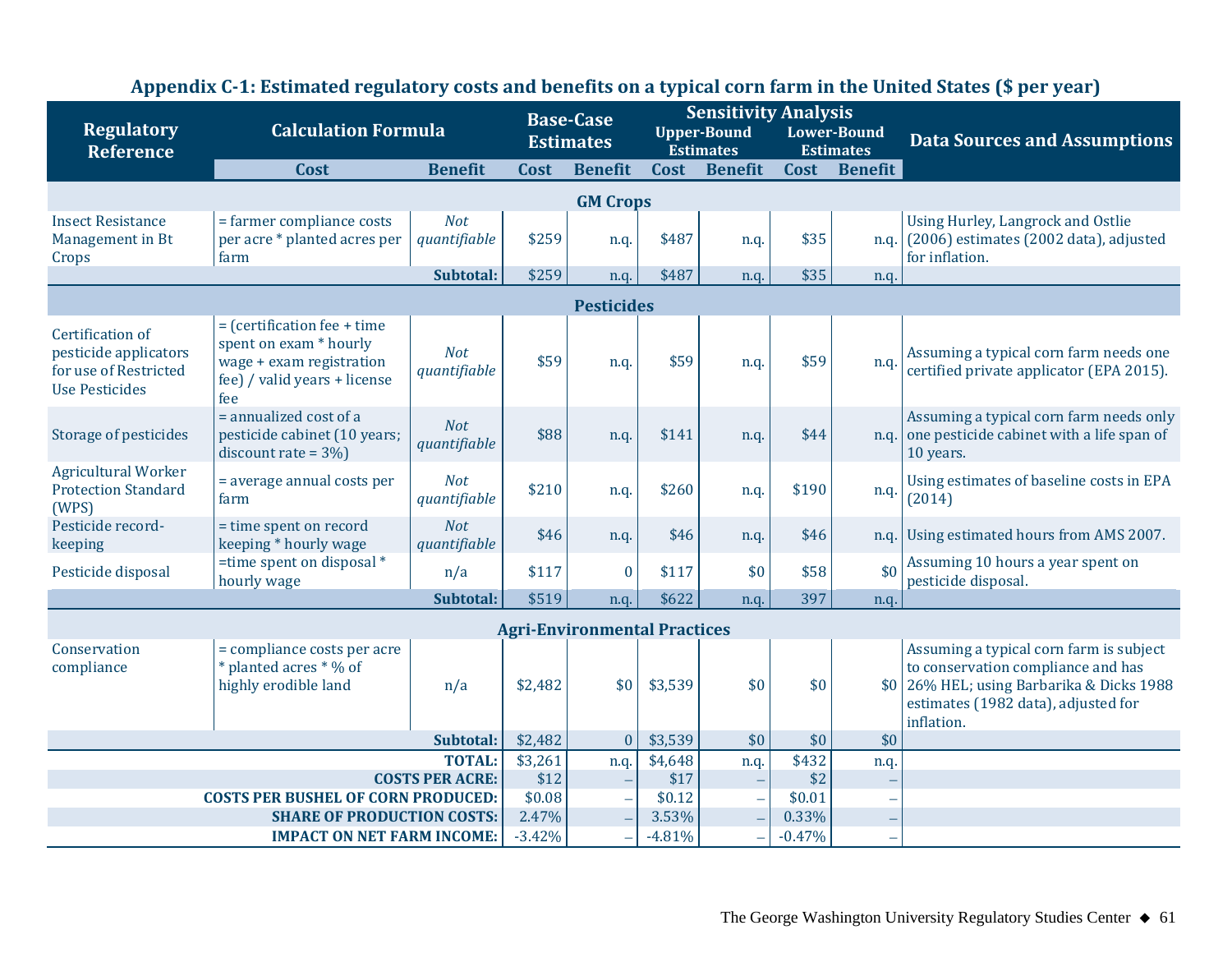| <b>Regulatory</b><br><b>Reference</b>                      | <b>Calculation Formula</b>                                                                              |                                                                          | <b>Base-Case</b><br><b>Estimates</b> |                | <b>Upper-Bound</b><br><b>Estimates</b> |                | <b>Sensitivity Analysis</b> | <b>Lower-Bound</b><br><b>Estimates</b> | <b>Data Sources and</b><br><b>Assumptions</b>                                                                                                                                                                                                         |
|------------------------------------------------------------|---------------------------------------------------------------------------------------------------------|--------------------------------------------------------------------------|--------------------------------------|----------------|----------------------------------------|----------------|-----------------------------|----------------------------------------|-------------------------------------------------------------------------------------------------------------------------------------------------------------------------------------------------------------------------------------------------------|
|                                                            | Cost                                                                                                    | <b>Benefit</b>                                                           | Cost                                 | <b>Benefit</b> | Cost                                   | <b>Benefit</b> | Cost                        | <b>Benefit</b>                         |                                                                                                                                                                                                                                                       |
|                                                            |                                                                                                         |                                                                          |                                      |                | <b>GM Crops</b>                        |                |                             |                                        |                                                                                                                                                                                                                                                       |
| Prohibition of GM<br>corn cultivation                      | = (increased yield<br>per acre + pesticide<br>cost saving per<br>acre) * planted acre<br>* % of GM corn | = (increased seed<br>cost per acre) *<br>planted acres * %<br>of GM corn | \$3,243                              | \$305          | \$3,243                                | \$305          | \$3,243                     |                                        | Using Finger et al. (2011) estimate in<br>\$305 the base case, Brookes & Barfoot<br>(2016) in the upper bound.                                                                                                                                        |
|                                                            |                                                                                                         | Subtotal:                                                                | \$3,243                              | \$305          | \$3,243                                | \$305          | \$3,243                     | \$305                                  |                                                                                                                                                                                                                                                       |
|                                                            |                                                                                                         |                                                                          |                                      |                | <b>Pesticides</b>                      |                |                             |                                        |                                                                                                                                                                                                                                                       |
| <b>Ban on Atrazine</b>                                     | = (increased<br>pesticide cost +<br>yield loss * corn<br>price) * planted<br>acres                      | n/a                                                                      | \$6,084                              | \$0            | \$8,995                                | \$0            | \$1,648                     |                                        | Using Fawcett (2006) estimate in the<br>base case, assuming U.S. estimates<br>apply to EU; EPA (2002) estimate in<br>$\vert \$0 \vert$ the upper bound; USDA (1994)<br>estimate in the lower bound (see<br>Ankerman 2007); adjusted for<br>inflation. |
| Pesticide Record-<br>keeping                               | = time spent on<br>record keeping*<br>hourly wage                                                       | Not quantifiable                                                         | \$53                                 | \$n.q.         | \$53                                   | \$0            | \$53                        | \$0                                    | Using estimated hours from AMS<br>2007.                                                                                                                                                                                                               |
| <b>Training and</b><br>certification of<br>pesticide users | $=$ (time spent on<br>training * hourly<br>wage + training<br>fee)/ valid years                         | = estimated savings<br>per farm                                          | \$104                                | \$44           | \$104                                  | \$44           | \$104                       | 44                                     | Assuming a typical corn farm needs 1<br>certificate for pesticide application;<br>Savings estimates using EC 2006 data,<br>adjusted for inflation.                                                                                                    |
| Storage of<br>pesticides                                   | = annualized cost of<br>a pesticide cabinet<br>(10 years; discount<br>rate = $3\%$ )                    | Not quantifiable                                                         | \$53                                 | n.q.           | \$66                                   | \$0            | \$44                        |                                        | Assuming a typical corn farm needs<br>$0$ only one pesticide cabinet with a life<br>span of 10 years.                                                                                                                                                 |
| Pesticide<br>disposal                                      | =time spent on<br>disposal * hourly<br>wage                                                             | n/a                                                                      | \$147                                | \$0            | \$147                                  | \$0            | \$73                        | \$0                                    | Assuming 6 hours a year spent on<br>pesticide disposal.                                                                                                                                                                                               |
| Pesticide<br>application<br>equipment                      | = EU-wide costs /<br>number of farms in<br><b>EU-25</b>                                                 | = EU-wide savings<br>/ number of farms<br>in EU-25                       | \$20                                 | \$3            | \$20                                   | \$3            | \$20                        |                                        | Using EC 2006 estimates, number of<br>\$7 farms from 2005 farm survey;<br>adjusted for inflation.                                                                                                                                                     |
|                                                            |                                                                                                         | Subtotal:                                                                | \$6,460                              | \$47           | \$9,384                                | \$47           | \$1,941                     | \$51                                   |                                                                                                                                                                                                                                                       |

## **Appendix C-2: Estimated regulatory costs and benefits on a typical corn farm in France (\$ per year)**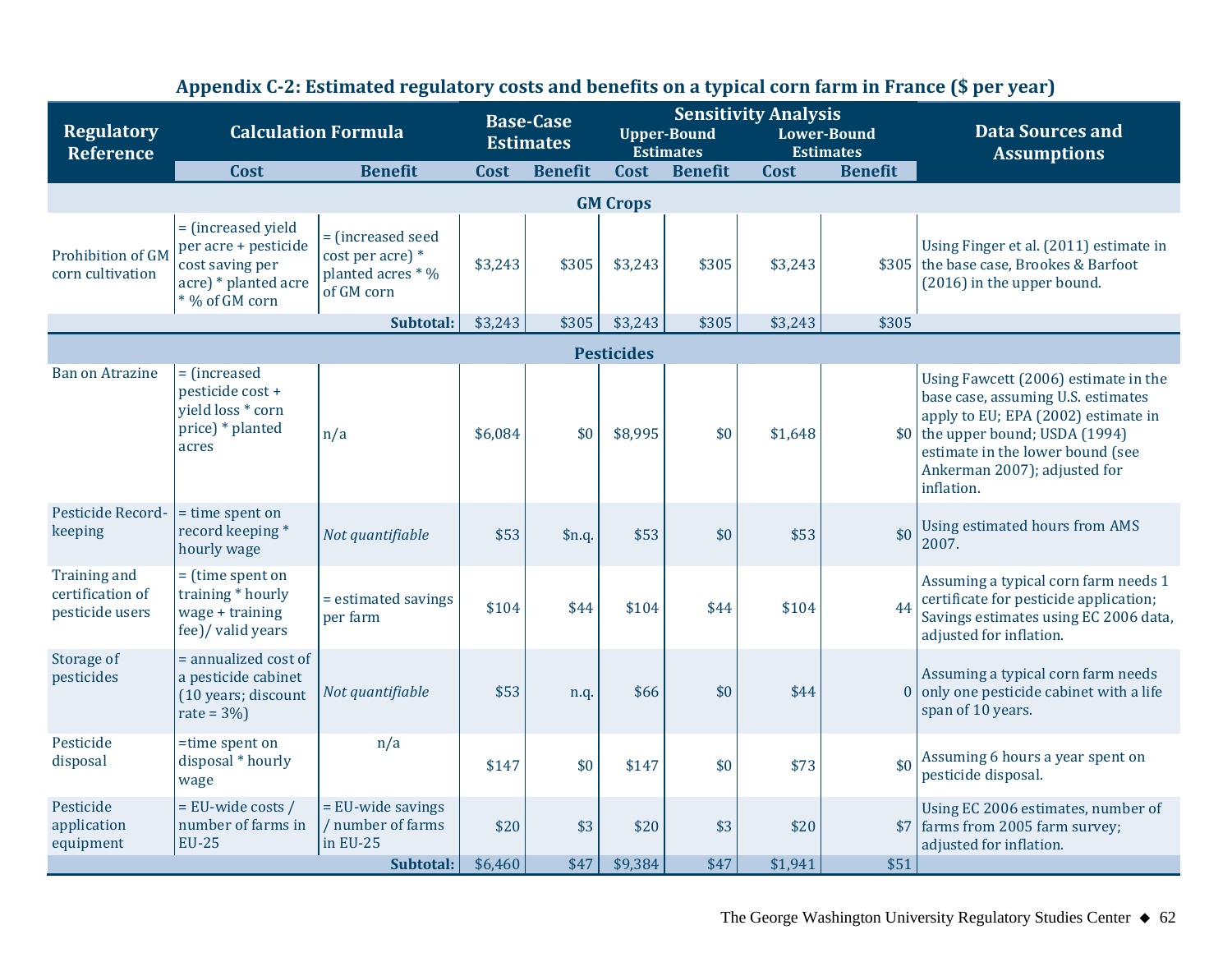|                                                                                                       | <b>Agri-Environmental Practices</b>  |                                               |                          |                                  |                          |                          |            |                                                                                                                                |  |  |  |  |  |
|-------------------------------------------------------------------------------------------------------|--------------------------------------|-----------------------------------------------|--------------------------|----------------------------------|--------------------------|--------------------------|------------|--------------------------------------------------------------------------------------------------------------------------------|--|--|--|--|--|
| $=$ observed costs -<br><b>GAECs</b><br>observed costs / (1<br>Not quantifiable<br>+ cost increase %) |                                      | \$1,095                                       | n.g.                     | \$4,254                          | \$0                      | \$0                      |            | Using Brouwer et al. 2012 estimates:<br>1% cost increase in the base case; 4%<br>in the upper bound; 0% in the lower<br>bound. |  |  |  |  |  |
|                                                                                                       |                                      | Subtotal:                                     | \$1,095                  | n.q.                             | 4,254                    | n.q.                     | \$0        | n.q.                                                                                                                           |  |  |  |  |  |
|                                                                                                       |                                      |                                               |                          | <b>TOTAL:</b> $$10,798$ 352+n.q. | \$16,881                 | $352 + n.q.$             | \$5,184    | $352 + n.q$                                                                                                                    |  |  |  |  |  |
|                                                                                                       |                                      | <b>COSTS PER ACRE:</b>                        | \$91                     | $\overline{\phantom{0}}$         | \$143                    |                          | \$44       |                                                                                                                                |  |  |  |  |  |
|                                                                                                       | <b>COSTS PER UNIT OF PRODUCTION:</b> | \$0.57                                        | $\overline{\phantom{a}}$ | \$0.89                           |                          | \$0.27                   |            |                                                                                                                                |  |  |  |  |  |
|                                                                                                       | <b>SHARE OF PRODUCTION COSTS:</b>    | $9.76\%$                                      | $\overline{\phantom{m}}$ | 15.26%                           | $\overline{\phantom{0}}$ | $4.69\%$                 |            |                                                                                                                                |  |  |  |  |  |
|                                                                                                       |                                      | <b>IMPACT ON NET FARM INCOME:   -56.90%  </b> |                          | $\overline{\phantom{a}}$         | $-67.36\%$               | $\overline{\phantom{0}}$ | $-38.79\%$ | -                                                                                                                              |  |  |  |  |  |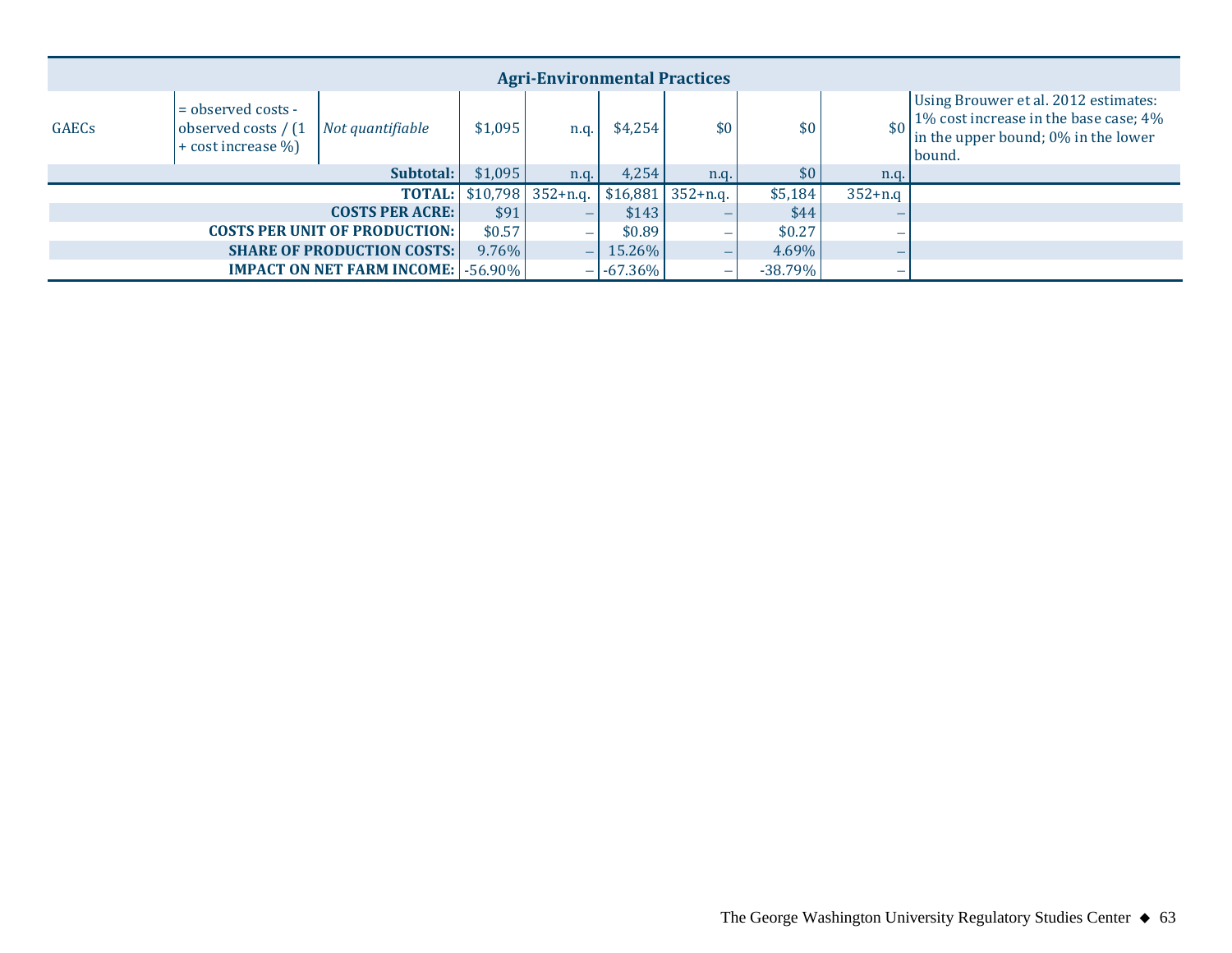| <b>Regulatory</b><br><b>Reference</b>                      | <b>Calculation Formula</b>                                                                                                     | <b>Base-Case</b><br><b>Estimates</b>                    |         | <b>Sensitivity Analysis</b><br><b>Upper-Bound</b><br><b>Estimates</b> |         | <b>Lower-Bound</b><br><b>Estimates</b> |       | <b>Data Sources and</b><br><b>Assumptions</b> |                                                                                                                                                                                                                                                      |  |  |  |
|------------------------------------------------------------|--------------------------------------------------------------------------------------------------------------------------------|---------------------------------------------------------|---------|-----------------------------------------------------------------------|---------|----------------------------------------|-------|-----------------------------------------------|------------------------------------------------------------------------------------------------------------------------------------------------------------------------------------------------------------------------------------------------------|--|--|--|
|                                                            | Cost                                                                                                                           | <b>Benefit</b>                                          | Cost    | <b>Benefit</b>                                                        | Cost    | <b>Benefit</b>                         | Cost  | <b>Benefit</b>                                |                                                                                                                                                                                                                                                      |  |  |  |
|                                                            | <b>GM Crops</b>                                                                                                                |                                                         |         |                                                                       |         |                                        |       |                                               |                                                                                                                                                                                                                                                      |  |  |  |
| <b>GMO</b> labeling                                        | = planter cleaning labor<br>costs + combine<br>cleaning labor costs +<br>combine cleaning<br>material costs + storage<br>costs | n/a                                                     | \$867   | \$0                                                                   | \$1,137 | \$0                                    | \$0   | \$0                                           | <b>Using Foodie Farmer 2014</b><br>estimates on cost of a new grain<br>bin with a 10-year life span;<br>Using 29% GM corn in the base<br>case, 100% in the upper bound,<br>and 0% in the lower bound.                                                |  |  |  |
|                                                            |                                                                                                                                | Subtotal:                                               | \$867   | \$0                                                                   | \$1,137 | \$0                                    | \$0   | \$0                                           |                                                                                                                                                                                                                                                      |  |  |  |
|                                                            |                                                                                                                                |                                                         |         | <b>Pesticides</b>                                                     |         |                                        |       |                                               |                                                                                                                                                                                                                                                      |  |  |  |
| <b>Ban on Atrazine</b>                                     | = (increased pesticide<br>cost + yield loss*corn<br>price) * planted acres                                                     | n/a                                                     | \$2,158 | \$0                                                                   | \$3,258 | \$0                                    | \$593 |                                               | Using Fawcett (2006) estimate<br>in the base case, assuming U.S.<br>estimates apply to EU; EPA<br>$\vert 10 \vert$ (2002) estimate in the upper<br>bound; USDA (1994) estimate in<br>the lower bound (see Ankerman<br>2007); adjusted for inflation. |  |  |  |
| Pesticide record-<br>keeping                               | = time spent on record<br>keeping * hourly wage                                                                                | <b>Not</b><br>quantifiable                              | \$42    | n.q.                                                                  | \$42    | n.q.                                   | \$42  | n.q.                                          | Using estimated hours from AMS<br>2007.                                                                                                                                                                                                              |  |  |  |
| <b>Training and</b><br>certification of<br>pesticide users | $=$ (time spent on<br>training * hourly wage<br>+ training fee)/ valid<br>vears                                                | = estimated<br>savings per<br>farm                      | \$91    | \$45                                                                  | \$91    | \$45                                   | \$91  |                                               | Assuming a typical corn farm<br>needs 2 certificates for pesticide<br>$$45$ application;<br>Savings estimates using EC 2006<br>data, adjusted for inflation.                                                                                         |  |  |  |
| Storage of pesticides                                      | = annualized cost of a<br>pesticide cabinet (10<br>years; discount rate =<br>3%                                                | <b>Not</b><br>quantifiable                              | \$53    | n.q.                                                                  | \$66    | n.q.                                   | \$44  |                                               | Assuming a typical corn farm<br>n.q. needs only one pesticide cabinet<br>with a life span of 10 years.                                                                                                                                               |  |  |  |
| Pesticide disposal                                         | =time spent on disposal<br>* hourly wage                                                                                       | n/a                                                     | \$117   | \$0                                                                   | \$117   | \$0                                    | \$58  | \$0                                           | Assuming 6 hours a year spent<br>on pesticide disposal.                                                                                                                                                                                              |  |  |  |
| Pesticide application<br>equipment                         | $=$ EU-wide costs /<br>number of farms in EU-<br>25                                                                            | $=$ EU-wide<br>savings /<br>number of<br>farms in EU-25 | \$20    | \$4                                                                   | \$20    | \$4                                    | \$20  | \$7                                           | Using EC 2006 estimates,<br>number of farms from 2005 farm<br>survey; adjusted for inflation.                                                                                                                                                        |  |  |  |
|                                                            |                                                                                                                                | Subtotal:                                               | \$2,481 | \$49                                                                  | \$3,594 | \$49                                   | \$849 | \$52                                          |                                                                                                                                                                                                                                                      |  |  |  |

## **Appendix C-3: Estimated regulatory costs and benefits on a typical corn farm in Spain (\$ per year)**